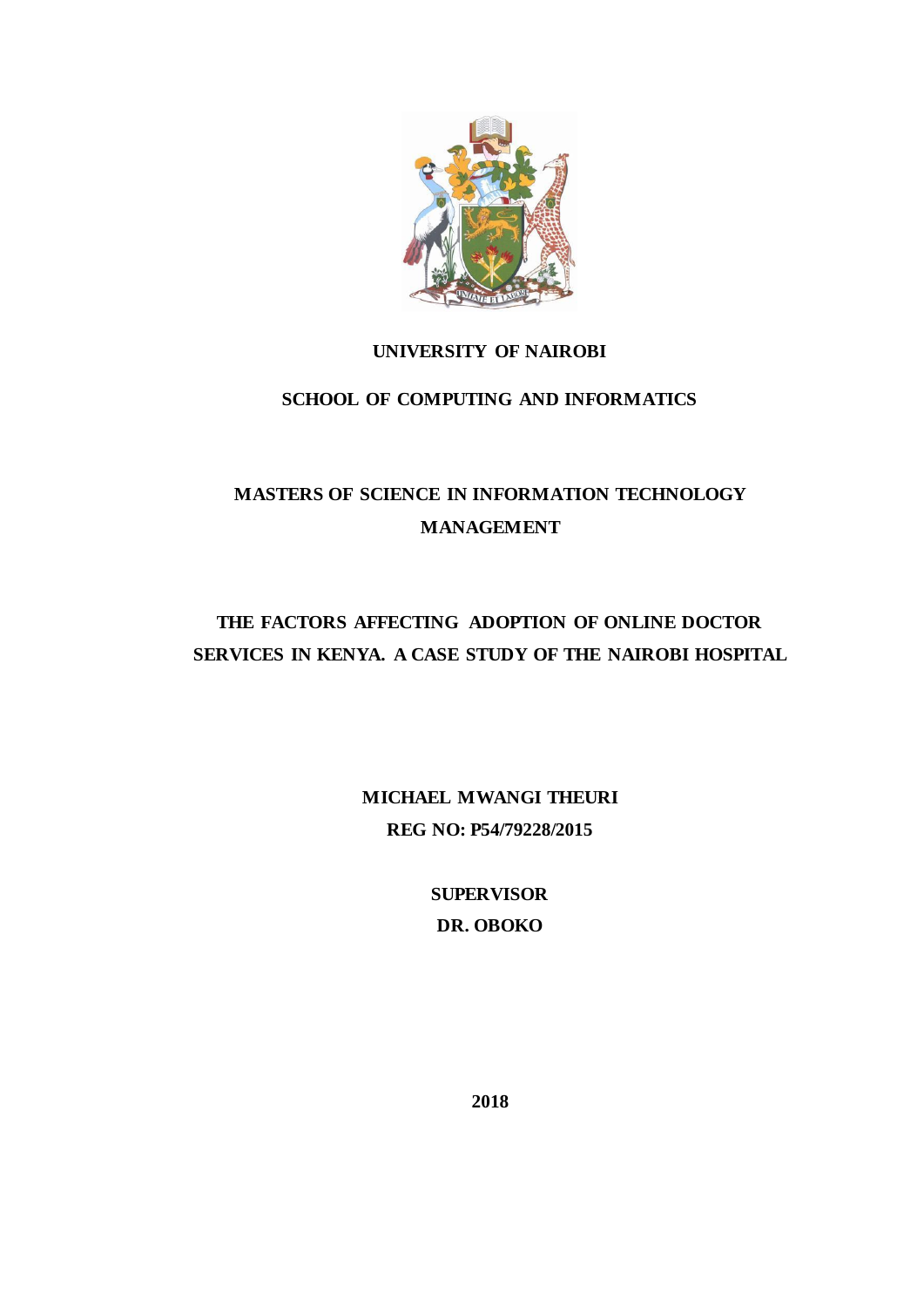# **DECLARATION**

I, Michael .M Theuri, is a result of my work and has not in any form been presented in any other university.

Student signature date

\_\_\_\_\_\_\_\_\_\_\_\_\_\_\_\_\_\_\_\_\_ \_\_\_\_\_\_\_\_\_\_\_\_

\_\_\_\_\_\_\_\_\_\_\_\_\_\_\_\_\_\_\_\_\_ \_\_\_\_\_\_\_\_\_\_\_\_

**Michael Theuri**

This thesis has been submitted for examination with my approval as the University of Nairobi Supervisor.

Signature date

**Dr Robert Oboko.**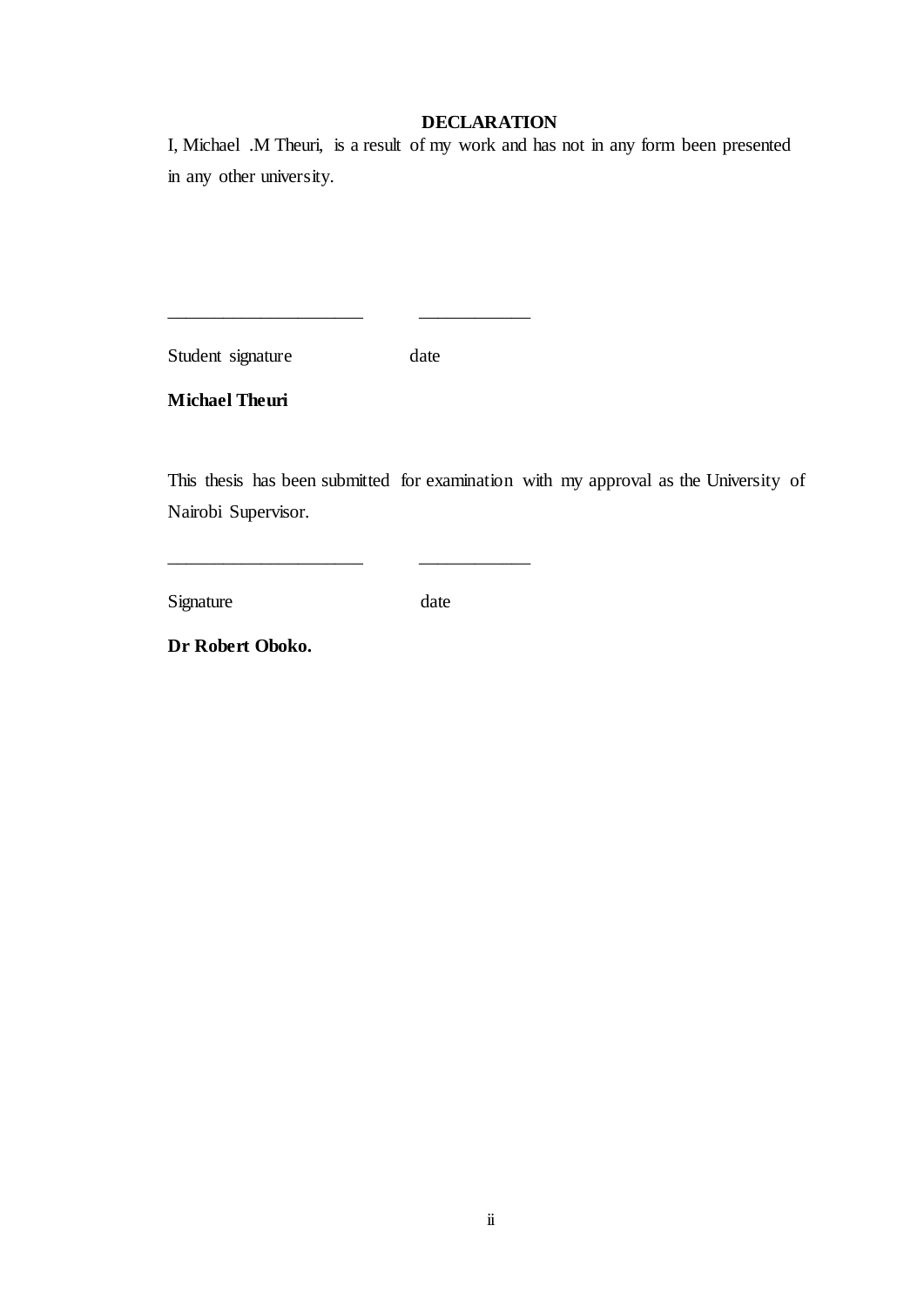# **DEDICATION**

<span id="page-2-0"></span>I dedicate this study to my parents Mr. Patrick Theuri and Mrs. Jane Theuri for teaching me the value of hard work and honesty, my siblings Sylvia Theuri and David Theuri for the encouragement and love during this period and my grandfather Peter Migwi for his emphasis on the importance of achieving the highest level of education.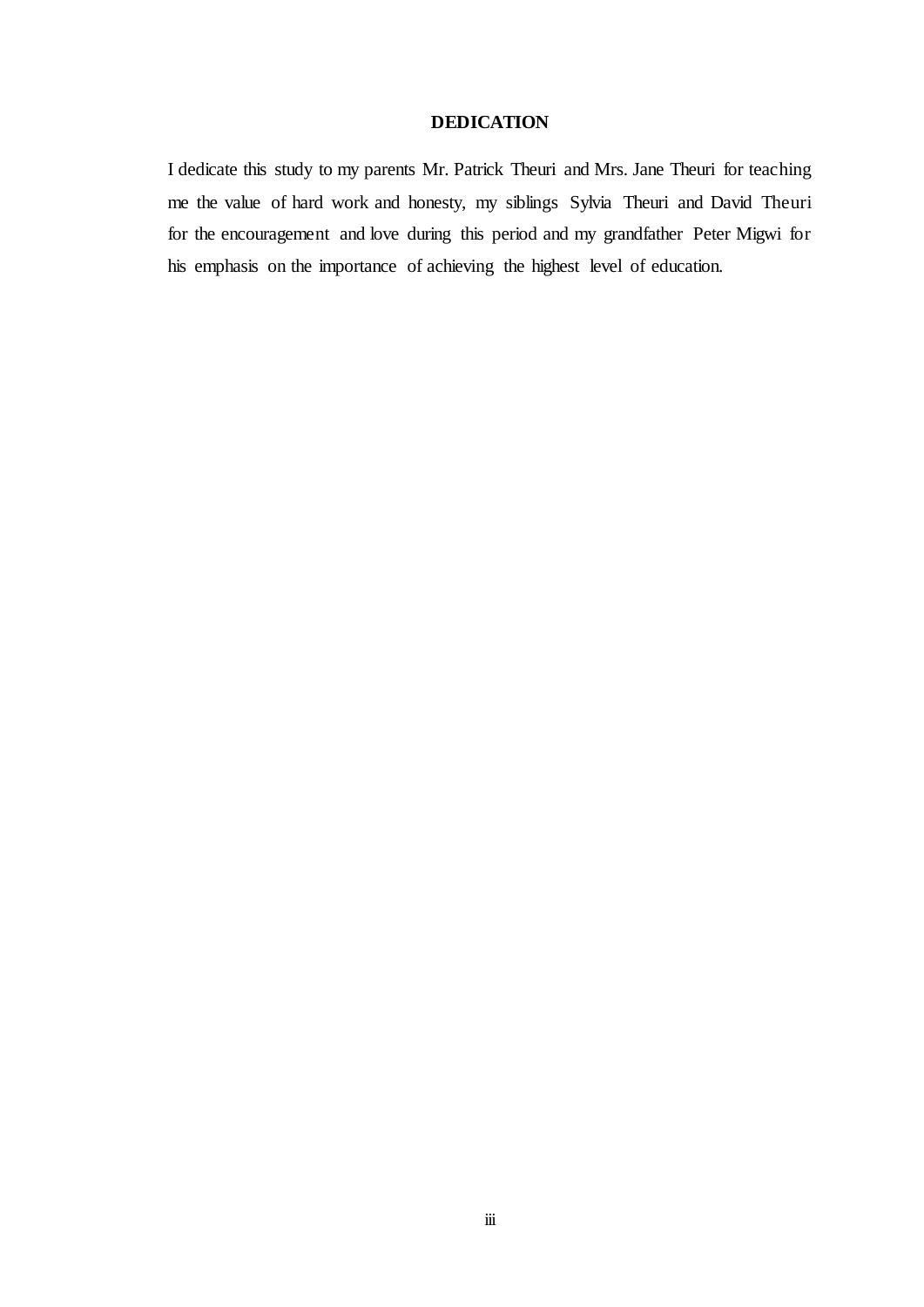# **ACKNOWLEDGEMENTS**

<span id="page-3-0"></span>I am thankful to God for giving me the ability and strength to undertake the MSc in Information Technology Management. My supervisor Dr. Robert Oboko for his unrelenting support, guidance and encouragement from the initiation to the end of this research.

I would like to thank the project panelists Dr. Agnes Wausi, Dr. Elisha Opiyo and Dr Robert Oboko for their constructive criticism that led to acceptable work.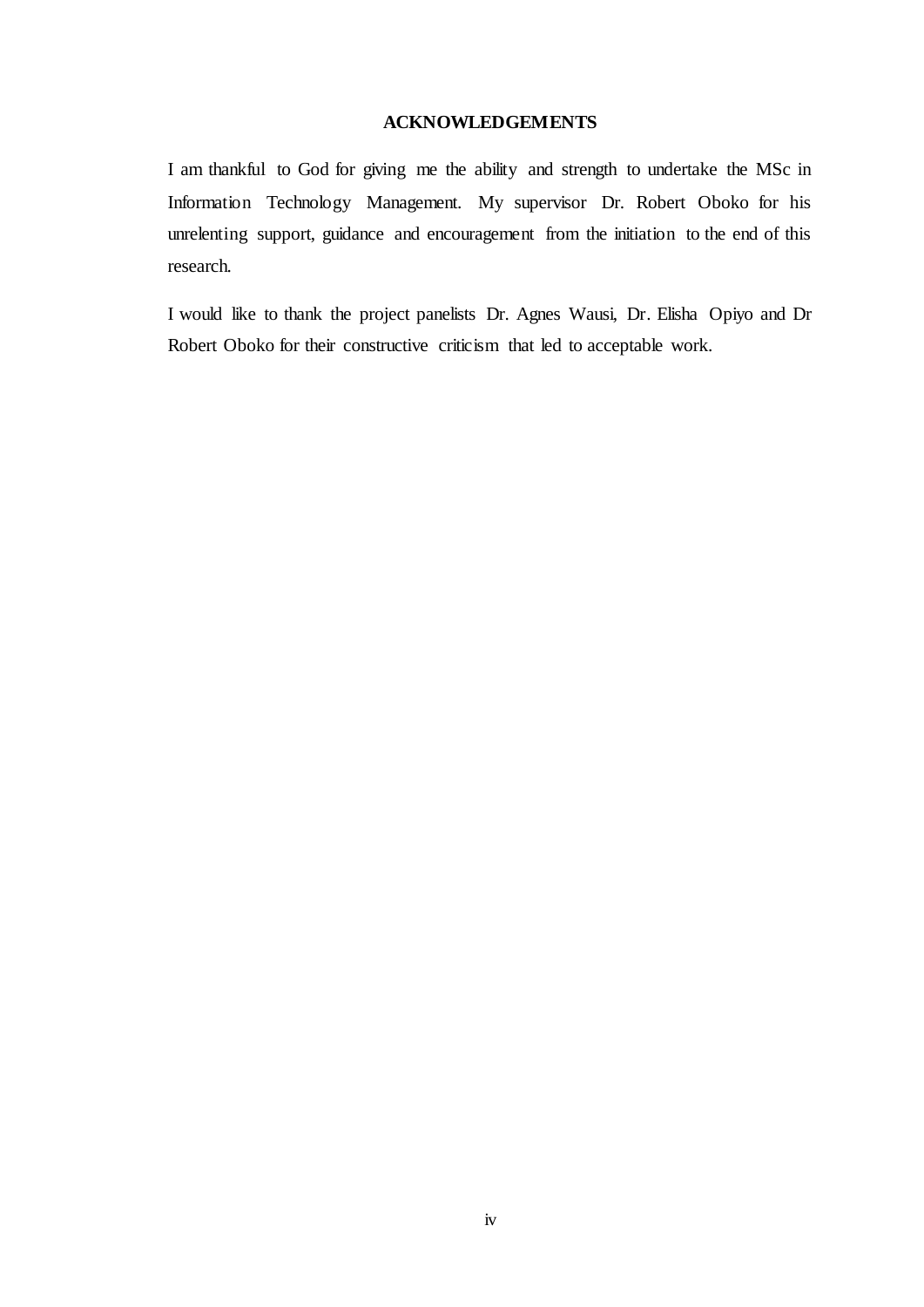#### **ABSTRACT**

<span id="page-4-0"></span>This research was concern with the factors affecting online doctor services adoption. The study is aimed to examine the critical factors affecting adoption of online doctor services in the context of Kenya. Aspects such as trust, cost, marketing and security were examined as factors and the effect they have on the adoption of the online doctor services. A conceptual framework was formulated from Delone and McLean IS success model. A positivist approach is adopted with scientific evidence and quantitative data used to determine the adoption levels. A survey was conducted with questionnaires handed to one of two walk in patients at The Nairobi Hospital with a 97% rate of return with an estimated sample size of 109. The results show a strong positive influence by the factors on user satisfaction and usage intention which in turn influence the adoption of online doctor services in Kenya. The independent variables could explain an 87 percent  $(R^2 = .869)$  variance in online doctor service adoption according to the findings. The study recommends further factors be examined and a wider patient base explored as not all demographics were represented fully. The findings of this study would help the doctors who want to enhance their practice to cover an online platform, the public who want to understand better the concept of online doctors and to fellow researchers who want to gain knowledge on this field.

### **Keywords.**

Online doctor services, Delone and McLean IS success model, Positivist, variables.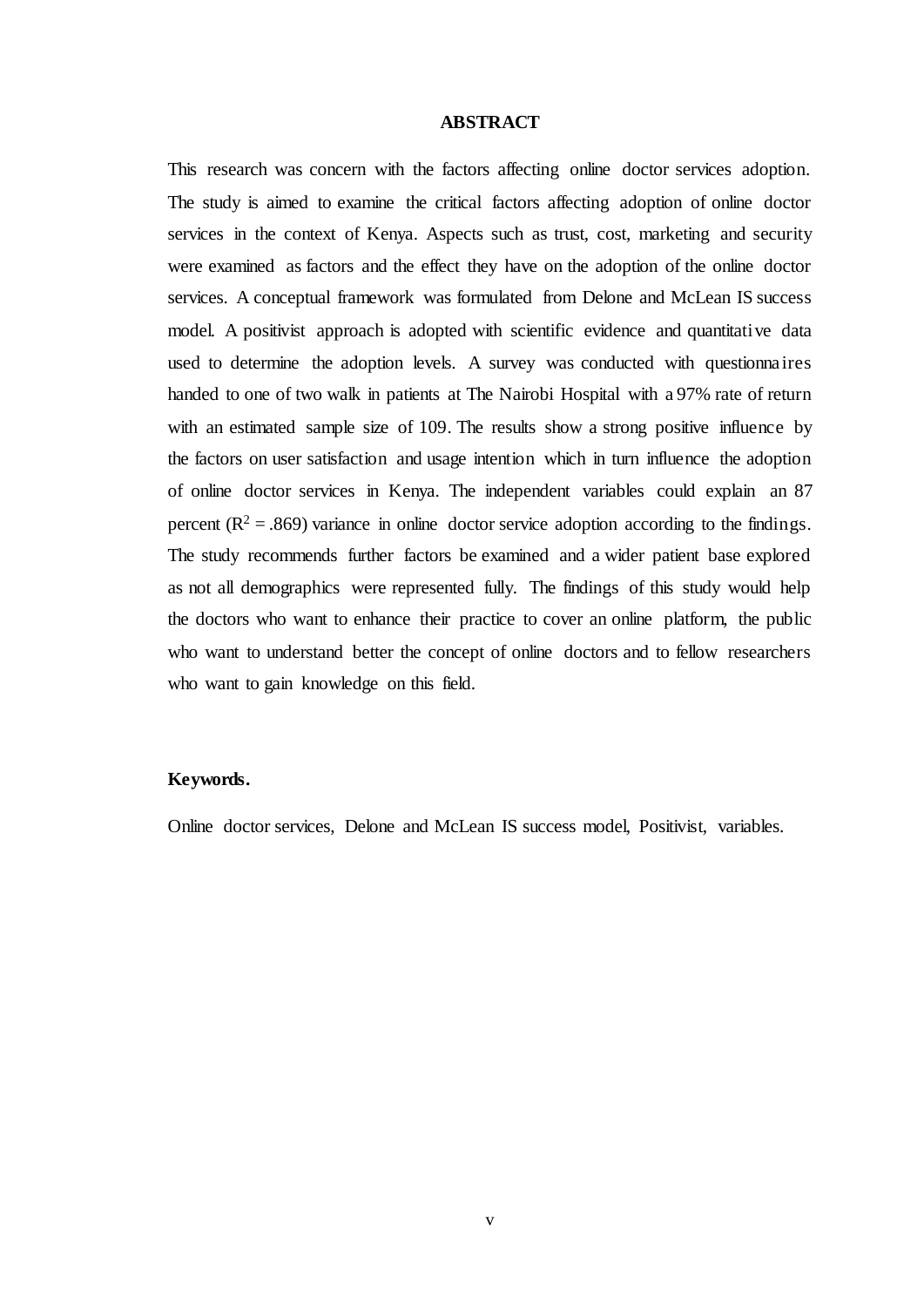|  |  | <b>TABLE OF CONTENTS</b> |
|--|--|--------------------------|
|--|--|--------------------------|

| 1.1   |  |
|-------|--|
| 1.2   |  |
| 1.3   |  |
| 1.4   |  |
|       |  |
| 2.1   |  |
| 2.1.1 |  |
| 2.2   |  |
| 2.2.1 |  |
| 2.3   |  |
| 2.3.1 |  |
| 2.3.2 |  |
| 2.3.3 |  |
| 2.3.4 |  |
| 2.3.5 |  |
| 2.4   |  |
|       |  |
| 3.1   |  |
| 3.2   |  |
| 3.3   |  |
| 3.4   |  |
| 3.5   |  |
| 3.6   |  |
| 3.6.1 |  |
| 3.6.2 |  |
| 3.6.3 |  |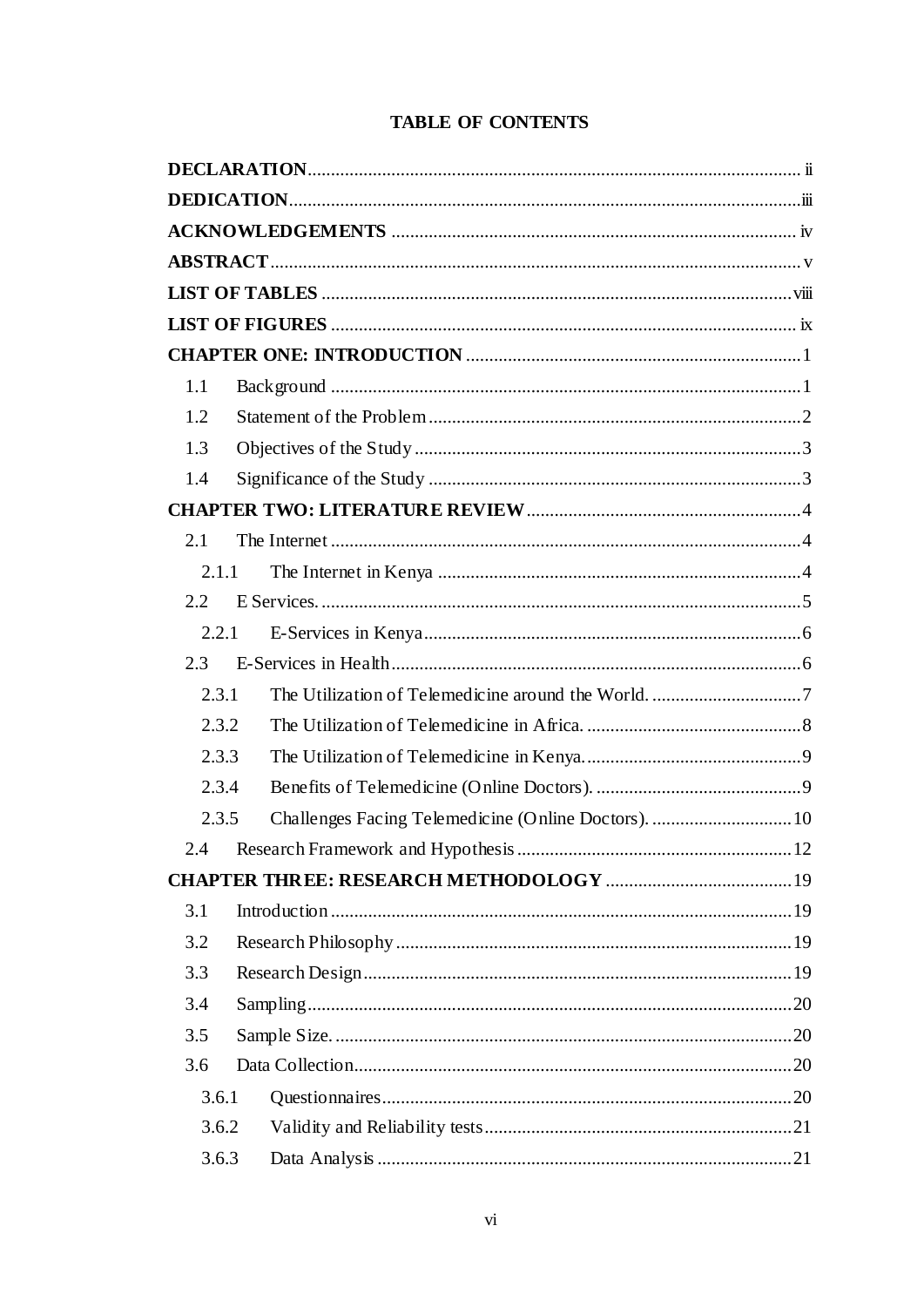| 4.1   |                                                               |  |
|-------|---------------------------------------------------------------|--|
| 4.2   |                                                               |  |
| 4.2.1 |                                                               |  |
| 4.3   |                                                               |  |
| 4.4   |                                                               |  |
| 4.4.1 |                                                               |  |
| 4.4.2 |                                                               |  |
| 4.4.3 | Description of the variable: Marketing and Exposure 28        |  |
| 4.4.4 | Description of the variable: Security and Patient Privacy 29  |  |
| 4.4.5 | Description of the variable: Technological Literacy30         |  |
| 4.4.6 |                                                               |  |
| 4.4.7 |                                                               |  |
| 4.4.8 | Description of the variable: Online Doctor Service Adoption33 |  |
| 4.5   |                                                               |  |
| 4.6   |                                                               |  |
| 4.6.1 |                                                               |  |
| 4.7   |                                                               |  |
| 4.7.1 |                                                               |  |
| 4.7.2 |                                                               |  |
| 4.7.3 |                                                               |  |
| 4.8   |                                                               |  |
|       | <b>CHAPTER FIVE: SUMMARY CONCLUSIONS AND RECOMMENDATIONS</b>  |  |
|       |                                                               |  |
| 5.1   |                                                               |  |
| 5.2   |                                                               |  |
| 5.3   |                                                               |  |
| 5.4   |                                                               |  |
| 5.5   |                                                               |  |
|       |                                                               |  |
|       |                                                               |  |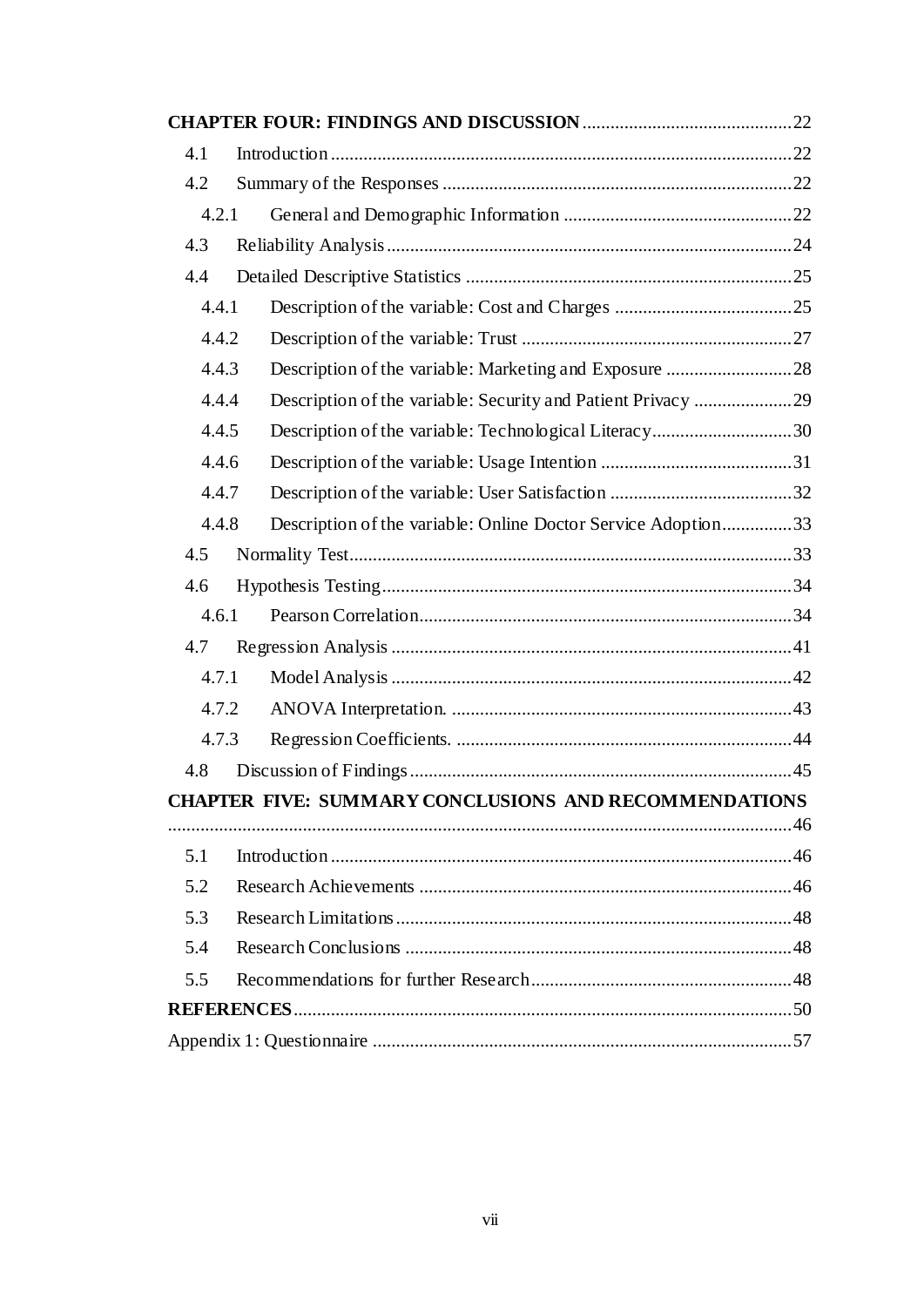<span id="page-7-0"></span>

# **LIST OF TABLES**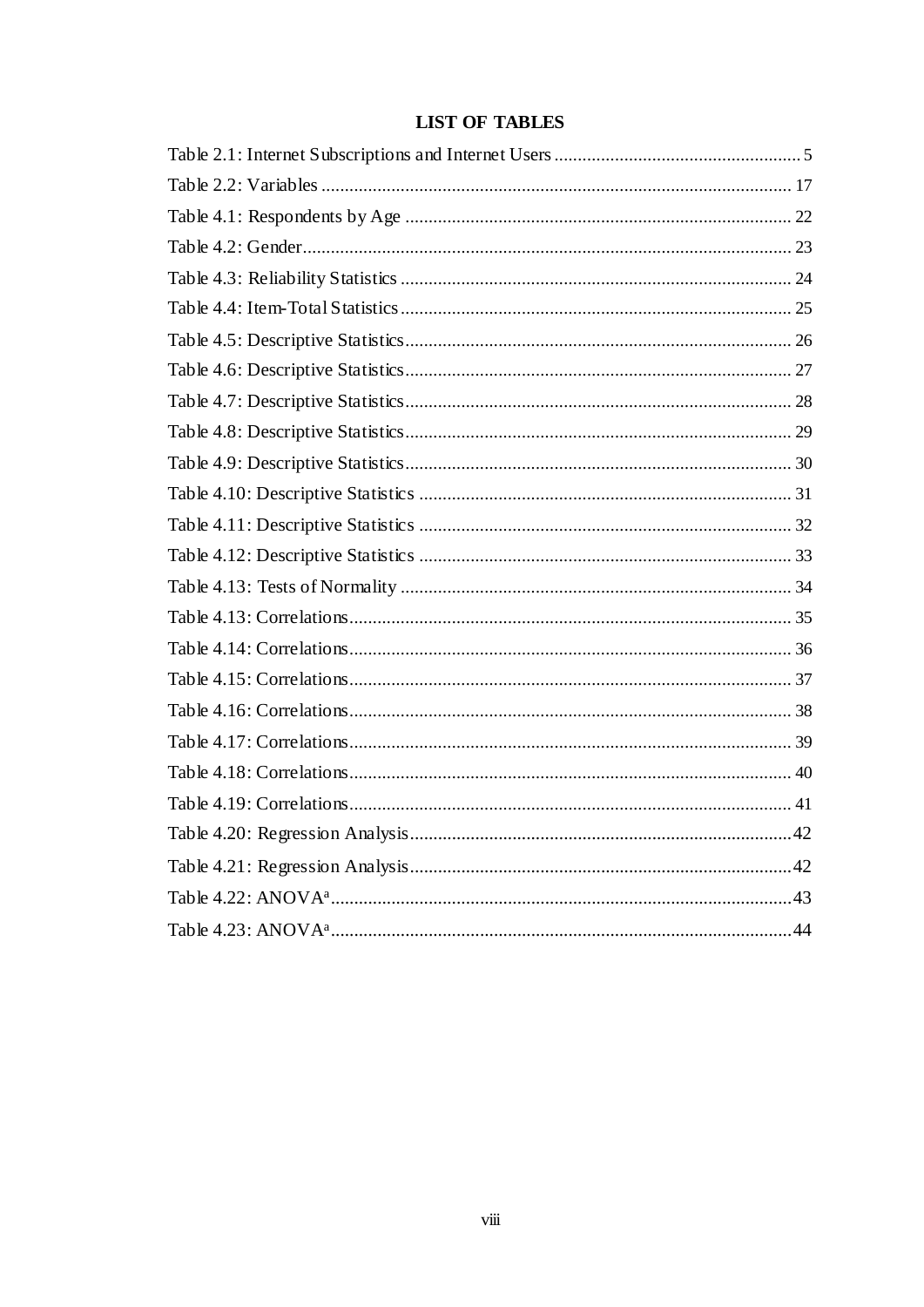# **LIST OF FIGURES**

<span id="page-8-0"></span>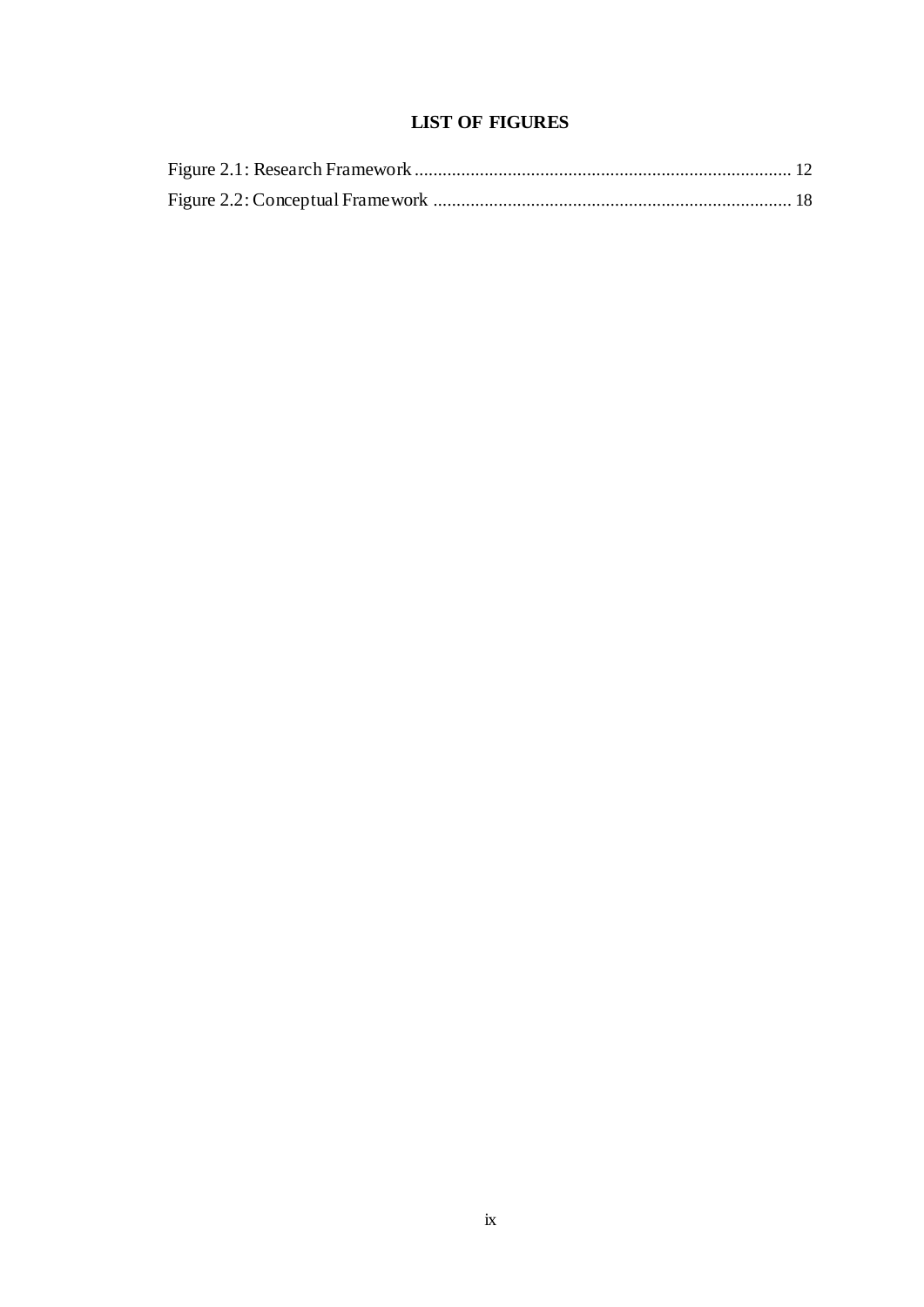### **CHAPTER ONE: INTRODUCTION**

#### <span id="page-9-1"></span><span id="page-9-0"></span>**1.1 Background**

The Internet has become the single most powerful tool of communication ever seen to date with an astonishing 3.77 billion users in 2017, equaling 50% penetration of the total global population. ("Digital in 2017," 2017). This has been enhanced by the availability of mobile devices that can easily and affordably access the internet(Saha, Jamtgaard, & Villasenor, 2001), and the dawn of the digital age that has brought about social media, blogs, entertainment, educative thirst and other driving factors that demand the constant internet connection(Zhang, Cheung, & Lee, 2012).

Closer home according to the latest sector statistics from the Communications Authority of Kenya (CAK) Kenya now has over 90% mobile device penetration (Asongu, 2018). In the period October to December 2016, the mobile service sub-sector registered a positive growth to post 38.9 million active mobile subscriptions up from 38.5 million subscriptions recorded during the previous quarter. This represents a slight growth of 1.0 percent during the quarter and an increase of 1.2 million subscriptions. Perhaps even more impressive is that the CAK recorded in their report that an estimated 39.6 million users accessed the internet with mobile data subscriptions accounting for 26.5 million subscriptions in the country. This was mostly attributed to the cost effective prices of smart phones in the country (Nyambura Ndung'u & Waema, 2011) as well as to internet/data bundles offered by various internet service providers. ("Statistics," n.d.).

E commerce has grown exponentially as a result of this (Wanyoike, Mukulu, & Waititu, 2012), E markets have penetrated the internet from online stores, social media markets to shared WhatsApp groups, taking advantage of the vast interconnected network of people learning consumer behavior before marketing a product via pop up ads (Teng, Laroche, & Zhu, 2007). Services previously designated to distinct locations have been have been made readily available over the web to ready customers. (McKnight, Choudhury, & Kacmar, 2002a) .

Innovations like Mpesa aided by a simplistic and user friendly interface was readily adopted by the innovators and early adopters in the Kenyan market (Jack  $& Suri, 2010$ ),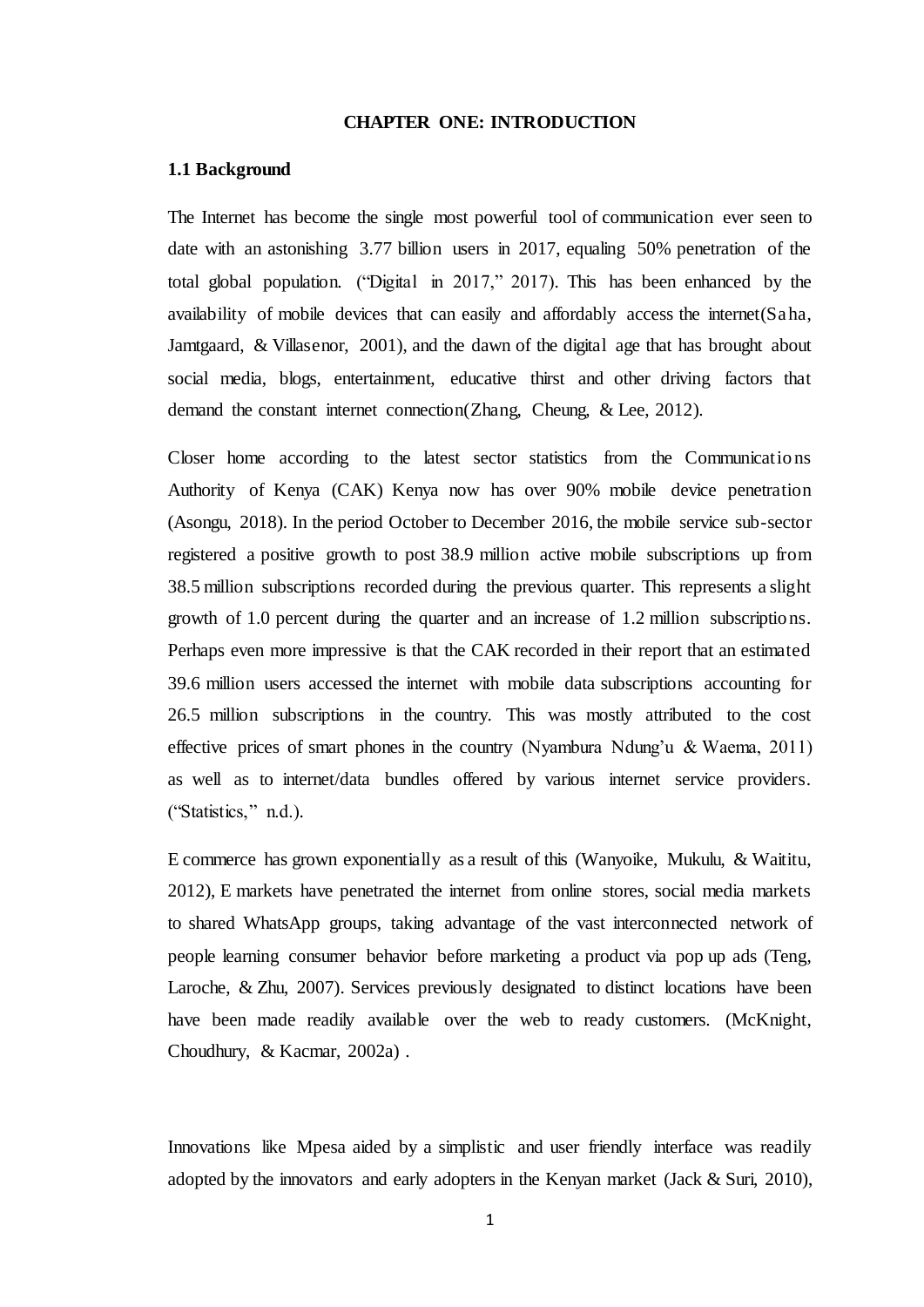this played a huge part in it adoption as with time the service evolved from only money transfer to being used by many institutions for bill settlements and buying of goods (Mas & Radcliffe, 2010). Top down support also played a huge part as Safaricom invested in a lot of infrastructure to advance the service (Quadir, 2010). The challenges in adoption were fought off by a rigorous marketing campaign and also influenced by the number of early majority that took on Mpesa (Mulwa & Ndati, 2013).

The penetration of information and communications technologies (ICT) has also been in healthcare and has led to the transformation of the field coming to be seen as a significant opportunity for growth, although instead of being clinically driven , billing and payment issues have been the driving factors of these developments (Bates, 2002).

Healthcare Information Technology applications could help improve information management (Wager, Lee, & Glaser, 2017), access to health care services, continuity of services, improved quality and safety of care, and costs containment (Health, 1999). Modern patients want their physicians and nurses to use technology based tools during diagnosis (Car & Sheikh, 2004). With the increasing trend of digitalization in every sector of activity, ICT tools are expected to penetrate healthcare as a professional practice.

# <span id="page-10-0"></span>**1.2 Statement of the Problem**

Kenya has embraced taking up the digital age very positively making significant strides in its advances (Vision, n.d.). From mobile money, to the Kenyan Government launching an E-citizen portal, efficiency has been one of the main driving forces as well as availability, all feeding into Kenya's revolution of having our services hosted on online platforms enabling high availability and satisfying round the clock demand (Peake, 2013).

The health sector in Kenya has experienced its significant problems every few years (Oyaya & Rifkin, 2003), and recently there has been the introduction of online doctor services, that bid to introduce instant healthcare for patients for fractions of the price offered by traditional hospitals (Bosslet, Torke, Hickman, Terry, & Helft, 2011). Online doctors supplement the traditional patient and doctor interactions (face to face) by offering chat services as some of the options and then offering diagnosis for a fee. An undertaking that is founded on exposure, interaction and with time developed trust.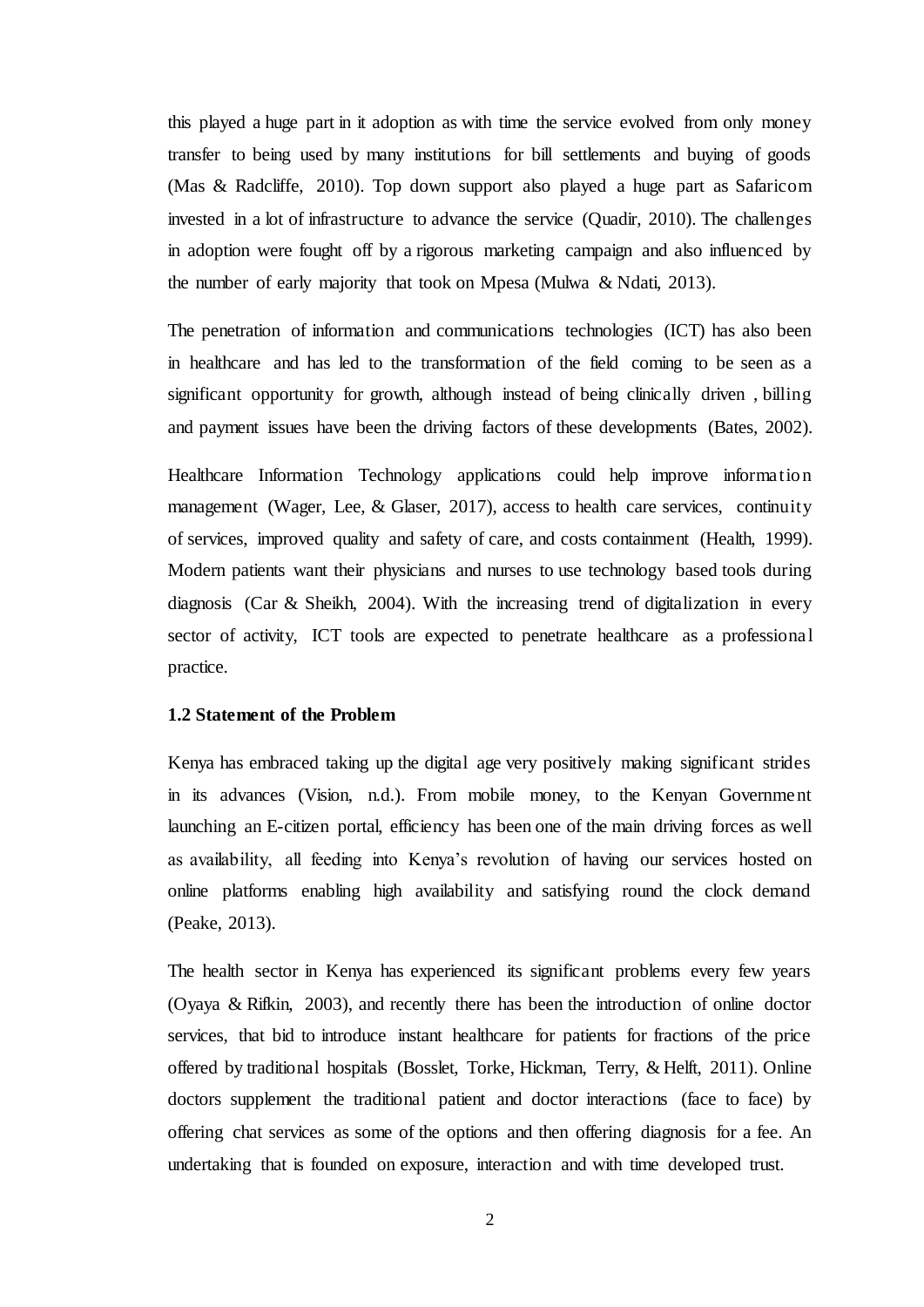These services although seeming very practical and promising have turned out to be very difficult to implement in Kenya. Similar solutions have worked well in other countries but Kenya's culture, contextual settings and conditions vary. The services have been available in the country with some like daktari online being launched in 2013 but have yet to have had the desired impact with the public not taking up the services.

### <span id="page-11-0"></span>**1.3 Objectives of the Study**

This study is to setup to investigate the online doctor service objectively, comparing it to other successfully undertaken projects that bare a similarity in Kenya or in other countries and borrow aspects of these projects to challenge and breach the challenges we have faced in our set up.

This research also aims to determine the obstacles and benefits of adopting online doctor services and will also attempt to probe and understand the factors that play a part in the adoption of the service, consequently contributing to both theoretical and practical literature.

This research attempts to answer the questions:

- 1. What factors influence the adoption of online doctors in Kenya?
- 2. What are the main challenges toward online doctor adoption?

#### <span id="page-11-1"></span>**1.4 Significance of the Study**

It is hoped this paper will be useful to the doctors who want to enhance their practice to cover an online platform, the public who want to understand better the concept of online doctors and to fellow researchers who want to gain knowledge on this field.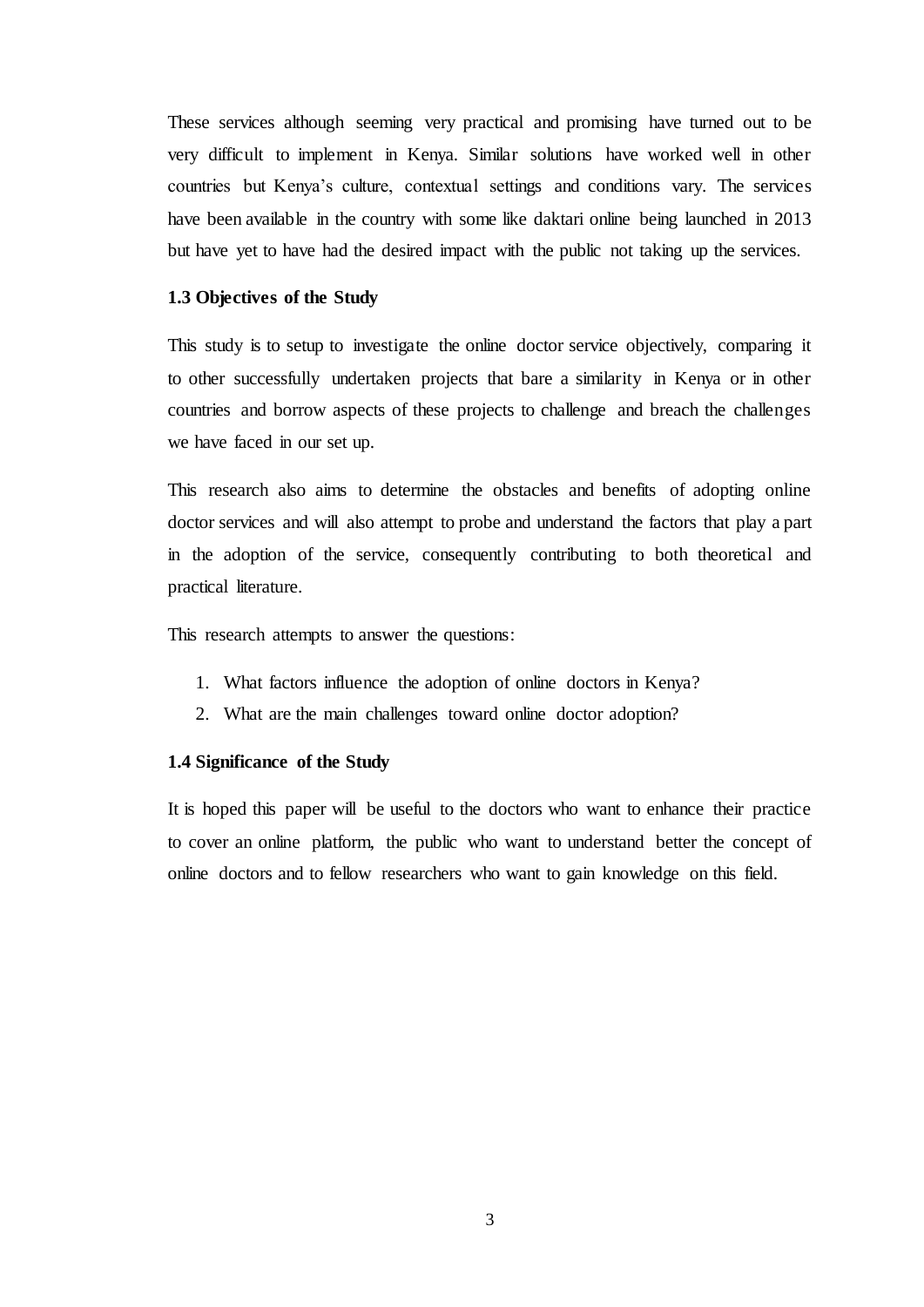#### **CHAPTER TWO: LITERATURE REVIEW**

### <span id="page-12-1"></span><span id="page-12-0"></span>**2.1 The Internet**

The Internet brought about a revolution to the telecommunications world from computers to telephones like nothing before it and nothing after it has been able to (Ng, Mertins, & Martin, 2015). The need for communication over distance led to the invention of various communication devices leading up to the computer and this further influence the birth of the internet. The Internet now has a world-wide audience and is an easily affordable mechanism for passing on information and a medium for collaboration and interaction between various users regardless of their location on the globe (Kellerman, 2016). The internet, has turned out to be one of the few technological juggernauts that has seen sustained investment, research and development from governments, industries and academia all partnering in ensuring that there is constant development and evolution in new ways to deploy this technology (Schwerdel, Reuther, Zinner, Müller, & Tran-Gia, 2014).

#### <span id="page-12-2"></span>**2.1.1 The Internet in Kenya**

Over the recent past, Kenya has been investing on development trends that build on transforming herself into a knowledge-based economy that relies on the use of information technologies to enhance service delivery (Cunningham, 2016).

Information communication technology has been taken up to be a driving force for development in most of the sectors as the government identified ICT as one of the key enablers that Kenya will use in its transformation into a knowledge and information based economy giving its citizens access to quality, affordable, reliable, and round the clock available services in the country (Lieberman, Posner, & Tsai, 2014). The government has thus adopted frameworks and guidelines to promote the use ICT technologies in the country with the National Broadband Strategy (NBS) and the National Optical Fiber Backbone Infrastructure (NOFBI) and the cyber security initiatives as part of the catalysts to help grow and develop the ICT sector in the country ("Research," n.d.).

The development of infrastructure has been followed with a growing number of technologies and services that offer fast and reliable internet connections and with consumers readily embracing them (Mureithi, 2017). There number of internet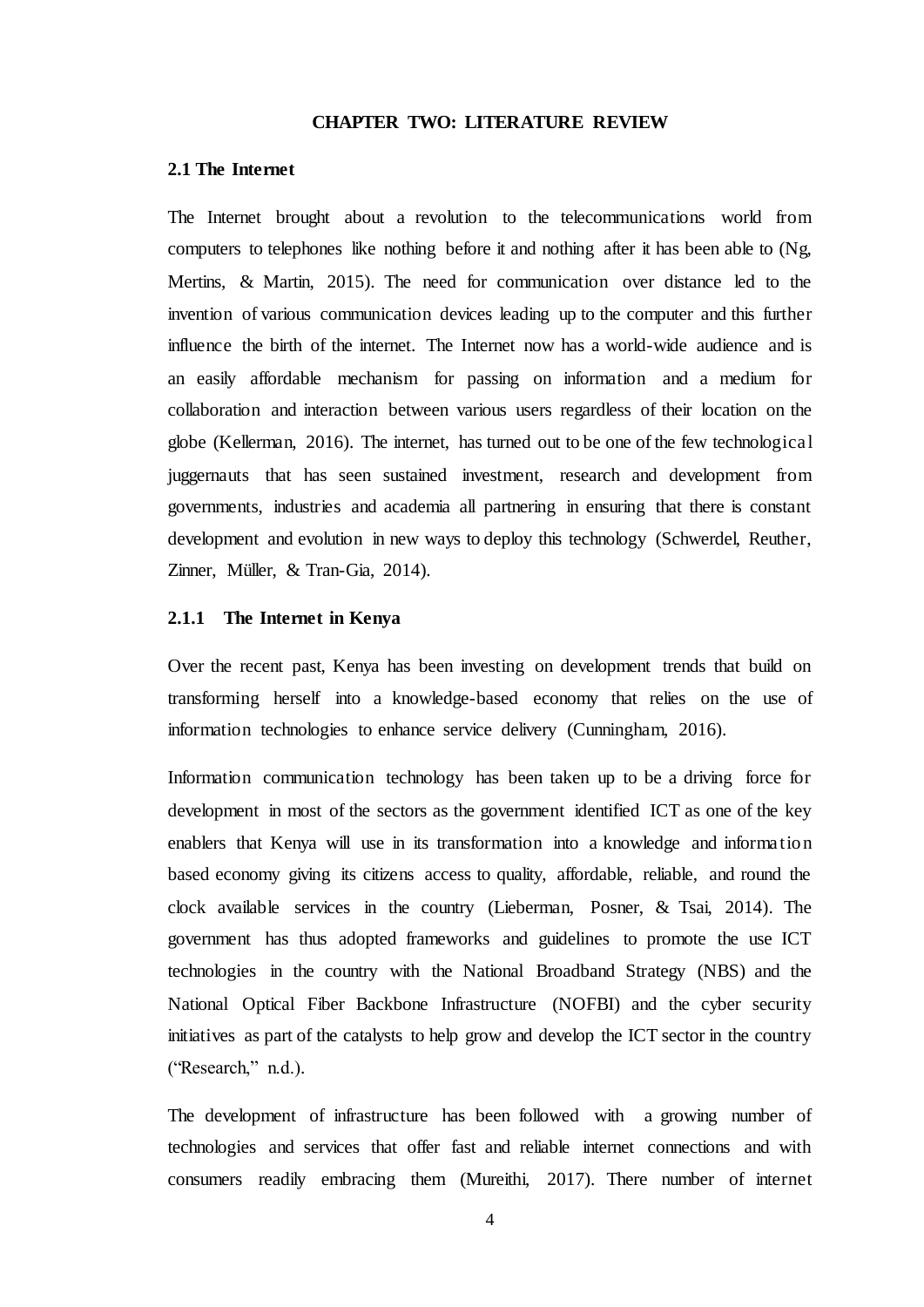subscriptions in the country has been on an upward trajectory with the Communications Authority of Kenya (CAK) reporting that within the period October to December 2016 there was a reported 26.6 million subscriptions this translating to an estimate of 39.6 million internet users in the country. Mobile data subscriptions took up a mammoth 26.5 million subscriptions, 99% of the total which the CAK attributes to the affordability of smartphones and data/internet bundles offered in the country by service providers.

Terrestrial wireless data, fiber optic and fixed cable modem subscriptions also increased with satellite subscriptions decreasing as it is far much more costly compared to the others.

The number of internet subscriptions and users is summarized in the table below.

| <b>Internet/Data</b>                            | Dec-16     | $Sep-16$   | <i><b>Ouarterly</b></i> | Dec-15     | $Sep-15$   | <i><b>Ouarterly</b></i> |
|-------------------------------------------------|------------|------------|-------------------------|------------|------------|-------------------------|
| <b>Subscriptions</b>                            |            |            | Variation (%)           |            |            | Variation (%)           |
| <b>Total Internet</b>                           | 26,679,222 | 25,672,474 | 4.0                     | 23,929,657 | 21,628,271 | 10.6                    |
| <b>Subscriptions</b>                            |            |            |                         |            |            |                         |
| Mobile Data                                     | 26,521,037 | 25,536,400 | 3.9                     | 23,794,550 | 21,511,638 | 10.6                    |
| <b>Subscriptions</b>                            |            |            |                         |            |            |                         |
| <b>Fixed Wireless Data</b>                      | 29.724     | 15.835     | 87.7                    | 19.507     | 13.221     | 47.5                    |
| <b>Subscriptions</b>                            |            |            |                         |            |            |                         |
| <b>Satellite Data</b>                           | 584        | 598        | $-2.3$                  | 489        | 720        | $-32.1$                 |
| <b>Subscriptions</b>                            |            |            |                         |            |            |                         |
| <b>Fixed DSL Data</b>                           | 2,483      | 2,583      | $-3.9$                  | 3.732      | 2.500      | 49.3                    |
| <b>Subscriptions</b>                            |            |            |                         |            |            |                         |
| <b>Fixed Fibre Optic</b>                        | 39,255     | 33,269     | 18.0                    | 111.354    | 100.192    | 11.1                    |
| <b>Data Subscriptions</b>                       |            |            |                         |            |            |                         |
| <b>Fixed Cable Modem</b>                        | 86,139     | 83.789     | 2.8                     | 25         | 25         | 0.0                     |
| <b>Subscriptions</b>                            |            |            |                         |            |            |                         |
| <b>Estimated Internet</b><br>$\mathbf{Users}^3$ | 39,664,377 | 37,718,650 | 5.2                     | 35,549,620 | 31,985,048 | 11.1                    |

<span id="page-13-1"></span>

| Table 2.1: Internet Subscriptions and Internet Users |  |  |  |  |  |
|------------------------------------------------------|--|--|--|--|--|
|------------------------------------------------------|--|--|--|--|--|

Source: CA, Operators' Returns.

This penetration has enabled a lot of services to be hosted online with the example of many entrepreneurs expanding their trade to a larger audience (Kabuba, 2014).

### <span id="page-13-0"></span>**2.2 E Services.**

E services/online services offer customers scores of benefits which include and are not limited to personalized and amplified control and ease of use and user friendliness which are further cemented in by reduced transaction charges (Boyer, Hallowell, & Roth, 2002).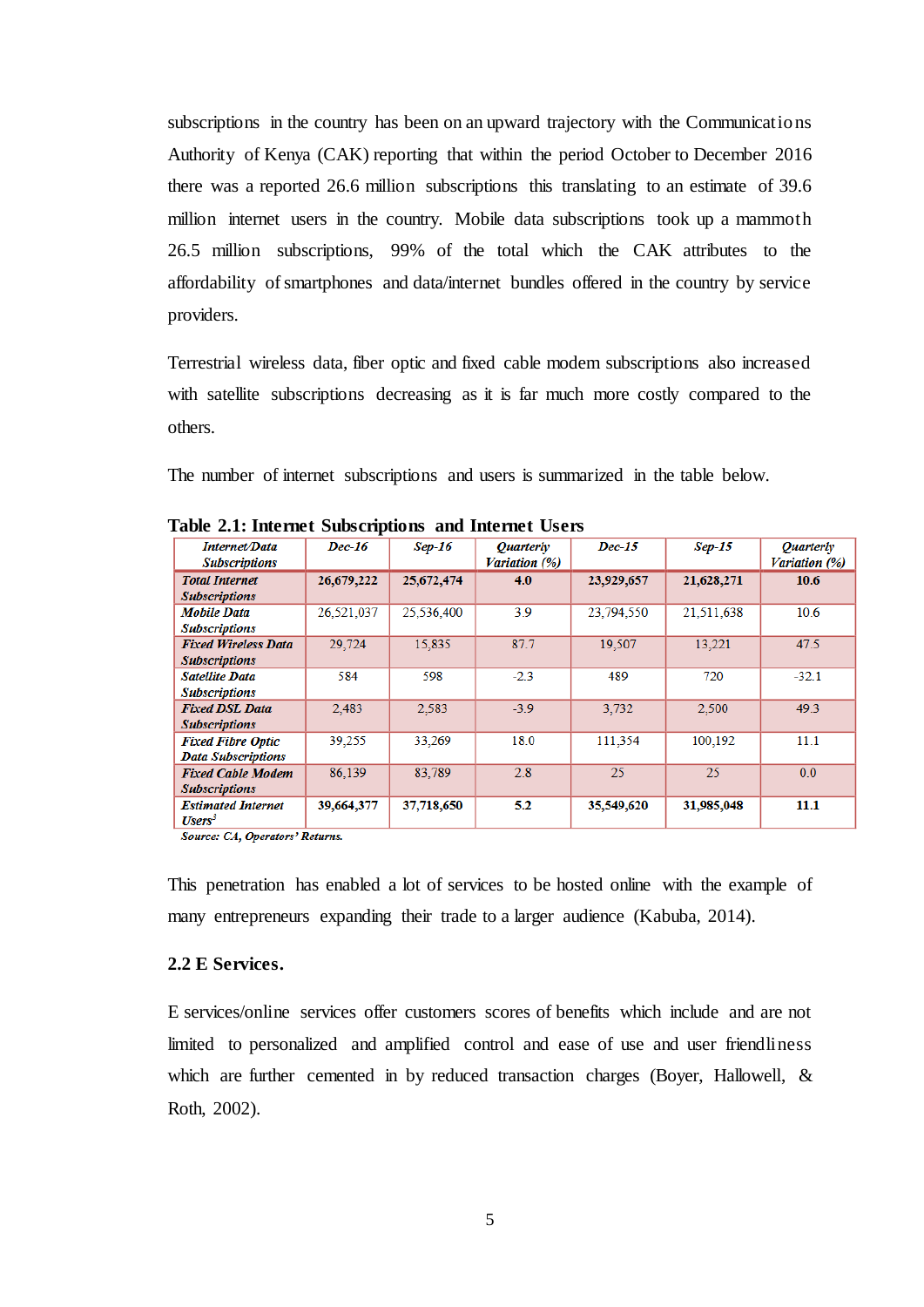The internet has been instrumental in providing the platform on which the many cooperates have been able to successfully in cooperate their business plans into, enabling them to provide goods and services to larger institutions/businesses and individuals alike. The number and variety of online services increases every day, a trend likely to increase in the immediate future as businesses venture more into cost cutting and delivery of quality readily available services (De Prato, Feijoo, & Simon, 2014).

Examples of e services currently available around the world range from online shopping to food delivery with revolutionary applications such as Uber and Airbnb revolutionizing the markets in which they have been a part of. The e service model is based on individually delivering services to the consumer providing the option for customization.

## <span id="page-14-0"></span>**2.2.1 E-Services in Kenya**

Kenya has also been swiftly adopting e services into the economy with the most notable of this being the E-government initiative. E-Government is the incorporation of technology into formerly manual government processes making them more efficient and effective to benefit its citizens, employees and business partners (Pascual, 2014). The Kenyan government has worked on replacing the old traditional systems with electronic ones taking advantage of the fast growing internet and information technology base in the country.

The Government of Kenya has implemented ICT systems in its various state service offering departments and institutions, which include but are not limited to tax systems, the department of immigration as honorable mentions. These systems provide services to Kenyans round the clock through easily accessible government portals.

### <span id="page-14-1"></span>**2.3 E-Services in Health**

Healthcare service delivery is evolving everyday helped and boosted by the advances in telemedicine and backed by an exposed and well informed tech-savvy public (Hesse & Shneiderman, 2007). People are now more invested in their own health taking advantage of available gadgets, online processes, blogs, physician journals as examples and this is slowly redefining the legacy physician and patient relationship (Ball & Lillis, 2001).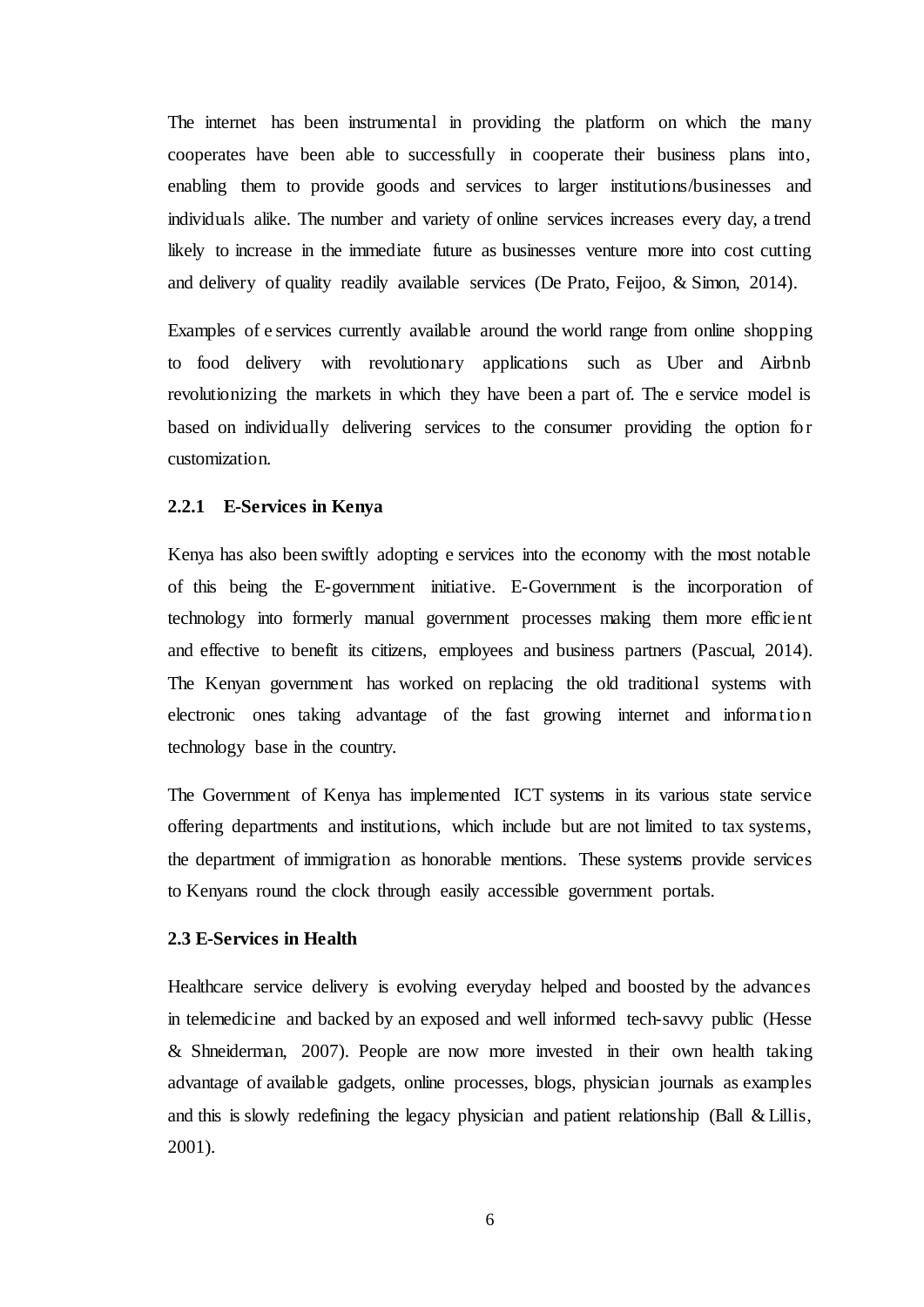E-Health or Telemedicine brings about utility to health, theoretically offering easy access to remote areas and availing health services thus helping significantly reduce the time and costs of patient transportation among other benefits (Eysenbach, 2001). The focus of this paper is on online doctors, a form of telemedicine that has been adopted the world over with a report showing that 72% (the number has since increased) of internet users have used the internet for health information and one in five of those people have looked for reviews that pertain to certain treatments or have reached out to specific doctors (Wallace, Paul, Sarkar, Trikalinos, & Dredze, 2014).

### <span id="page-15-0"></span>**2.3.1 The Utilization of Telemedicine around the World.**

The Pew Internet & American Life Project, reported that about 93 million Americans, have searched for a health-related topic online. This roughly translates to thirty five percent of U.S adults have used the internet to investigate what medical condition they or someone else might have (Fox & Duggan, 2016).

Most Americans have a primary care doctor but are hindered by booking of appointments and other factors for conditions that are serious enough to be seen on the same day e.g. a cut finger. Urgent care centers have filled that void with many patients visiting urgent care centers because they believe it is more convenient and takes less time than going to their regular doctor (Corwin, Parker, & Brown, 2016).

This is a demand now being addressed by online doctor portals like Nextmd healthcare which is an online doctor platform helping bridge the gap between patients and doctors. The online doctors are also rated and slated on RatemyMD an online forum which shows doctor statistics from various patients. Although there is little statistics on its reach similar systems like *netdoktor.dk* in Denmark have picked up very well with statistics showing that it has at least 2 million visitors and 1 million users each month according to the Danish Online Index.

Further analysis shows that 87% of Danes above the age of 18 seek healthcare information online and 67% of adults visit netdoktor.dk showing a preference for online health services a survey by the Nielsen Company. Netdoktor is supported by prominent and specialist doctors setting high standards for their content.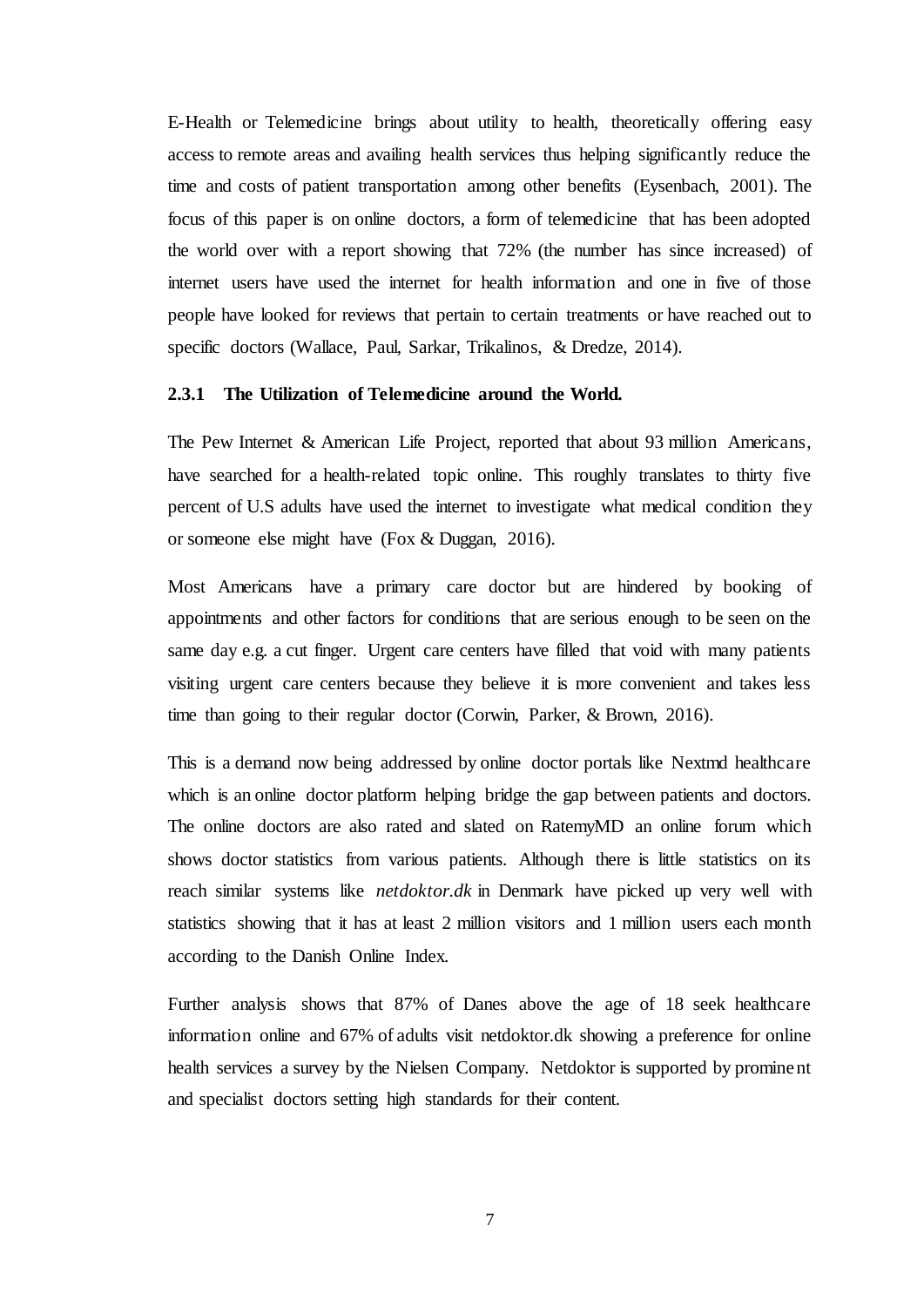### <span id="page-16-0"></span>**2.3.2 The Utilization of Telemedicine in Africa.**

In Africa, although it is seen that the continent lags behind in information systems development, there have been major strides in multiple countries in regards to ICT and telecommunications development (Lufumpa & others, 2017).

There have been some efforts underway in multiple countries in respect to telemedicine, with internet being hailed by researchers as the revolutionary tool enabling global transfer of information for telemedicine.

Some of the known telemedicine projects in Africa include the Reseau en Africue Francophone pour la Telemedicine (RAFT), the fundamental of modern telemedicine for Africa (FOMTA) and the Pan-African e-network project. RAFT initiated by India for Africa is one of the biggest projects for distance education and telemedicine, it covers about 12 African countries and is able to provide other e-services as well (Duclos, 2016). FOMTA mainly focusses on research and development and also promoting regional networks between developing countries and their universities linking them to European countries (Bwalya, 2017).

In Mali the launch of a project known as "Keneya Blown" was launched in 2001 in Bamako. The project's objective was to use the internet as a connection between the national and regional health-care institutions implementing services that include a medical web portal and email all made possible through low bandwidth. This enabled an internet-based distance learning system, long distance collaborations and teleconsultations. So far the project has been successful in connecting some health institutions in different towns where the personnel has been trained on using the internet based tools (Goita, 2016).

In Sudan Ashrafcom has pushed telemedicine by availing easy access of medical services to Sudan nationals and medical officers through the use of telecommunications technology. The project was initiated to bring together diverse health groups and overcome physical barriers affecting the advancement of telemedicine, by improving service delivery in healthcare for the benefit of the countries citizens (Wamala  $\&$ Augustine, 2013).

8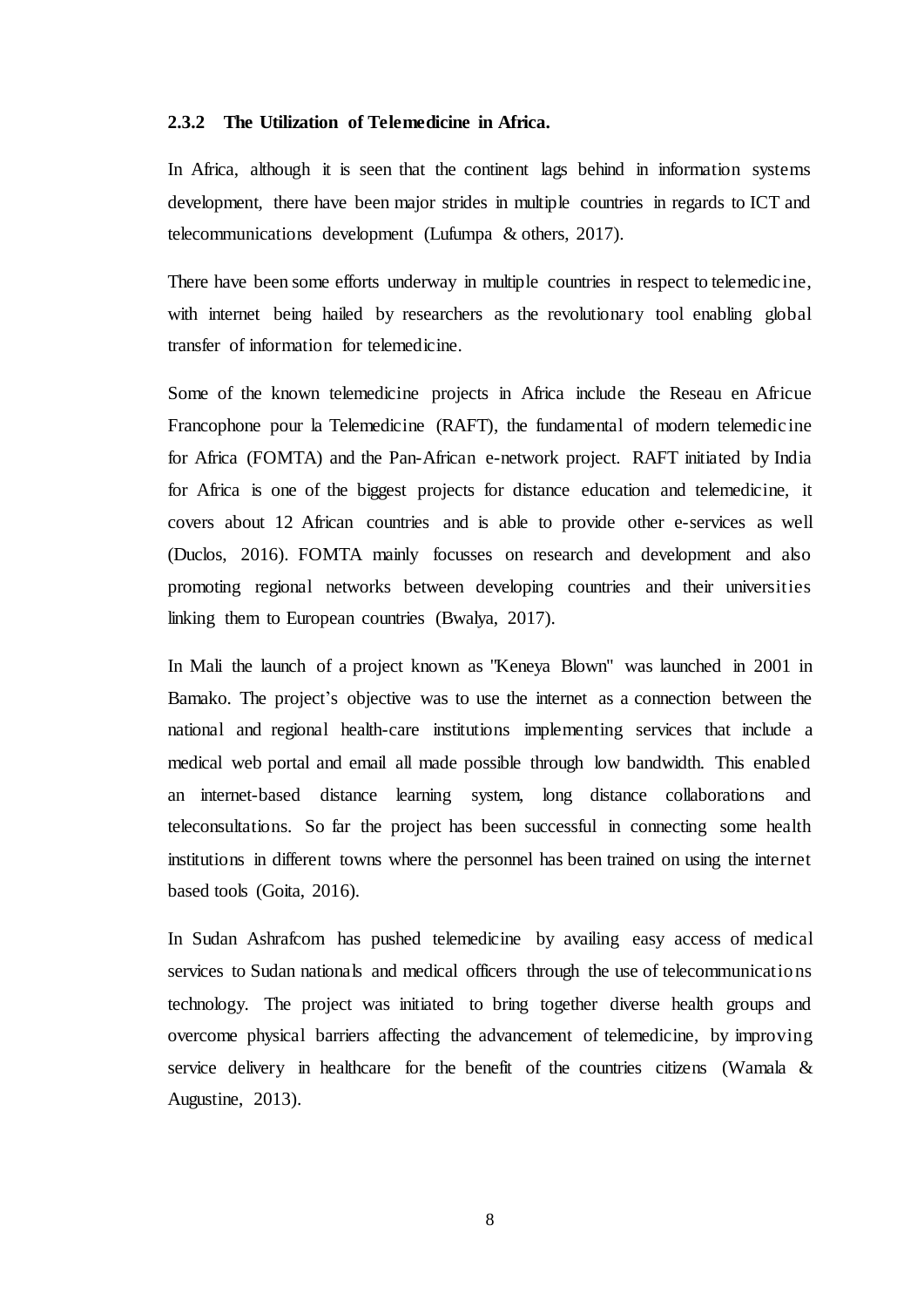#### <span id="page-17-0"></span>**2.3.3 The Utilization of Telemedicine in Kenya.**

Kenya has embraced the telemedicine practice as a way of improving her health infrastructure. From the use of smart cards in all health centers to online doctors, these are some of the methods so far implemented as notable telemedicine initiatives.

Unlike the very common card system that has been so far adopted by the whole country, online doctors which is the focus of this paper, has been met with various challenges in regards to its adoption. There have been online doctor projects implemented to explore the strong ICT base and with internet access. There are apps like "iSikcure" and "See me Appointments" available on the app store that grant patients access to practicing doctors. This should on paper be a very easy transition as the statistics on mobile phone and internet penetration are very favorable.

Systems like "daktari online" have been around since 2013 and yet the adoption and exposure levels remain very low as per the writing of this paper. There have been various challenges and with many other systems coming through we try and examine methods of successful adoption to ensure they stand a chance where others have failed in a bid to enhance quality service delivery in healthcare.

#### <span id="page-17-1"></span>**2.3.4 Benefits of Telemedicine (Online Doctors).**

Online health advice demand is growing around the globe with more and more users turning to online professionals in the search for credible medical advice (Johnston, Kennedy, Murdoch, Taylor, & Cook, 2004). The benefits we get from online health are:

# *No Location Boundaries or Limitations.*

Online doctor services enable patients to access reputable doctors and specialists that they would normally not have access to. Patients can access medical advice from remote locations where it was a challenge previously due to challenges that are presented when trying to access conventional treatment options (Newton, 2014).

# *Cost Effective*

The appeal of low-cost health care is a major driving force as medical bills at present continue to be a hefty burden to patients (Gottlieb, 2000). Online doctor platforms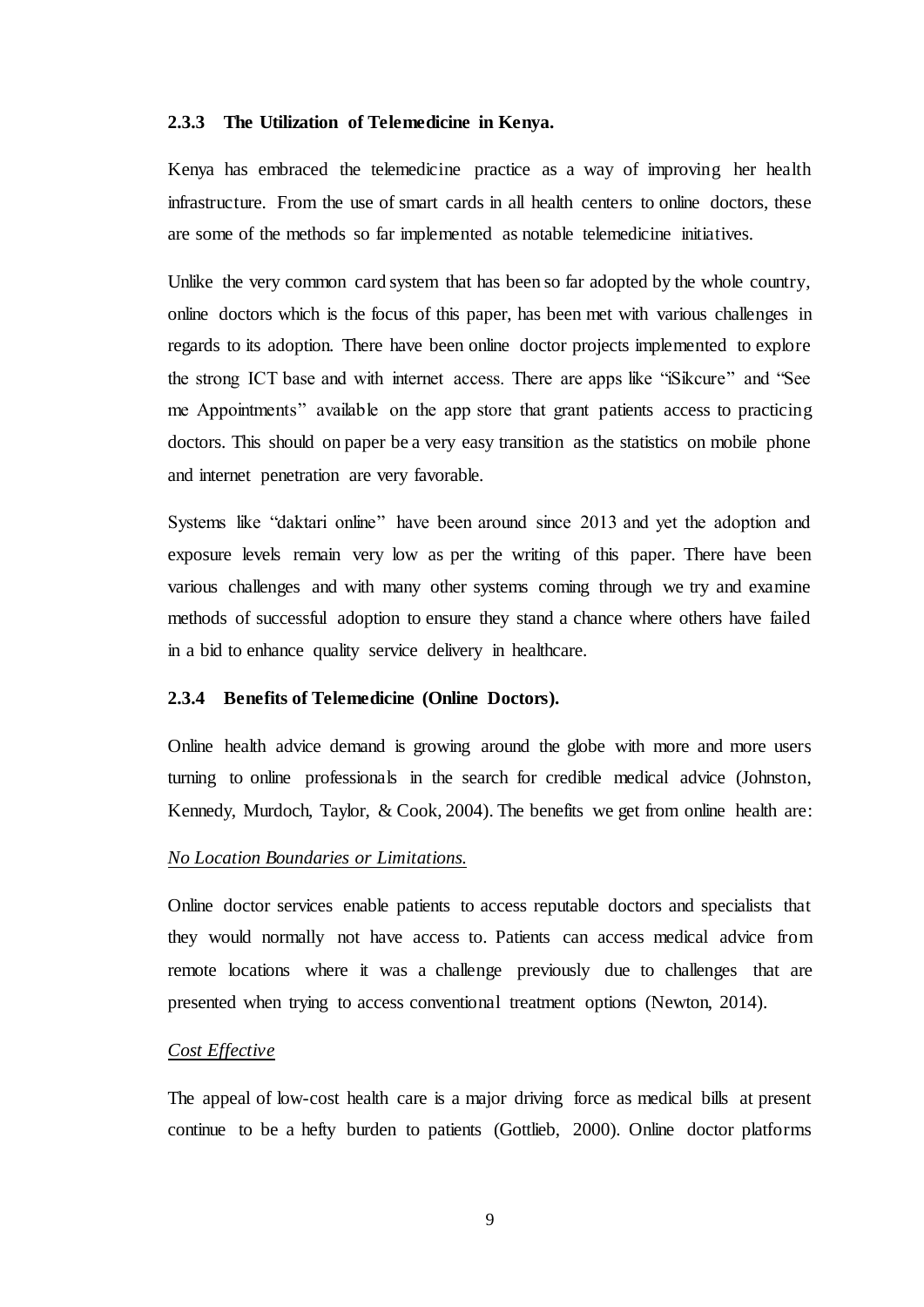reduce travelling, consultation cost etc. and at the end will play a big role in reducing the overall cost of healthcare.

# *Better than Self-Diagnosis.*

In the millennial age, access to the internet has increased. With this exposure more and more people have at one point tried to self-diagnose symptoms using search engines. Self-diagnosis in many cases is dangerous and counterproductive. It may give insight to a condition but expert advice cannot be substituted by hypotheticals (McMullan, 2006).

#### *24/7 Health Support.*

Most online health services run on an availability principle, offering access to customers round the clock with the added advantage of accessing the services from their homes.

# *Second Opinions.*

Online consultations can offer patients the luxury of having a second opinion from qualified doctors who use different methods to tackle medical problems.

#### *Confidentiality.*

Online doctors offer patients with sensitive medical conditions an option of contacting doctors they have never met in a confidential and in some cases anonymous way, thus promoting confidentiality.

### <span id="page-18-0"></span>**2.3.5 Challenges Facing Telemedicine (Online Doctors).**

Despite its overwhelming benefits, there are significant challenges when trying to implement online doctors. Some of these challenges include:

### *Inadequate assessment*

Online consultations are generally not accompanied by a physical examination, the doctor is then presented with a dehumanized situation, and thus even the simple verbal cues that are normally employed to better interpret the situation are negated (NITZKIN, ZHU, & MARIER, 1997). Doctors then rely on the patient's descriptive ability instead of their expertise, which may lead to a misdiagnosis (Hjelm, 2005).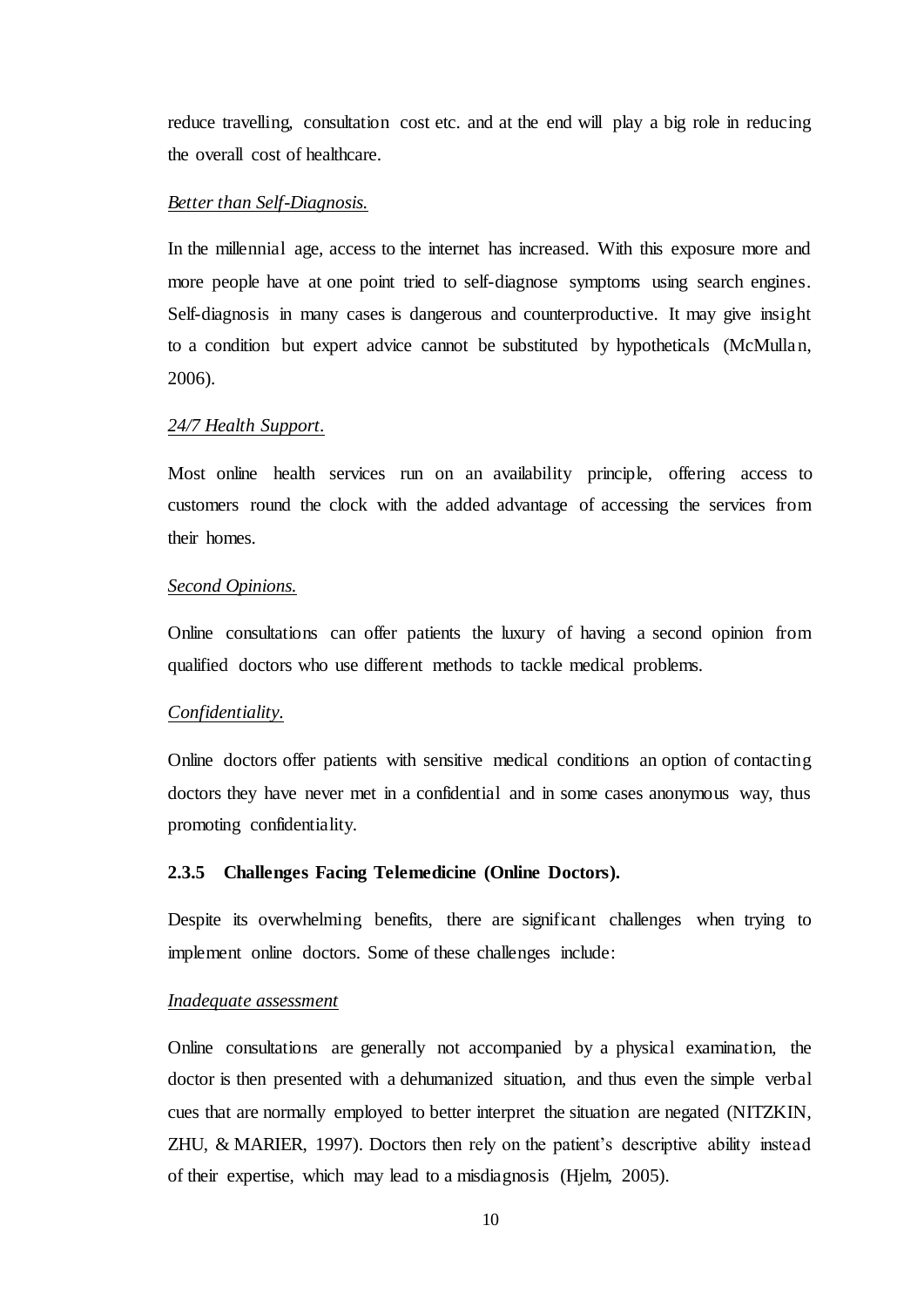## *Depersonalized experiences.*

Patient doctor relationships are very important and are characterized by trust and intimacy and play a big role in the healing process (Friedenberg, 2003). Patients need to feel they can trust their doctors and this may lead to them revealing more details that may assist in diagnosis. Telemedicine deprives both parties involved of this experience (Hjelm, 2005).

# *Technical Reliability.*

Reliability is a concern where depending on the service, clients and providers are unsure of the bargain when it comes to the front of technical support (Jadeja & Modi, 2012). For a system relying on internet connection, a dip or loss in signal would cut the session short or complicate your online session.

# *Aftercare*

Online consultations are not made to be an ongoing process. Follow up is very important as a patient should know how long it should take them to feel better and what they should do if they do not. This is a service not handled by online consultation (Miller, 2001). Patients should in principle have documentation of all care, including tests and treatments, in a central place (Weed, 1968).

# *Prescription and dispensing drugs.*

Prescribing drugs that do not fall in the category of lifestyle drugs is a process that usually requires physical exams and lab tests (Medicine & others, 2013). Online consultations fall short of this.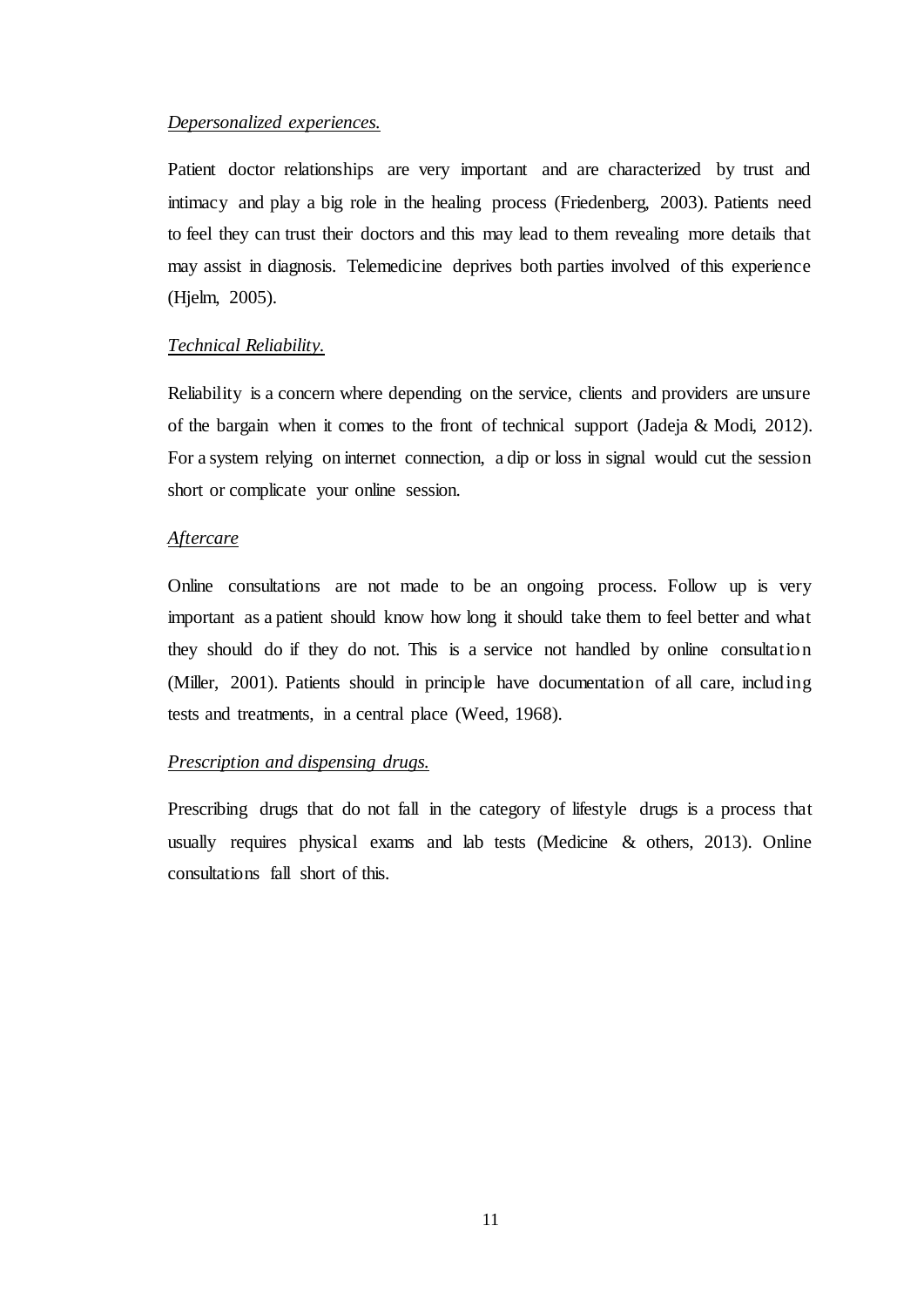#### <span id="page-20-0"></span>**2.4 Research Framework and Hypothesis**

This study attempts to analyze and examine the factors influencing the adoption of online doctor services in Kenya. Researchers have come up with a variety of models trying to explain IS success, the Technology Acceptance Model (TAM) (Venkatesh & Davis, 2000) is one of these models but recent researchers have found these models to be limited as acceptance is not success, adoption relies heavily on success as a precondition (Kishore & McLean, 1998). After going through various adoption models the Delone and McLean IS success model was used as the baseline for this paper (Delone & McLean, 2003). This model states that for an Information system's success there are factors, dimensions and interrelationships that must exist within the systems components (DeLone & McLean, 1992). The model that was initially conceived in 1992 was revised in 2003 to come up with a revised model as shown below.



<span id="page-20-1"></span>**Figure 2.1: Research Framework**

The model has six major dimensions of success:

1. System quality

These are suitable characteristics demanded of the system from its users. Which include and are not limited to; ease of use, reliability, short response time and responsiveness.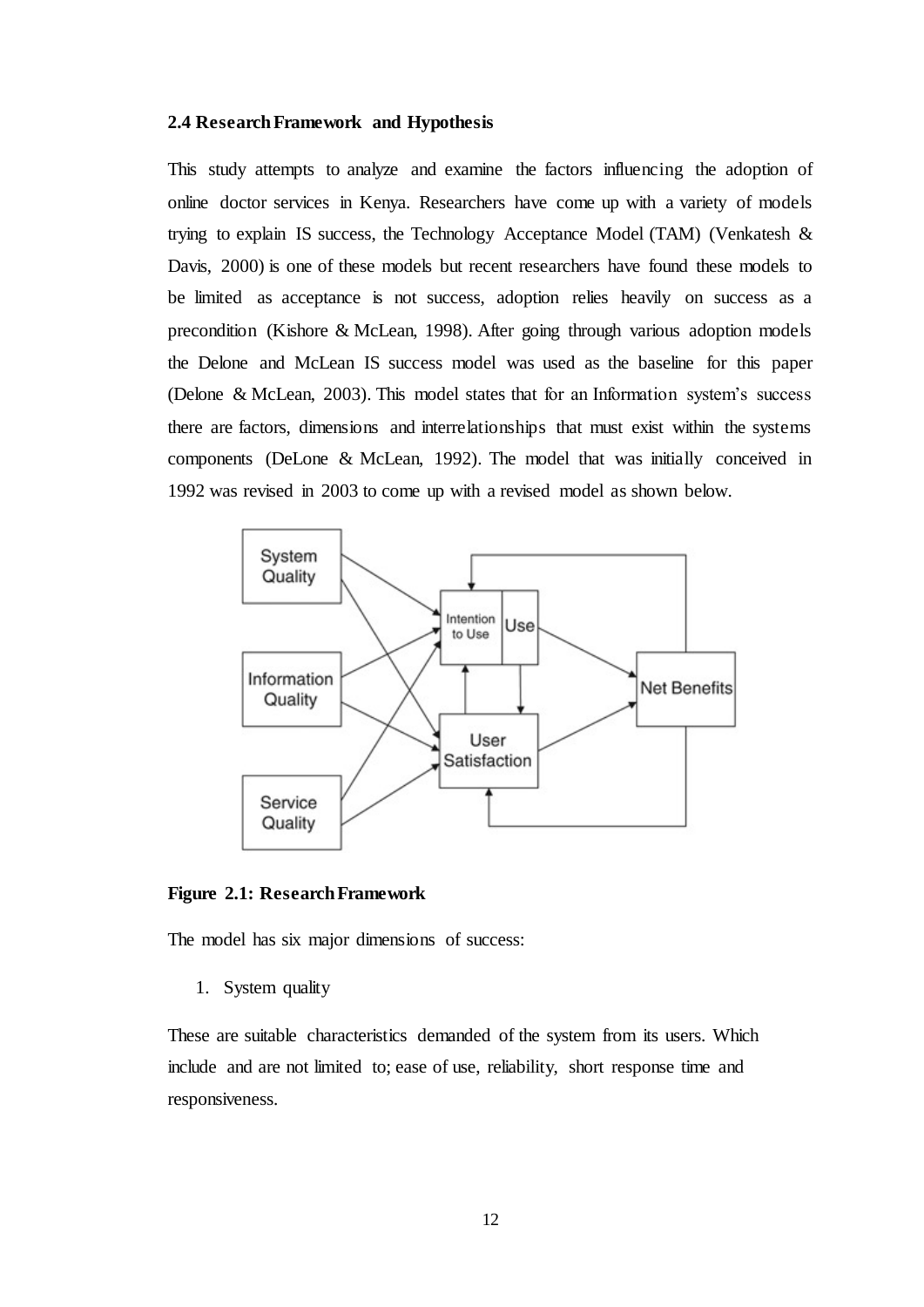#### 2. Information quality

These are the desirable outputs that the system outputs are expected to characterize. Some examples of these are relevance, reliability, usability and completeness.

3. Service quality

The support the system users get from the system. This may vary from IT support to user/customer support.

4. System use

The level an intended market utilizes the capabilities of a system. This is measured mainly on usage i.e. frequency and purpose of use among others.

5. User satisfaction

This is the user's satisfaction while using the system.

6. Net benefits

The proportion as to which the system can be judged to have intended on the life of the users contributing to measurable levels of success.

This study seeks to extend (Delone & McLean, 2003) work by adding on some factors that influence the adoption of online doctors. Thus we seek to:

Study trust and security in regards to system quality with regards to adoption of online doctors' adoption through usage intention and user satisfaction. According to (Smith & Manna, 2004) trust is a major factor in online doctor services and is a key influence in persuading patients to use the service. Trust has proven to be a very major key in any online transactions (Chen & Barnes, 2007). The patients need to be reassured that the system has the required level of quality to cater to their needs. This then feeds directly into user satisfaction and usage intention.

Patients also expect a secure platform promoting high level of confidentiality of their medical history between their health facility and themselves (McEwen, 2001). The same applies with online doctor services where it is expected that medical information will be safe however way it is distributed within the setup (Saigi-Rubió, Jiménez-Zarco, & Torrent-Sellens, 2016). Security also extends to the systems architecture with studies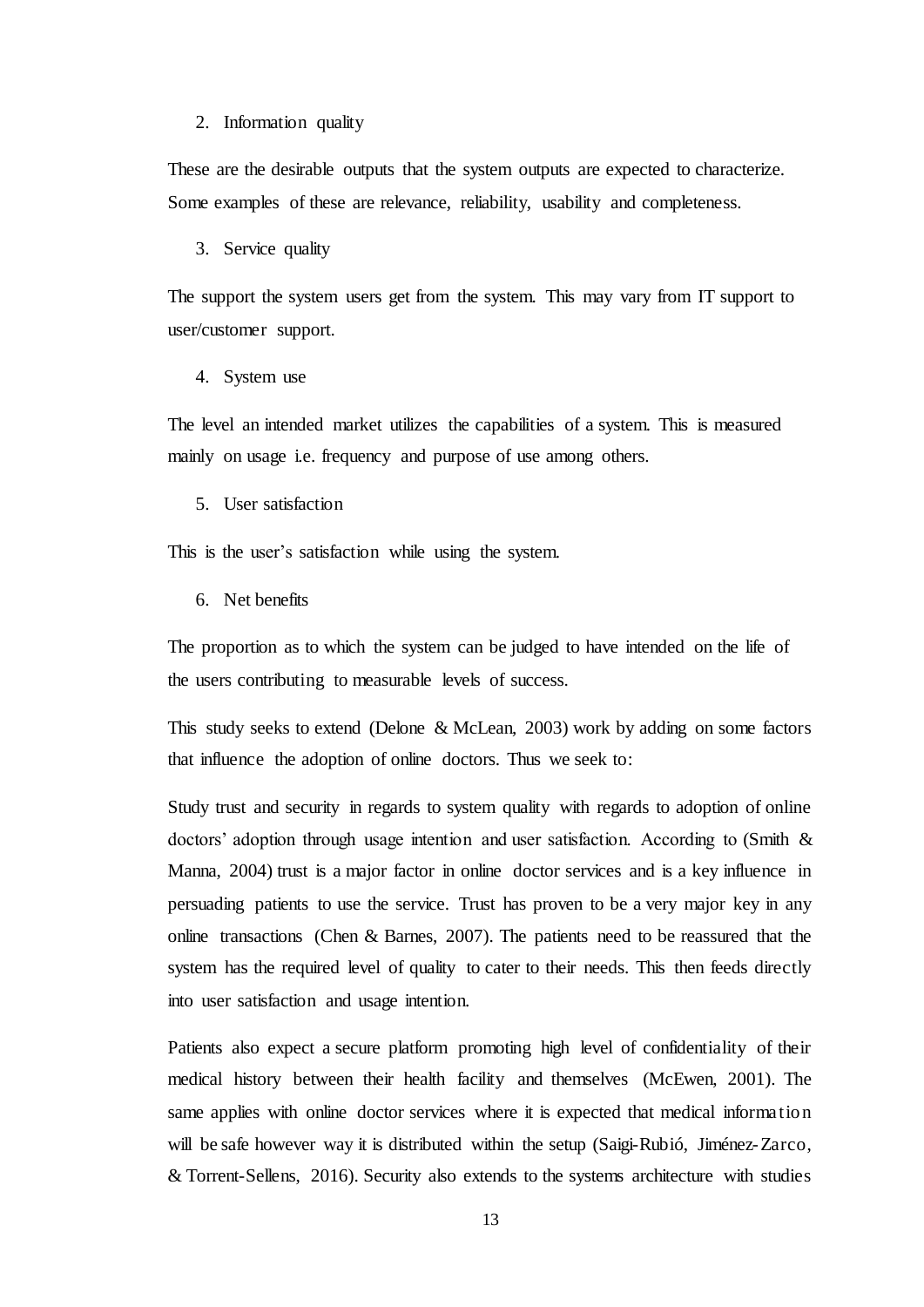showing that most online services that fail have had the challenge of convincing their target market that their online data is secure (Chang & Ramachandran, 2016). The fear of personal health records being acquired and accessed by the wrong people has led to those willing to try using the online doctor platform to be unwilling (Young, Willis, Cameron, & Geana, 2014). This has affected the online doctor services adoption of.

Security or a sense of it will have an outcome in the adoption of online doctor services as the patient should be satisfied with the level at which the system handles important patient data positively impacting usage intention and user satisfaction.

Therefore this study proposes;

**H1:** Trust as a factor in system quality has a positive relationship with usage intention.

**H2:** Trust a factor in system quality has a positive relationship with user satisfaction.

**H3:** Security a factor in system quality has a positive relationship with usage intention.

**H4:** Security a factor in system quality has a positive relationship with user satisfaction.

Study cost as a factor in regards to service quality when it comes to the adoption of online doctor services in Kenya through usage intention and user satisfaction. Online doctor services promise to deliver services at a lower price as the patient does not have to incur travel costs, time cost, administration cost and operating cost etc. as the services are on demand and they are not included in the overall service cost.(Mair, Haycox, May, & Williams, 2000) . Cost will influence usage intention as with the promises above this will be a major factor when pushing users to use the system. User satisfaction will also be affected by this as value for money is a characteristic that plays into quality (Caruana, Money, & Berthon, 2000), which then affects user satisfaction.

This study predicts that cost in regards to service quality influences online doctor services adoption just like in every other trade based practice (Venkatesh & Brown, 2001).

Therefore this study proposes;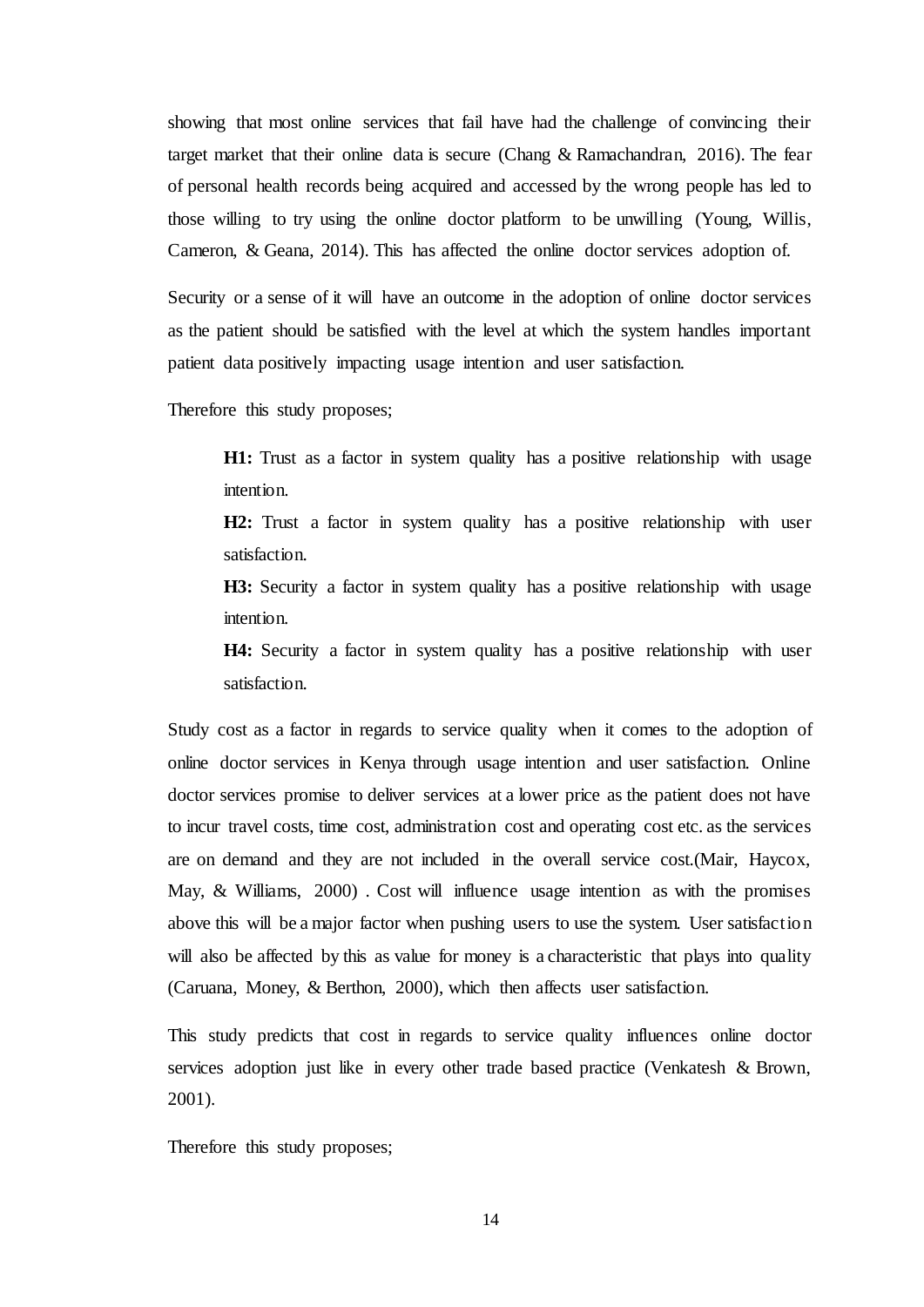**H5:** Cost as a factor in service quality has a positive relationship with usage intention.

**H6:** Cost as a factor in service quality has a positive relationship with user satisfaction.

Study marketing and exposure as a factor of information quality and its correlation with the adoption of online doctors through usage intention and user satisfaction. One of the easily noticeable challenges with adoption of online doctor services is that not many people are actually aware that the services exist. Awareness plays a major factor in adoption (Jennett et al., 2003). An extensive accurate marketing campaign showcasing the technologies strengths, usability, accuracy and how they can positively impact a patients experience would facilitate its adoption (Sathye, 1999). An accurate positive extensive campaign would positively influence usage intention and to some degree user satisfaction.

This study proposes:

**H7:** Marketing and exposure as a factor in information quality has a positive relationship with usage intention.

**H8:** Marketing and exposure as a factor in information quality has a positive relationship with user satisfaction.

Study Technology Literacy and its relationship with usage intention and user satisfaction in regards to adoption of online doctor services.

Technology Literacy covers the ability of a patient to use computers or mobile devices to access the online doctor services (Kaphle, Chaturvedi, Chaudhuri, Krishnan, & Lesh, 2015). Kenya has a high level of illiteracy although it is growing exponentially with the availability of cheap and affordable mobile devices and internet rates (Piper, Jepkemei, Kwayumba, & Kibukho, 2015). Technological literacy plays a big part in usage intention as a user who feels that they can comfortably use a system will try and users with limited technology literacy will be more satisfied if the system is easy to use and responsive to them.

This study proposes that: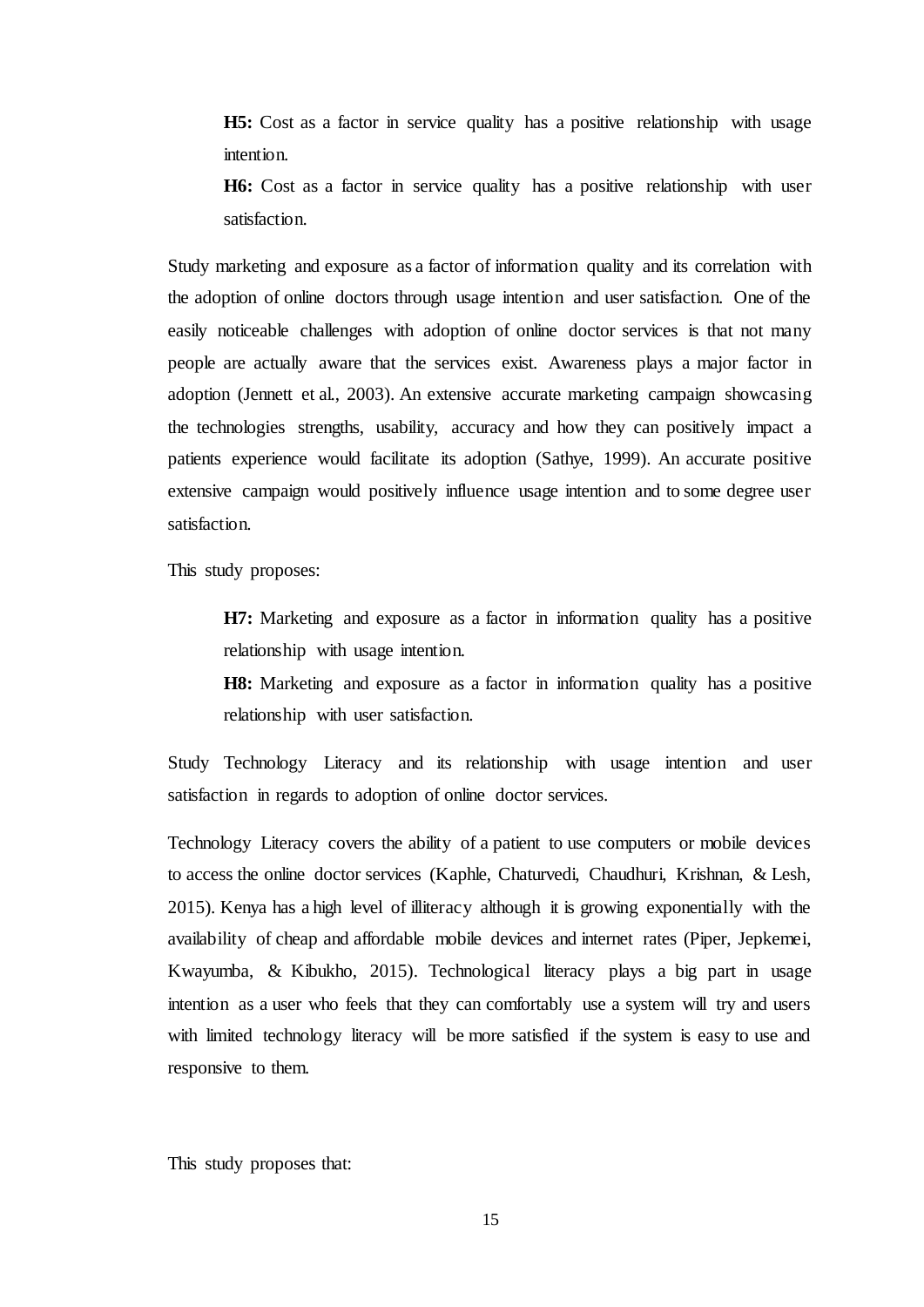**H9:** Technology Literacy has a positive relationship with usage intention. **H10:** Technology Literacy has a positive relationship user satisfaction.

Study the usage intention and system use relationship with user satisfaction and adoption of online doctor services.

Various studies have established usage intention and system use to have a positive relationship with adoption and user satisfaction (Moon & Kim, 2001). A user has to use a system to determine their satisfaction level and subsequently system use has a positive relationship with adoption. These factors all link up to usage intention as it initiates the cause and effect relationship between system use, user satisfaction and adoption (Davis, Bagozzi, & Warshaw, 1992).

This study hence proposes that:

**H11:** Usage Intention has a positive relationship with user satisfaction. **H12:** Usage Intention has a positive relationship with the adoption of online doctors

Study user satisfaction and its relationship with usage intention and adoption of online doctor services.

This is based on what the user expects when using a system for the first time and how the experience of using the system matches up to the expectation. Some of the measures of satisfaction include usefulness, effectiveness, availability and dependability (Al-Gahtani & King, 1999). Multiple studies have identified a positive relationship between user satisfaction and continual use of a system and its adoption (McKeen, Guimaraes, & Wetherbe, 1994) .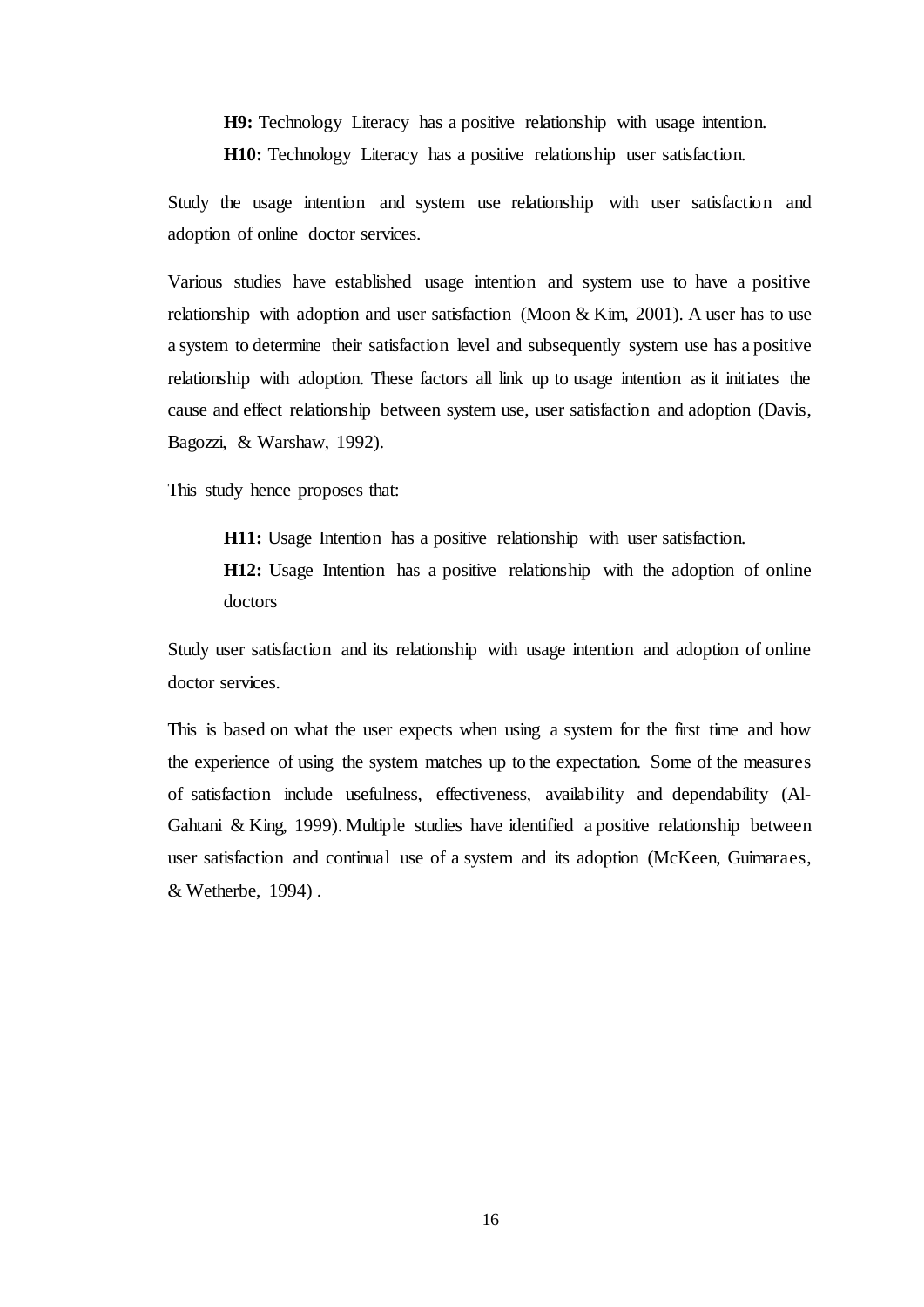This study proposes that:

**H13:** User satisfaction has a positive relationship with usage intention.

**H14:** User satisfaction has a positive relationship with the adoption of online doctors.

After understanding the main challenges facing the adoption of online doctor adoption and referencing the research questions we emerge with the main variables of our study,

| <b>Dependent Variables</b>            | <b>Independent Variables</b>           |
|---------------------------------------|----------------------------------------|
| online<br>Adoption<br>of<br>$\bullet$ | Cost.<br>$\bullet$                     |
| doctor services.                      | Trust.<br>$\bullet$                    |
|                                       | Marketing and Exposure.<br>$\bullet$   |
|                                       | Technology Literacy.<br>$\bullet$      |
|                                       | Security/Patient Privacy.<br>$\bullet$ |
|                                       |                                        |
|                                       |                                        |

<span id="page-25-0"></span>**Table 2.2: Variables**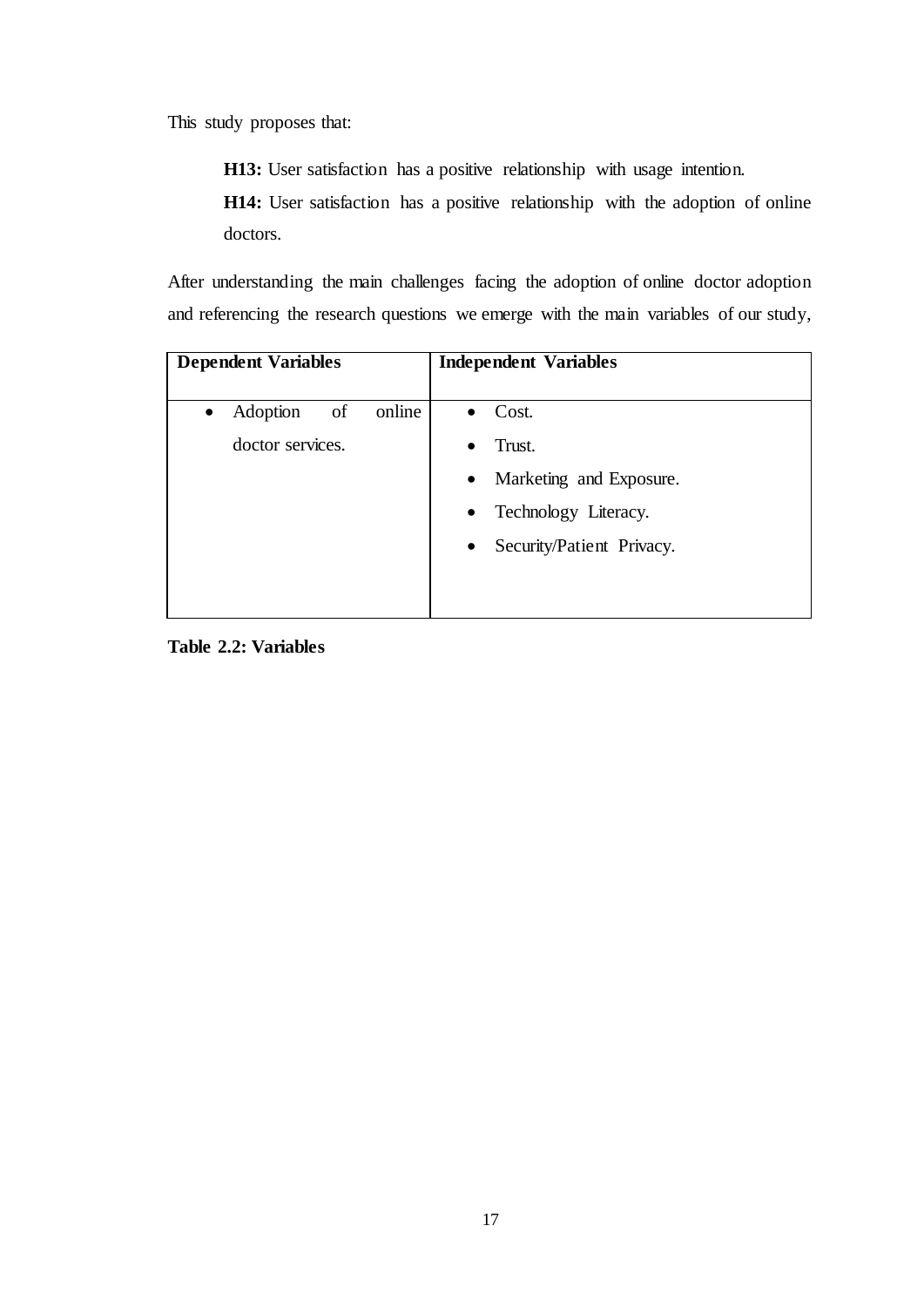The proposed research theoretical framework being:



Factors: trust, patient privacy, cost, marketing and exposure, technological literacy

# <span id="page-26-0"></span>**Figure 2.2: Conceptual Framework**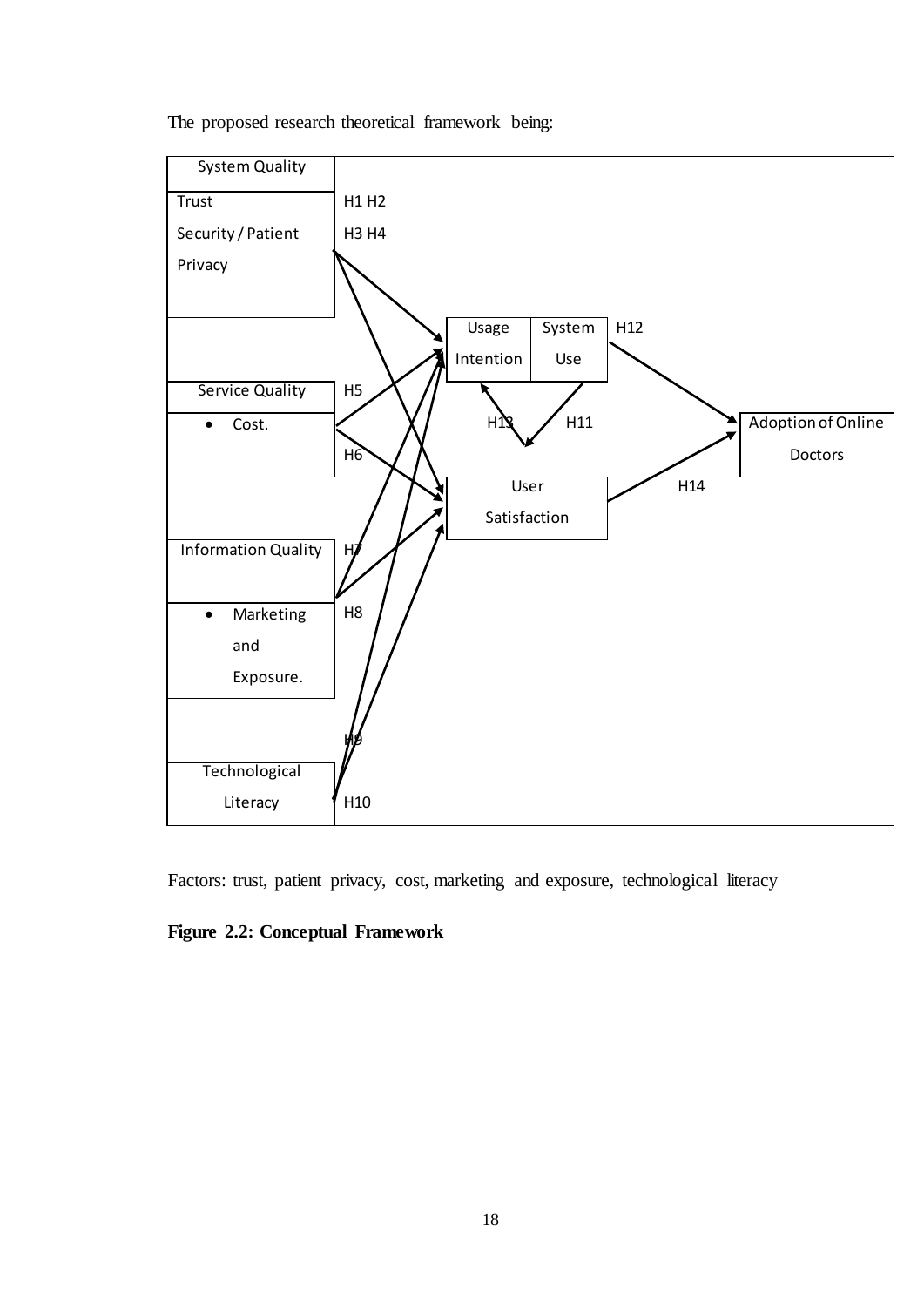#### **CHAPTER THREE: RESEARCH METHODOLOGY**

### <span id="page-27-1"></span><span id="page-27-0"></span>**3.1 Introduction**

This chapter gives a detailed outline of how the study will be conducted. It focuses on research design to be used, the study of the population and sample, the research instruments, data collection procedure, data analysis techniques, how reliability and validity will be achieved and finally how the conceptual variable will be operationalized.

### <span id="page-27-2"></span>**3.2 Research Philosophy**

This study explores the factors that affecting online doctor service adoption in the Kenyan context, with research questions seeking to put into light to what extent each of these factors influence the adoption decision making by the parties involved.

A Positivist research is adopted. Positivism is where factual knowledge gained through observation can be deemed as trustworthy. The researcher's role is limited to data collection and interpretation using an objective ontology. Knowledge is seen to stem from human experience.

This study intends to use scientific evidence and quantitative data to reveal the adoption level and the factors affecting it. A cross sectional study is employed with data being collected within a two days to compare different users experience with online doctor services.

## <span id="page-27-3"></span>**3.3 Research Design**

This is usually influenced by the research questions. This research will utilize an inductive approach in which the researcher identifies the general principles and characteristics that define a specific phenomenon that has been observed or experienced. The researcher thus develops an explanation as to why that phenomenon occurs. In this approach we thus develop theory by advancing from specific observations of a phenomenon to grounded theory on the issue or phenomenon being studied.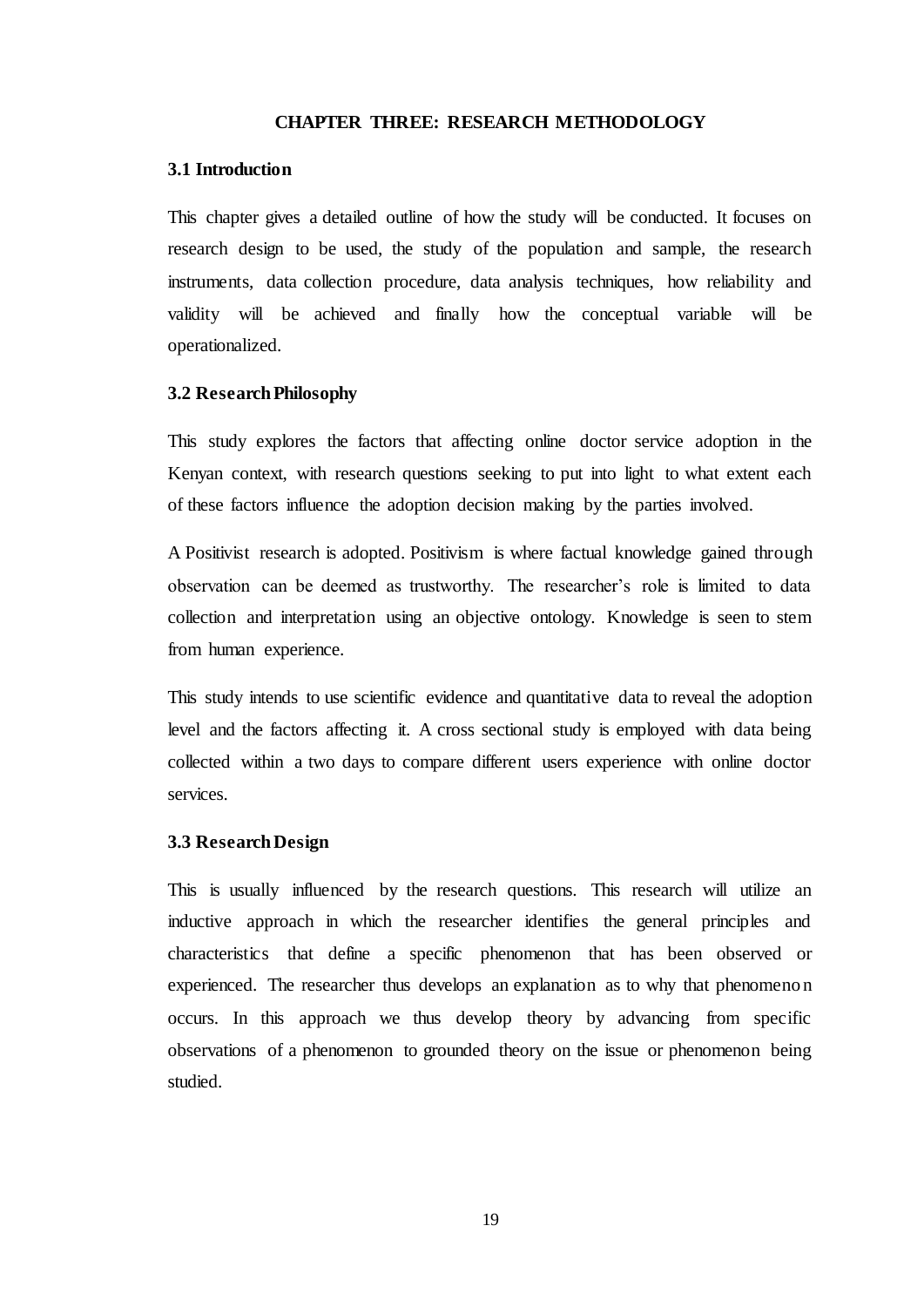This study will adopt a survey using questionnaires used and afterwards the data collected and the data used to develop explanations for the hypothesis. This is with the addition of an emic epistemology as the researcher will be in the process (Harris, 1976) quantitative analysis will be carried out on the questionnaires to gather information as it will enable deeper analysis of the underlying factors.

### <span id="page-28-0"></span>**3.4 Sampling**

The main study population of this research will be collected from The Nairobi Hospital with field data being collected from patients selected randomly from those seeking medical services from the hospitals Accident and Emergency area. Systematic sampling technique will be used to sample the population, with one of two adult people who walk in to the Nairobi hospital picked to answer a questionnaire.

#### <span id="page-28-1"></span>**3.5 Sample Size.**

The target population is the patients who walk in to the Nairobi Hospital in a day to access the services offered in the accident and emergency center. To determine a representative sample size (VanVoorhis & Morgan, 2007) formula of  $104 + k$  will be employed with K being the number of predictors. In our case we have 9 predictors thus our sample size will be 113. This is a figure that can be achieved with one day of data collection with the hospital's medical records department recording 200 to 250 patients visiting the accident and emergency center in a day.

#### <span id="page-28-2"></span>**3.6 Data Collection**

This study will use a questionnaire for patients as the primary data source. The researcher will hand questionnaires directly to the patients at the hospitals waiting area after patient registration, explaining the various parts of the questionnaire to the patients. Secondary data will be obtained from journals and online articles.

#### <span id="page-28-3"></span>**3.6.1 Questionnaires**

(Milne, 1999) mentioned that questionnaires are very essential as they allow a measured outcome for and argument for and against a point of view. The questionnaire will contains a section A which will seek to get their demographics, while section B of the questionnaire will look into questions linked to the independent and dependent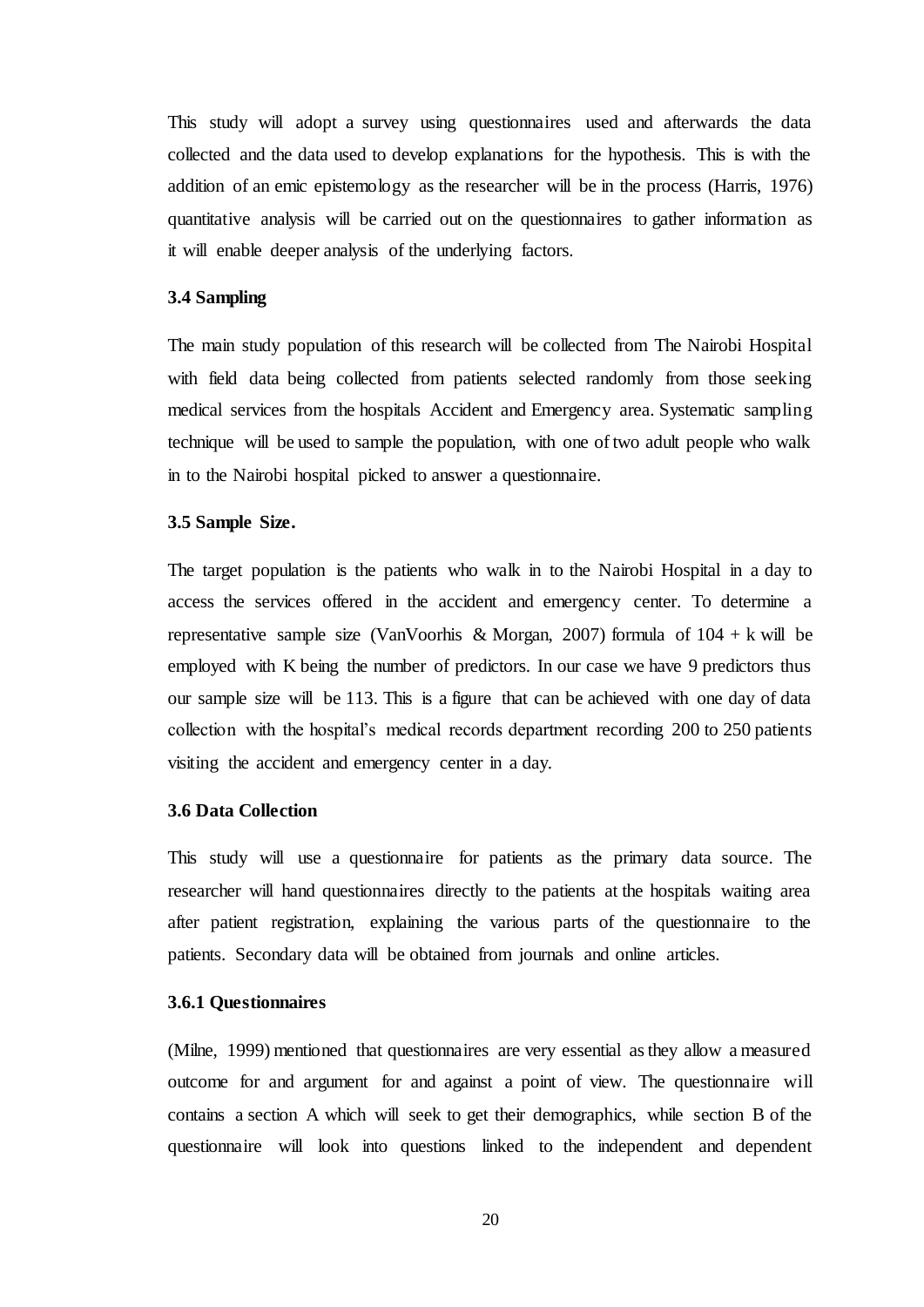variables i.e. cost, trust, and marketing and exposure, security/patient privacy, technology literacy, usage intention, user satisfaction and adoption.

### <span id="page-29-0"></span>**3.6.2 Validity Reliability tests**

The strengths of the data collection instruments is tested by using a reliability test, which tests test the extent to which the instrument is successful in getting the required data. A reliability test determines the degree to which an instrument can be relied upon to provide consistent data should the process be repeated.

To test validity a pilot test with practicing doctors and IT professionals was conducted to test the questionnaires ability to acquire the required data. For reliability a Cronbach alpha test will be carried out on the collected data.

# <span id="page-29-1"></span>**3.6.3 Data Analysis**

The quantitative data collected was in a five point Likert scale and analysis was performed on the close ended questionnaires.

Co-relation and regression will be employed on the variables testing the relationship between them with descriptive pie charts and graphs offering more descriptive analysis. All this will be linked back to answering the research questions.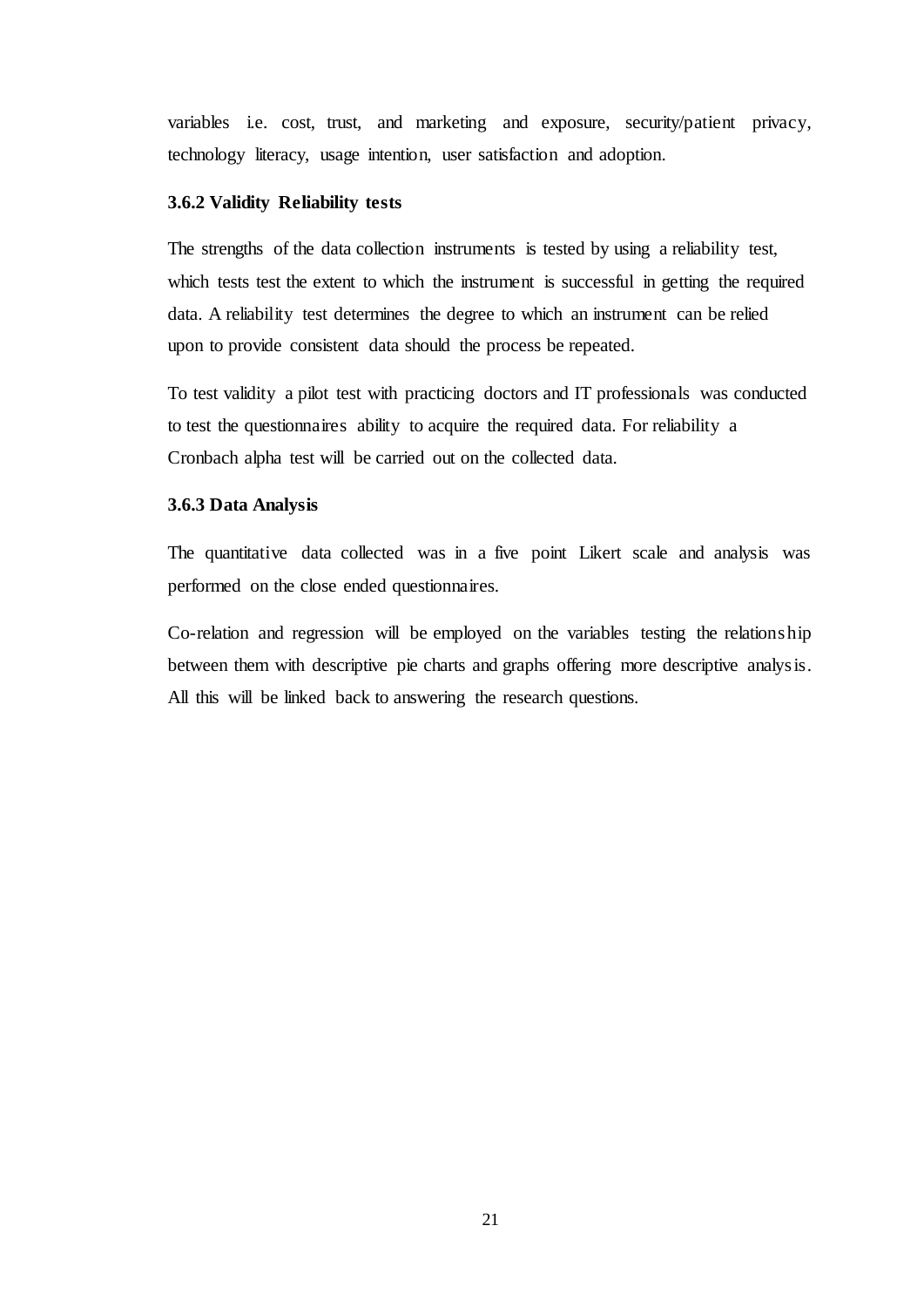# **CHAPTER FOUR: FINDINGS AND DISCUSSION**

#### <span id="page-30-1"></span><span id="page-30-0"></span>**4.1 Introduction**

These are the findings, interpretation and discussion on "The Critical Factors Affecting Adoption of Online Doctor Services in Kenya. A Case Study of the Nairobi Hospital" according to objectives and research questions.

### <span id="page-30-2"></span>**4.2 Summary of the Responses**

To test all the proposed variables on online doctor adoption, questionnaires were issued at the Nairobi hospital a cross sectional survey. All questionnaires were filled and returned a total number of 115.

### <span id="page-30-3"></span>**4.2.1 General and Demographic Information**

### **4.2.1.1 Respondents by Age**

|       |          |           |         |               | Cumulative |
|-------|----------|-----------|---------|---------------|------------|
|       |          | Frequency | Percent | Valid Percent | Percent    |
| Valid | Below 20 | 9         | 7.8     | 7.8           | 7.8        |
|       | 21 to 30 | 17        | 14.8    | 14.8          | 22.6       |
|       | 31 to 40 | 38        | 33.0    | 33.0          | 55.7       |
|       | 41 to 50 | 36        | 31.3    | 31.3          | 87.0       |
|       | Above 50 | 15        | 13.0    | 13.0          | 100.0      |
|       | Total    | 115       | 100.0   | 100.0         |            |

### <span id="page-30-4"></span>**Table 4.1: Respondents by Age**

As per the table above the majority of the participants who took part in the study were of the ages 31 and 40 years. The second largest was of the bracket 41 and 50 years.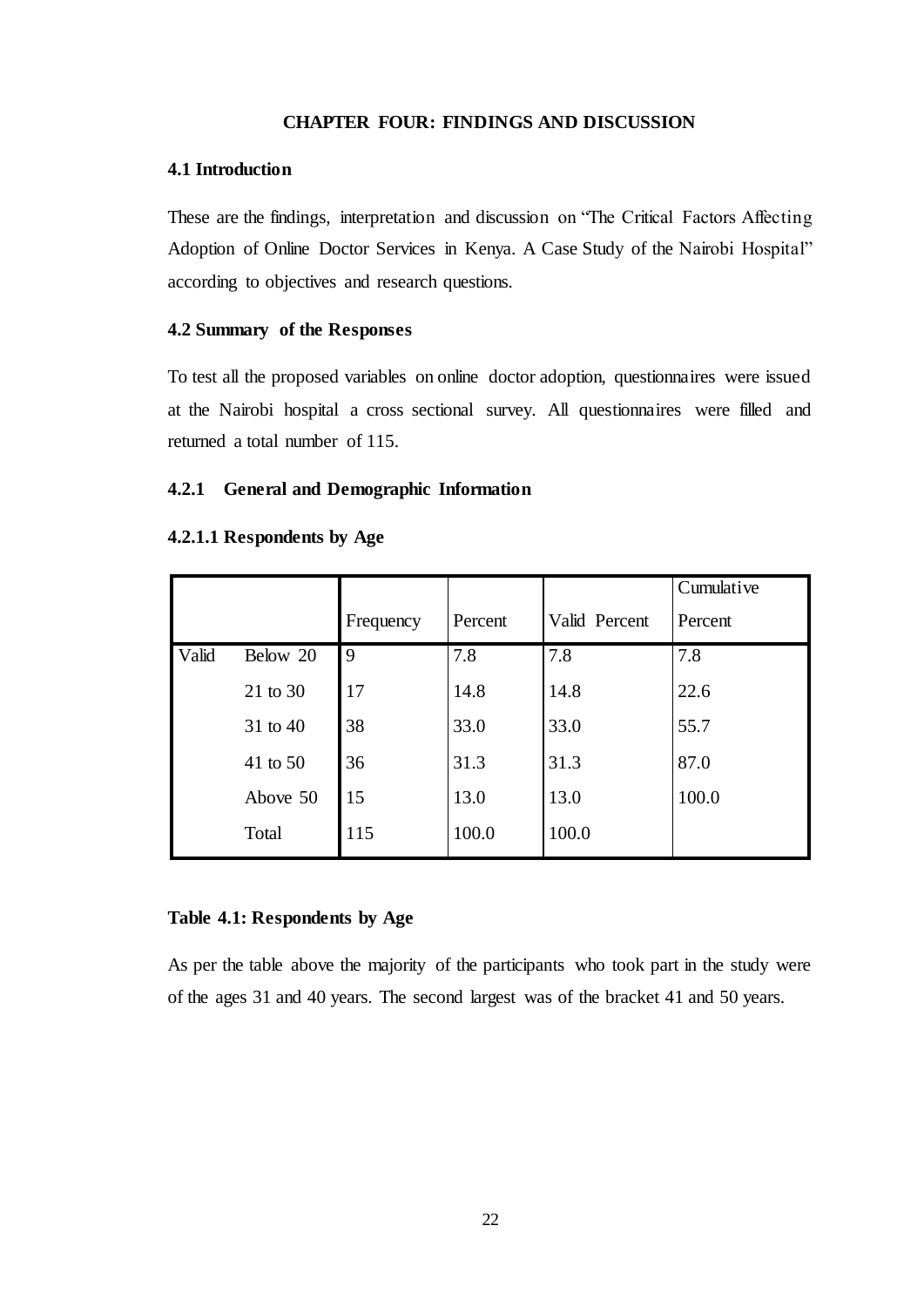

The chart below represents the information in the table above further.

# **4.2.1.2 Respondents by Gender**

**Gender**

|       |        | Frequency | Percent | Valid Percent | Cumulative<br>Percent |
|-------|--------|-----------|---------|---------------|-----------------------|
| Valid | Male   | 54        | 47.0    | 47.0          | 47.0                  |
|       | Female | 61        | 53.0    | 53.0          | 100.0                 |
|       | Total  | 115       | 100.0   | 100.0         |                       |

# <span id="page-31-0"></span>**Table 4.2: Gender**

Most of the participants who participated were female ranking at 53.0% of the total respondents. Male respondents constituted 47% of the total. The chart below represents the information in the table above further.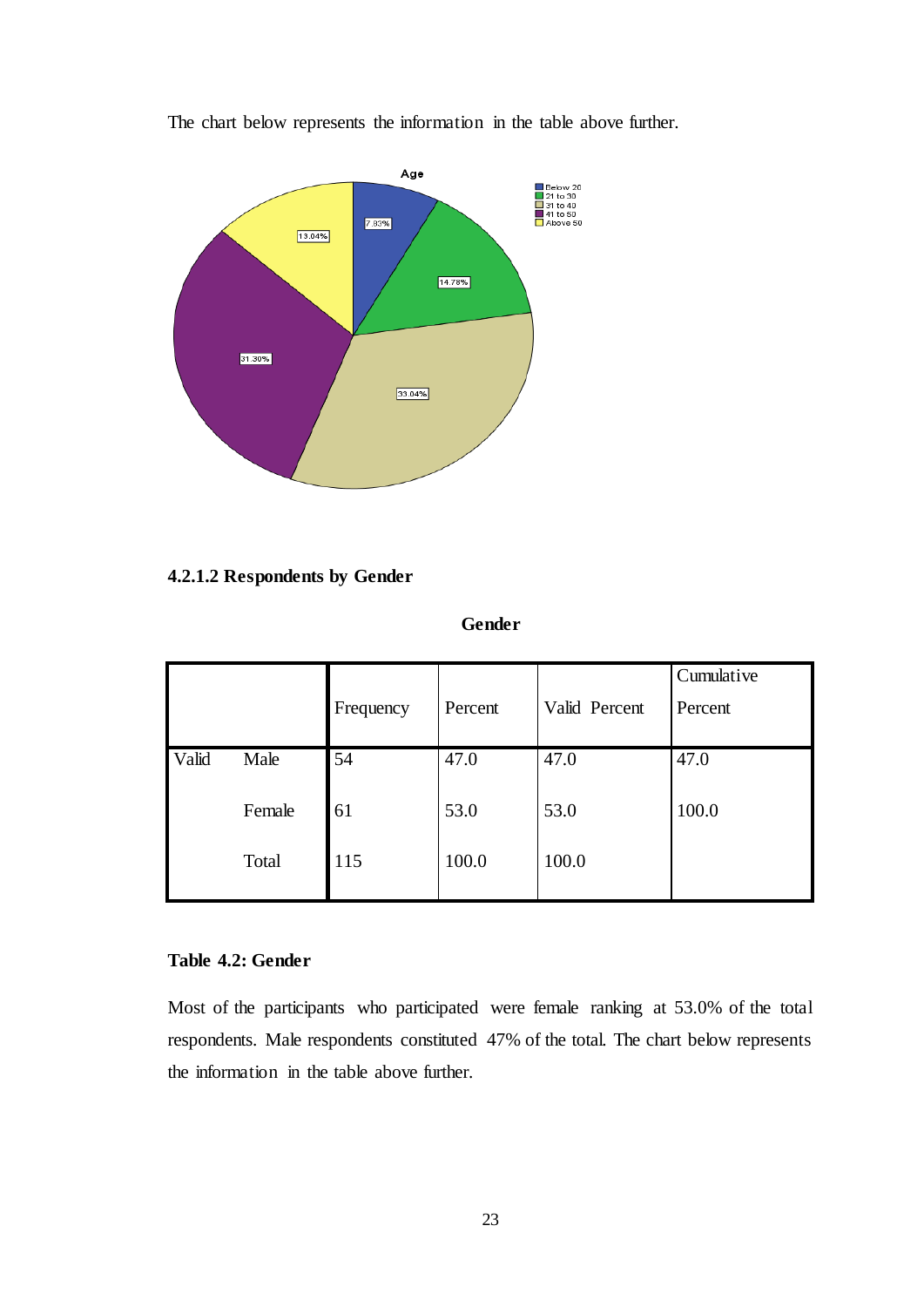

# <span id="page-32-0"></span>**4.3 Reliability Analysis**

To confirm that the research instrument used was reliable, the researcher used Cronbach's Alpha which is employed in the event of multiple Likert questions in a survey/questionnaire (Gliem & Gliem, 2003). An acceptable level of the alpha is above 0.50 with anything lower that .50 regarded as unacceptable. A level of 0.98 was achieved hence the research instruments are considered reliable.

## **Reliability Statistics**

| Cronbach's Alpha | N of Items |
|------------------|------------|
| .985             | O          |

<span id="page-32-1"></span>**Table 4.3: Reliability Statistics**

# **Item-Total Statistics**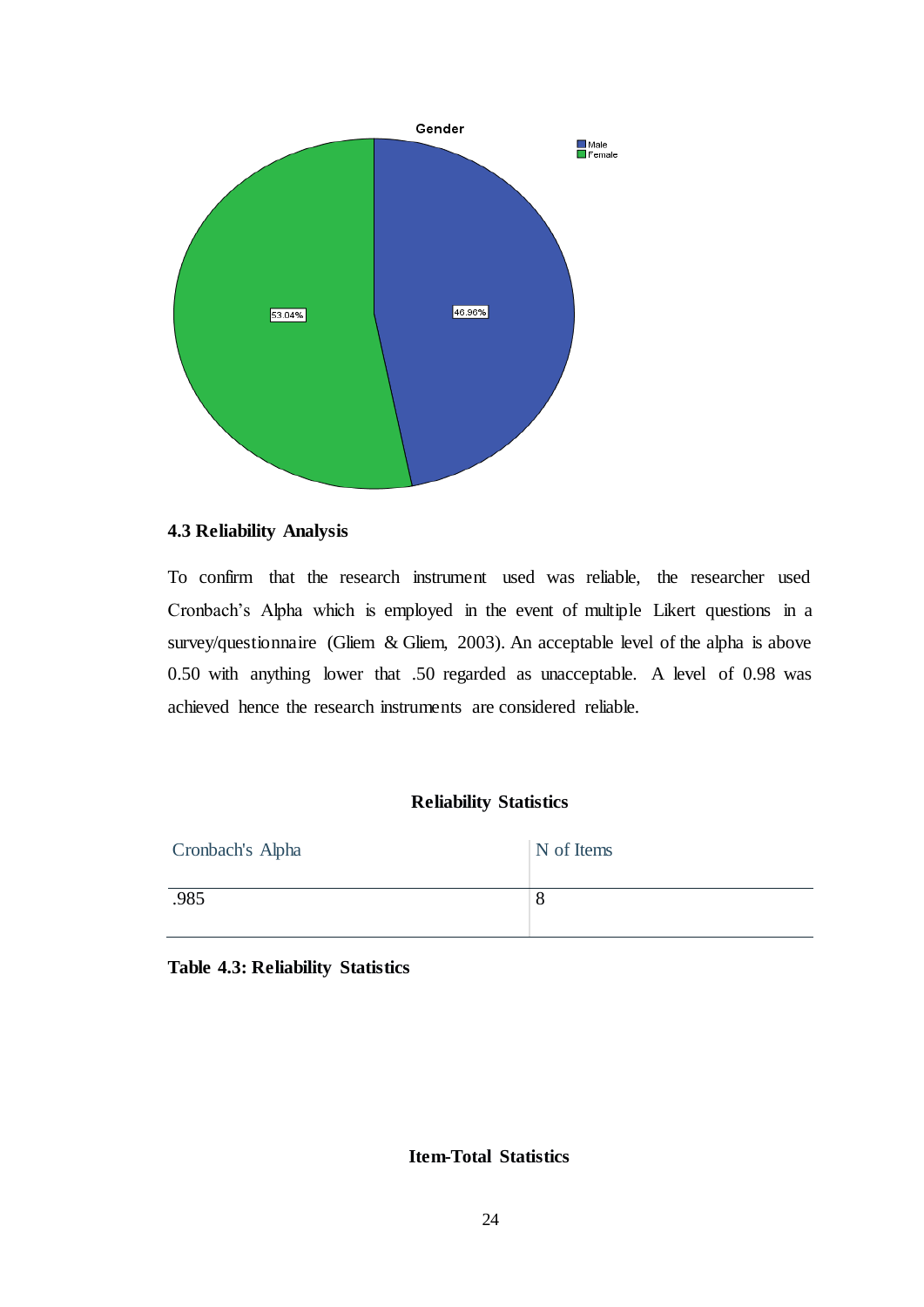|                          |                        | Scale               | Corrected     | Cronbach's    |
|--------------------------|------------------------|---------------------|---------------|---------------|
|                          | Scale Mean if Variance |                     | if Item-Total | Alpha if Item |
|                          | <b>Item Deleted</b>    | <b>Item Deleted</b> | Correlation   | Deleted       |
|                          |                        |                     |               |               |
| <b>Cost and Charges</b>  | 29.9563                | 15.050              | .964          | .983          |
| <b>Usage Intention</b>   | 29.7089                | 16.681              | .976          | .981          |
| <b>Trust</b>             | 30.8806                | 15.135              | .951          | .984          |
| Marketing and            | 30.0728                | 17.426              | .932          | .984          |
| <b>Exposure</b>          |                        |                     |               |               |
| Security and Patient     | 29.8713                | 16.816              | .991          | .981          |
| Privacy                  |                        |                     |               |               |
| Technological Literacy   | 29.9024                | 15.619              | .984          | .980          |
| <b>User Satisfaction</b> | 29.6611                | 16.662              | .973          | .981          |
| Adoption                 | 29.5154                | 17.737              | .874          | .986          |

# <span id="page-33-2"></span>**Table 4.4: Item-Total Statistics**

# <span id="page-33-0"></span>**4.4 Detailed Descriptive Statistics**

# <span id="page-33-1"></span>**4.4.1 Description of the variable: Cost and Charges**

The study was interested in the effect costs and charges had on usage intention and user satisfaction. The respondents were to respond with the help of a Likert scale rating their responses. The responses are as the table below;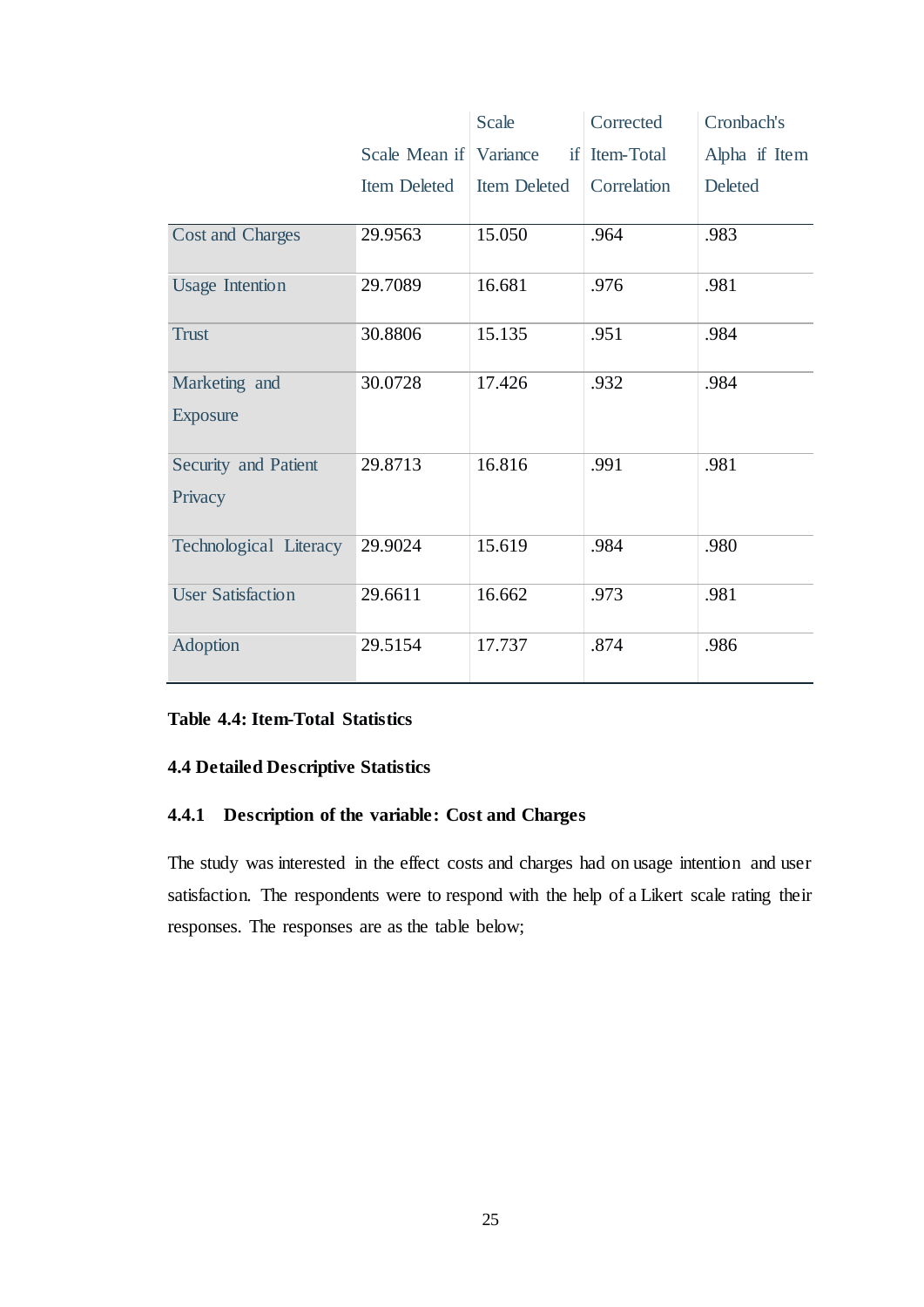# **Descriptive Statistics**

|                |                                                                                                                                                   |           |         |         |        | Std.      |
|----------------|---------------------------------------------------------------------------------------------------------------------------------------------------|-----------|---------|---------|--------|-----------|
|                |                                                                                                                                                   | ${\bf N}$ | Minimum | Maximum | Mean   | Deviation |
| Q1             | Computers and mobile<br>devices have become more<br>affordable                                                                                    | 115       | 3.00    | 5.00    | 4.5130 | .66709    |
| Q <sub>2</sub> | Internet connectivity charges<br>are affordable                                                                                                   | 115       | 2.00    | 5.00    | 3.8609 | .95410    |
| Q <sub>3</sub> | Consultation charges at a<br>hospital are a factor<br>influencing the choice to visit<br>a particular hospital.                                   | 115       | 2.00    | 5.00    | 4.4087 | .78243    |
| Q <sub>4</sub> | Time and cost savings would<br>definitely influence my<br>decision to use online doctor<br>services provided the level of<br>quality is retained. | 115       | 4.00    | 5.00    | 4.5391 | .50065    |
| Q <sub>5</sub> | Value for money will be a<br>strong selling factor when<br>deciding use of online<br>doctors.                                                     | 115       | 2.00    | 5.00    | 4.1130 | .93438    |
|                | Valid N (list wise)                                                                                                                               | 115       |         |         |        |           |

<span id="page-34-0"></span>

|  |  |  | <b>Table 4.5: Descriptive Statistics</b> |
|--|--|--|------------------------------------------|
|--|--|--|------------------------------------------|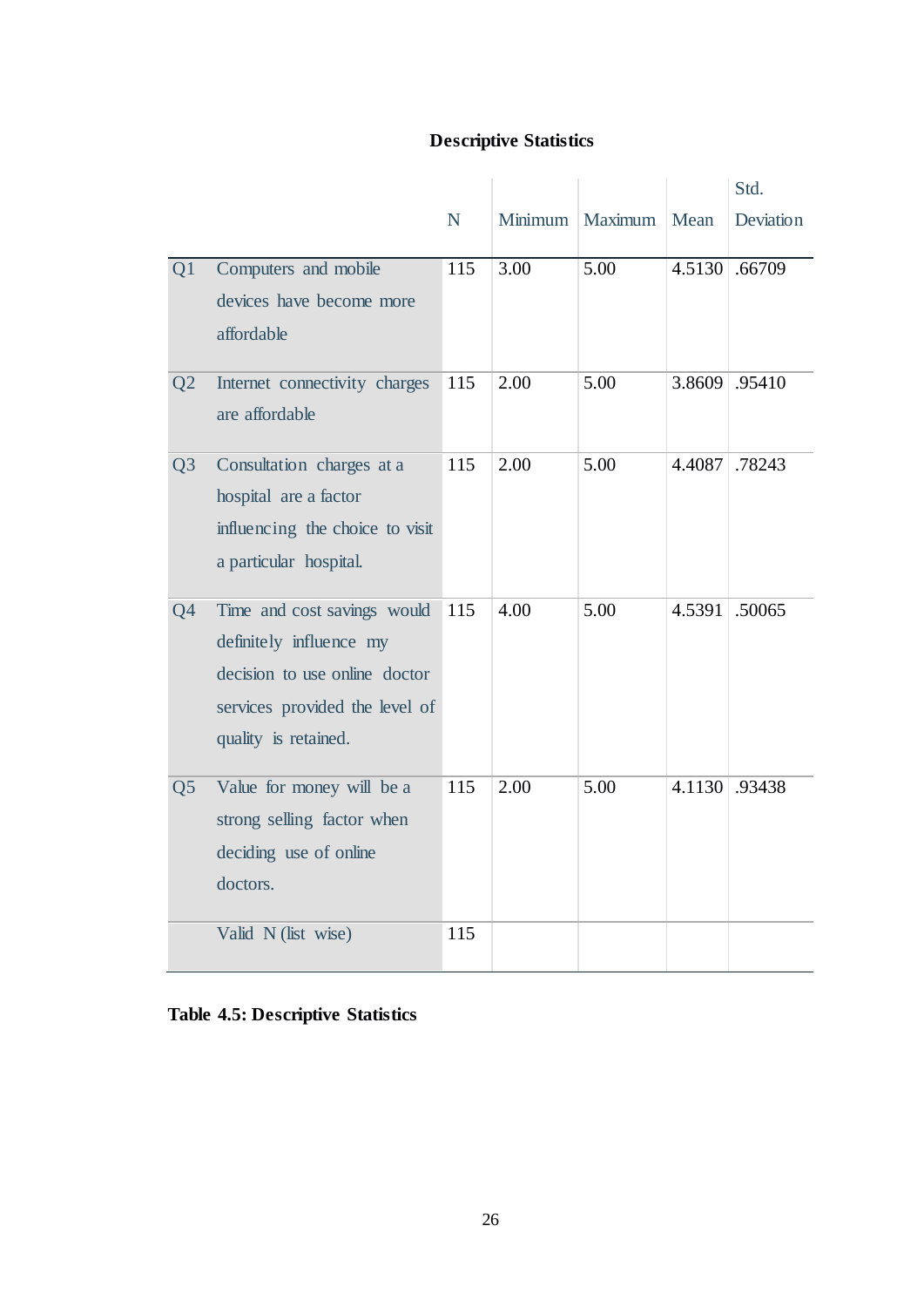The respondents mostly agreed that costs and charges were a factor in their usage intention and will be a factor in user satisfaction. The results are Q1 (mean:  $4.5$ , S.D = .667), Q2 (mean: 3.8, S.D = .95), Q3 (mean: 4.4, S.D = .782), Q4 (mean: 4.5, S.D = .5), Q5 (mean:  $4.1$ ,  $S.D = .93$ ).

### <span id="page-35-0"></span>**4.4.2 Description of the variable: Trust**

The study was interested in the effect trust had on usage intention and user satisfaction. The respondents were to respond with the help of a Likert scale rating their responses. The responses are as the table below;

|                |                                                                                                                                  | N   |      | Minimum   Maximum   Mean |        | Std.<br>Deviation |
|----------------|----------------------------------------------------------------------------------------------------------------------------------|-----|------|--------------------------|--------|-------------------|
| Q1             | I trust online service<br>platforms with my data.                                                                                | 115 | 1.00 | 5.00                     | 2.8174 | 1.02240           |
| Q <sub>2</sub> | I would trust an online doctor 115<br>service platform's ability to<br>protect my data.                                          |     | 1.00 | 4.00                     | 2.4783 | .94913            |
| Q <sub>3</sub> | I generally trust online<br>service platforms e.g. online<br>banking and as a result I<br>would trust online doctor<br>services. | 115 | 3.00 | 5.00                     | 4.2957 | .67504            |
| Q4             | I normally trust a doctor's<br>diagnosis and I would trust<br>an online diagnosis without<br>the physical interaction.           | 115 | 1.00 | 5.00                     | 3.4348 | .80710            |
|                | Valid N (list wise)                                                                                                              | 115 |      |                          |        |                   |

#### **Descriptive Statistics**

### <span id="page-35-1"></span>**Table 4.6: Descriptive Statistics**

The respondents mostly agreed that costs and charges were a factor in their usage intention and will be a factor in user satisfaction. The results are Q1 (mean: 2.8,  $S.D =$ 1.02) with many respondents not able to trust online platforms with their user data, Q2 (mean:  $2.4$ ,  $S.D = .95$ ) with many respondents not sure that an online doctor platform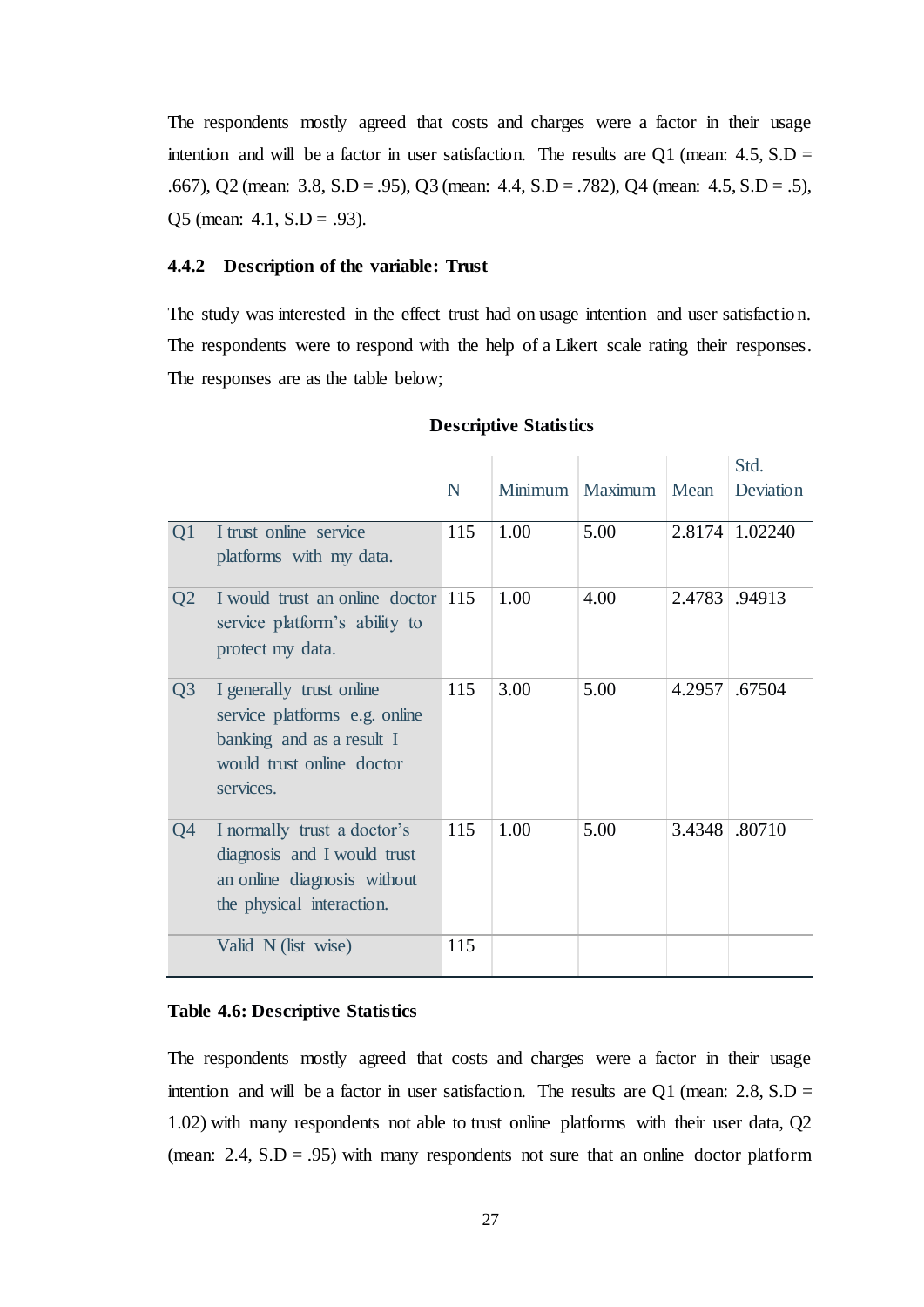would be able to protect their patient data,  $Q3$  (mean:  $4.2$ ,  $S.D = .675$ ) with respondents able to trust online banking systems,  $Q4$  (mean: 3.4, S.D = .8) with most respondents not sure they would trust a diagnosis without physical interaction.

# <span id="page-36-0"></span>**4.4.3 Description of the variable: Marketing and Exposure**

The study was interested in the effect marketing and exposure had on usage intention and user satisfaction. The respondents were to respond with the help of a Likert scale rating their responses. The responses are as the table below;

### **Descriptive Statistics**

|                |                                                                                                       |         |      |                          |        | Std.          |
|----------------|-------------------------------------------------------------------------------------------------------|---------|------|--------------------------|--------|---------------|
|                |                                                                                                       | N       |      | Minimum   Maximum   Mean |        | Deviation     |
| Q1             | I have heard of online doctor 115<br>services before.                                                 |         | 2.00 | 3.00                     | 2.4870 | .50202        |
| Q <sub>2</sub> | I would like to see more 115<br>advertisements of the services<br>explaining more on how it<br>works. |         | 3.00 | 5.00                     | 4.4783 | .62615        |
| Q <sub>3</sub> | information<br>More<br>$\Omega$<br>service<br>would affect<br>my<br>intention to seek the service.    | the 115 | 4.00 | 5.00                     |        | 4.5043 .50217 |
| Q4             | I think I would have already 115<br>tried using the service had I<br>known of it.                     |         | 4.00 | 5.00                     | 4.6087 | .49018        |
| Q <sub>5</sub> | extensive<br>An<br>awareness<br>campaign of the<br>system<br>should be done.                          | 115     | 4.00 | 5.00                     | 4.6783 | .46919        |
|                | Valid N (list wise)                                                                                   | 115     |      |                          |        |               |

### <span id="page-36-1"></span>**Table 4.7: Descriptive Statistics**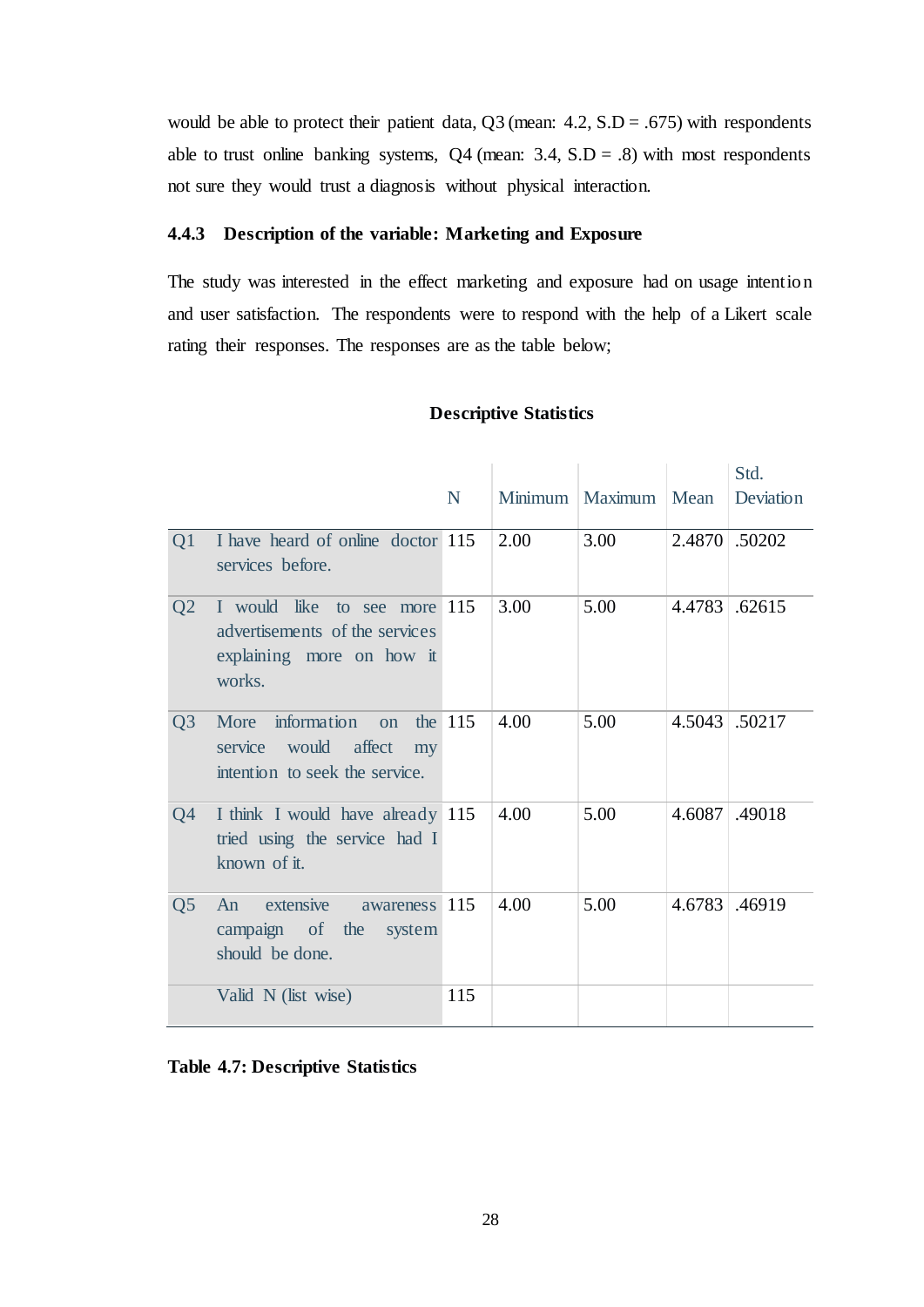The respondents mostly agreed that costs and charges were a factor in their usage intention and will be a factor in user satisfaction. Most respondents had not heard of the services and that an extensive sensitization exercise was required. The results are Q1 (mean: 2.48, S.D = .502), Q2 (mean: 4.47, S.D = .626), Q3 (mean: 4.5, S.D = .502), Q4 (mean:  $4.6$ ,  $S.D = .49$ ),  $Q5$  (mean:  $4.6$ ,  $S.D = .469$ ).

# <span id="page-37-0"></span>**4.4.4 Description of the variable: Security and Patient Privacy**

The study was interested in the effect Security and Patient Privacy had on usage intention and user satisfaction. The respondents were to respond with the help of a Likert scale rating their responses. The responses are as the table below;

|                |                                                                                                                                        | N   | Minimum | Maximum | Mean   | Std.<br>Deviation |
|----------------|----------------------------------------------------------------------------------------------------------------------------------------|-----|---------|---------|--------|-------------------|
| Q1             | Patient privacy is a major<br>factor in healthcare delivery.                                                                           | 115 | 2.00    | 5.00    | 4.5565 | .71563            |
| Q <sub>2</sub> | I wouldn't visit a hospital if I<br>knew my medical history<br>wasn't safe.                                                            | 115 | 4.00    | 5.00    | 4.6087 | .49018            |
| Q <sub>3</sub> | My privacy guarantee would<br>be a major factor in using<br>online doctor services.                                                    | 115 | 4.00    | 5.00    | 4.5826 | .49529            |
| Q4             | I would prefer that there be a<br>publicized guideline on how<br>the system would handle my<br>patient information                     | 115 | 3.00    | 5.00    | 4.3217 | .75566            |
| Q <sub>5</sub> | The security of the online<br>doctor services is important to<br>me                                                                    | 115 | 4.00    | 5.00    | 4.9217 | .26976            |
| Q <sub>6</sub> | An authorization requiring a<br>username and password is<br>required.                                                                  | 115 | 3.00    | 5.00    | 4.6261 | .53739            |
| Q7             | A guarantee of the safety of<br>my data is required and I<br>would only use the system if I<br>am convinced of the safety<br>features. | 115 | 1.00    | 5.00    | 2.8522 | .86088            |
|                | Valid N (list wise)                                                                                                                    | 115 |         |         |        |                   |

### **Descriptive Statistics**

<span id="page-37-1"></span>**Table 4.8: Descriptive Statistics**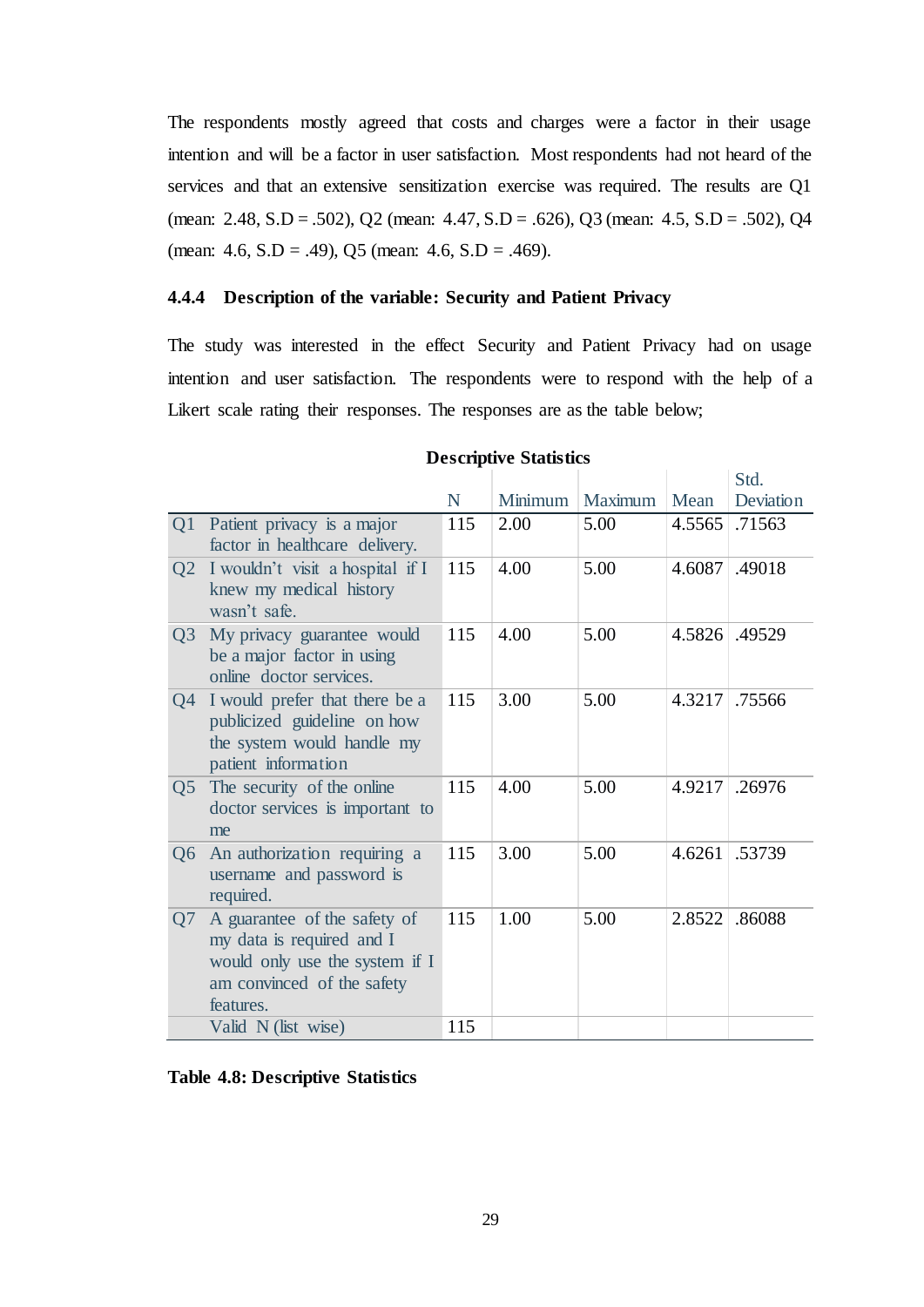The respondents mostly agreed that security and patient privacy are a factor in their usage intention and will be a factor in user satisfaction. Most respondents are very sensitive on their patient records and the security around this, although most respondent would still use the systems regardless a safety feature assurance. The results are Q1 (mean: 4.5, S.D = .71), Q2 (mean: 4.6, S.D = .49), Q3 (mean: 4.58, S.D = .495), Q4 (mean: 4.32, S.D = .755), Q5 (mean: 4.9, S.D = .26), Q6 (mean: 4.6, S.D = .537), Q7 (mean: 2.8,  $S.D = .86$ ).

### <span id="page-38-0"></span>**4.4.5 Description of the variable: Technological Literacy**

The study was interested in the effect Technological Literacy had on usage intention and user satisfaction. The respondents were to respond with the help of a Likert scale rating their responses. The responses are as the table below;

|                                                                                                 |             |      |                 |        | Std.      |
|-------------------------------------------------------------------------------------------------|-------------|------|-----------------|--------|-----------|
|                                                                                                 | $\mathbf N$ |      | Minimum Maximum | Mean   | Deviation |
| Q1 I am comfortable using online<br>based services                                              | 115         | 1.00 | 5.00            | 4.4435 | .85009    |
| Q2 I access online/internet based<br>services at least daily using a<br>computer or smartphone. | 115         | 1.00 | 5.00            | 3.4522 | 1.14128   |
| Q3 I experience some difficulty<br>interacting with unfamiliar<br>online systems.               | 115         | 4.00 | 5.00            | 4.6783 | .46919    |
| Q4 I embrace new systems that<br>make life easier.                                              | 115         | 4.00 | 5.00            | 4.7130 | .45432    |
| Valid N (list wise)                                                                             | 115         |      |                 |        |           |

### **Descriptive Statistics**

### <span id="page-38-1"></span>**Table 4.9: Descriptive Statistics**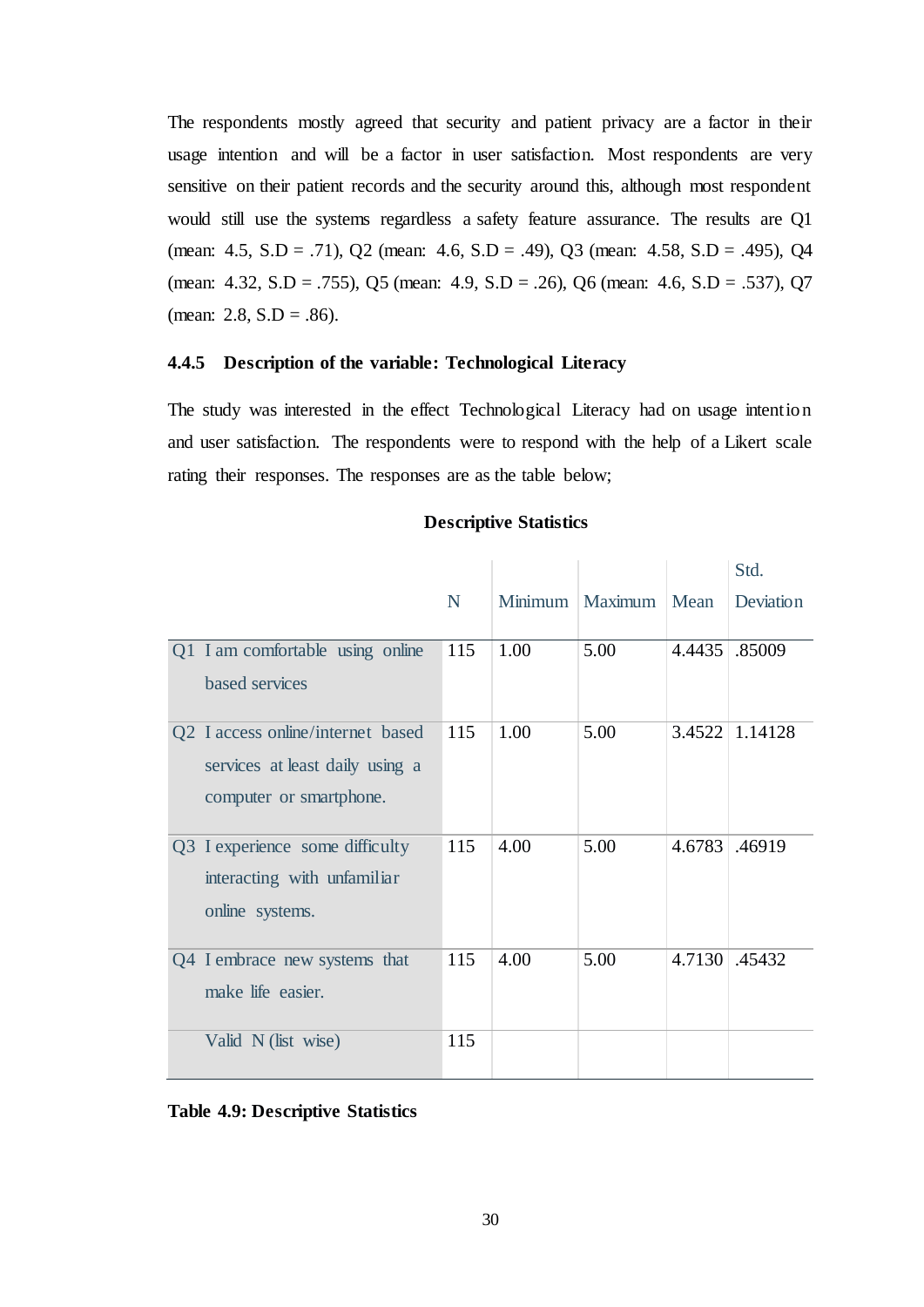The respondents mostly agreed that technological literacy was a factor in their usage intention and will be a factor in user satisfaction. Most respondents are mostly comfortable using online systems and use them every day. The respondents also are mostly open to new systems that make life easier although complicated systems are also a notable challenge. The results are Q1 (mean:  $4.4$ , S.D =  $.85$ ), Q2 (mean:  $3.4$ , S.D = 1.14), Q3 (mean: 4.67, S.D = .469), Q4 (mean: 4.7, S.D = .454).

### <span id="page-39-0"></span>**4.4.6 Description of the variable: Usage Intention**

The study was interested in the effect usage intention had on the adoption of online doctor services. The respondents were to respond with the help of a Likert scale rating their responses. The responses are as the table below;

|                                  |     |         |         |               | Std.      |
|----------------------------------|-----|---------|---------|---------------|-----------|
|                                  | N   | Minimum | Maximum | Mean          | Deviation |
| Q1 I would consider using online | 115 | 3.00    | 5.00    | 4.6348 .51861 |           |
| doctor services as an option     |     |         |         |               |           |
| when accessing healthcare.       |     |         |         |               |           |
| Q2 I would use online doctor     | 115 | 1.00    | 5.00    | 4.0957        | .92693    |
| services as accessing healthcare |     |         |         |               |           |
| services online would enable     |     |         |         |               |           |
| me to stay within my schedule    |     |         |         |               |           |
| and still get medical care.      |     |         |         |               |           |
| Q3 Using an Online Doctors       | 115 | 4.00    | 5.00    | 4.6435        | .48107    |
| platform would enhance my        |     |         |         |               |           |
| need access healthcare as it is  |     |         |         |               |           |
| on demand.                       |     |         |         |               |           |
| Q4 Using an Online Doctors       | 115 | 4.00    | 5.00    | 4.6870        | .46576    |
| platform would give me greater   |     |         |         |               |           |
| control over any health issues   |     |         |         |               |           |
| that may arise.                  |     |         |         |               |           |
| Valid N (list wise)              | 115 |         |         |               |           |

### **Descriptive Statistics**

#### <span id="page-39-1"></span>**Table 4.10: Descriptive Statistics**

The respondents mostly agreed that they would gladly use the system if the benefits were evident. The results are Q1 (mean:  $4.63$ , S.D = .51), Q2 (mean:  $4.09$ , S.D = .926), Q3 (mean:  $4.64$ ,  $S.D = .481$ ), Q4 (mean:  $4.687$ ,  $S.D = .465$ ).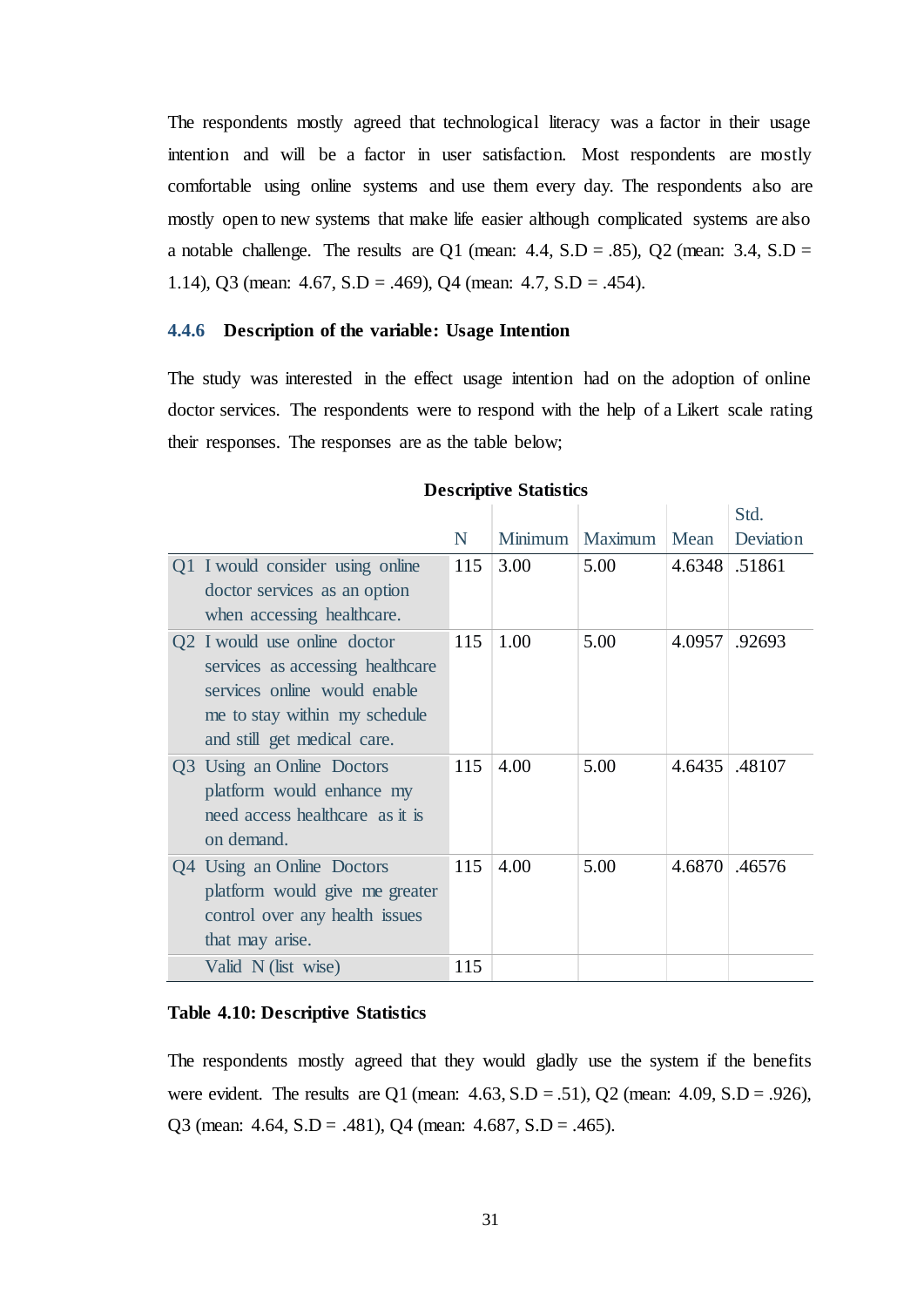# <span id="page-40-0"></span>**4.4.7 Description of the variable: User Satisfaction**

The study was interested in the effect user satisfaction had on the adoption of online doctor services. The respondents were to respond with the help of a Likert scale rating their responses;

|                                                                                                                                       |     |      |                 |               | Std.      |
|---------------------------------------------------------------------------------------------------------------------------------------|-----|------|-----------------|---------------|-----------|
|                                                                                                                                       | N   |      | Minimum Maximum | Mean          | Deviation |
| Q1 In general, using an effective<br>online doctor's tool would give<br>me a sense of satisfaction.                                   | 115 | 4.00 | 5.00            | 4.5739 .49667 |           |
| Q2 Saving time and on demand<br>quality healthcare would be<br>enough to satisfy any demands<br>that I would have with the<br>system. | 115 | 1.00 | 5.00            | 4.2174 .96229 |           |
| Q3 I use other online services as<br>the convenience offered by<br>these services was a major<br>advantage.                           | 115 | 4.00 | 5.00            | 4.7304 .44568 |           |
| Q4 Positive Experiences would<br>play a part in my intention to<br>use the system more.                                               | 115 | 3.00 | 5.00            | 4.7304 .51846 |           |
| Valid N (list wise)                                                                                                                   | 115 |      |                 |               |           |

# **Descriptive Statistics**

# <span id="page-40-1"></span>**Table 4.11: Descriptive Statistics**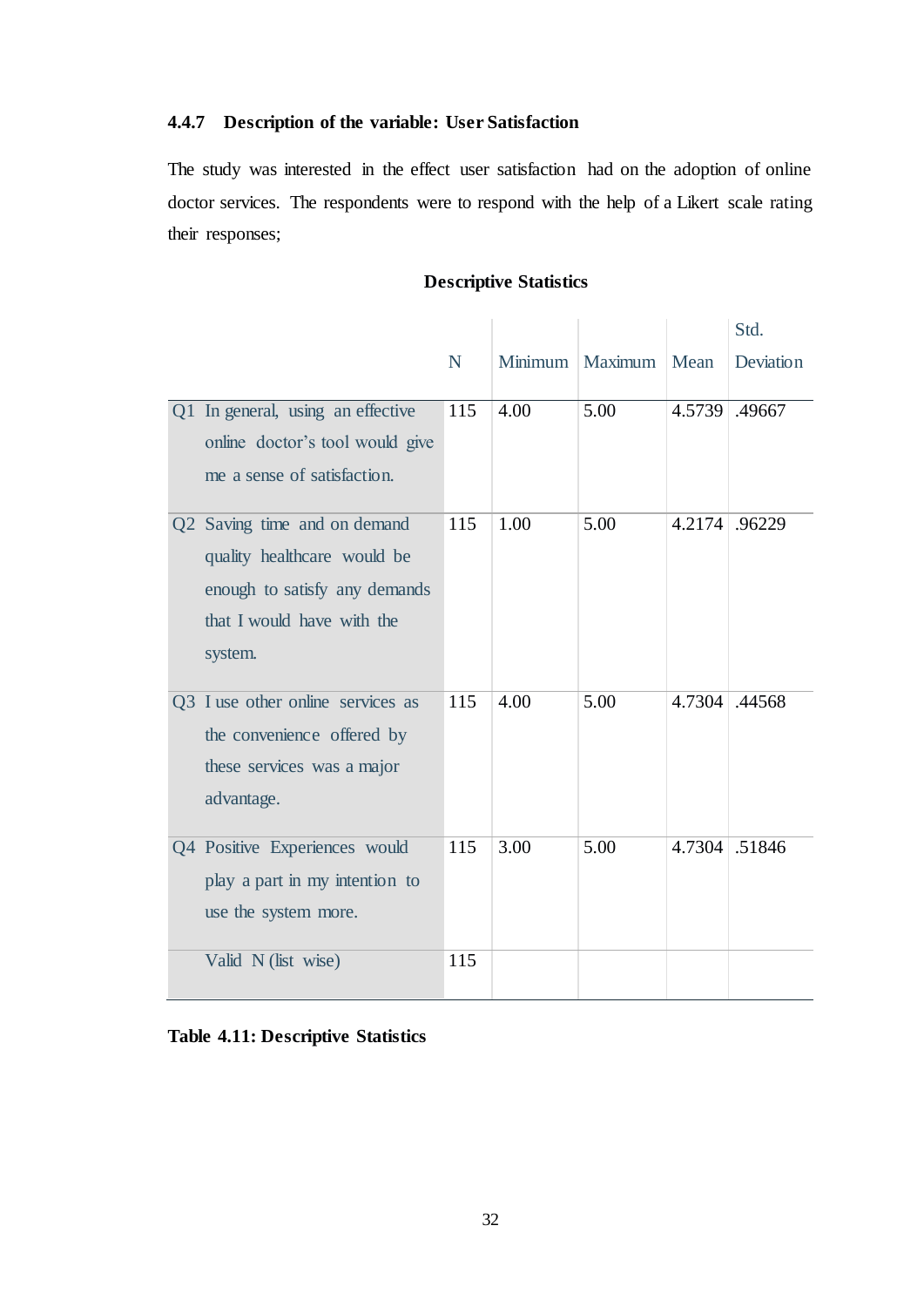The respondents mostly agreed that user satisfaction would be dependent on some level of quality from the system. The results are Q1 (mean:  $4.57$ , S.D = .496), Q2 (mean: 4.21, S.D = .962), Q3 (mean: 4.73, S.D = .445), Q4 (mean: 4.73, S.D = .518).

### <span id="page-41-0"></span>**4.4.8 Description of the variable: Online Doctor Service Adoption**

The study was interested in the continuous use of the system by users. The respondents were to respond with the help of a Likert scale rating their responses. The responses are as the table below;

|                                  |     |      |                   |        | Std.         |
|----------------------------------|-----|------|-------------------|--------|--------------|
|                                  | N   |      | Minimum   Maximum | Mean   | Deviation    |
|                                  |     |      |                   |        |              |
| Q1 I would consistently use the  | 115 | 3.00 | 5.00              | 4.7043 | .47709       |
| different online doctor services |     |      |                   |        |              |
| made available if educated       |     |      |                   |        |              |
| about them.                      |     |      |                   |        |              |
|                                  |     |      |                   |        |              |
| Q2 I intend to use online doctor | 115 | 4.00 | 5.00              |        | 4.7130 45432 |
| services as it would combine     |     |      |                   |        |              |
| well with my schedule.           |     |      |                   |        |              |
|                                  |     |      |                   |        |              |
| Valid N (list wise)              | 115 |      |                   |        |              |

### **Descriptive Statistics**

#### <span id="page-41-2"></span>**Table 4.12: Descriptive Statistics**

The respondents mostly agreed that they would use the system regularly but there are factors playing into their decision. The results are Q1 (mean:  $4.7$ ,  $S.D = .477$ ), Q2 (mean:  $4.71$ ,  $S.D = .45$ ).

## <span id="page-41-1"></span>**4.5 Normality Test**

This study's population was less than 200 thus a Shapiro-Wilk test is employed. The results are as below.

## **Tests of Normality**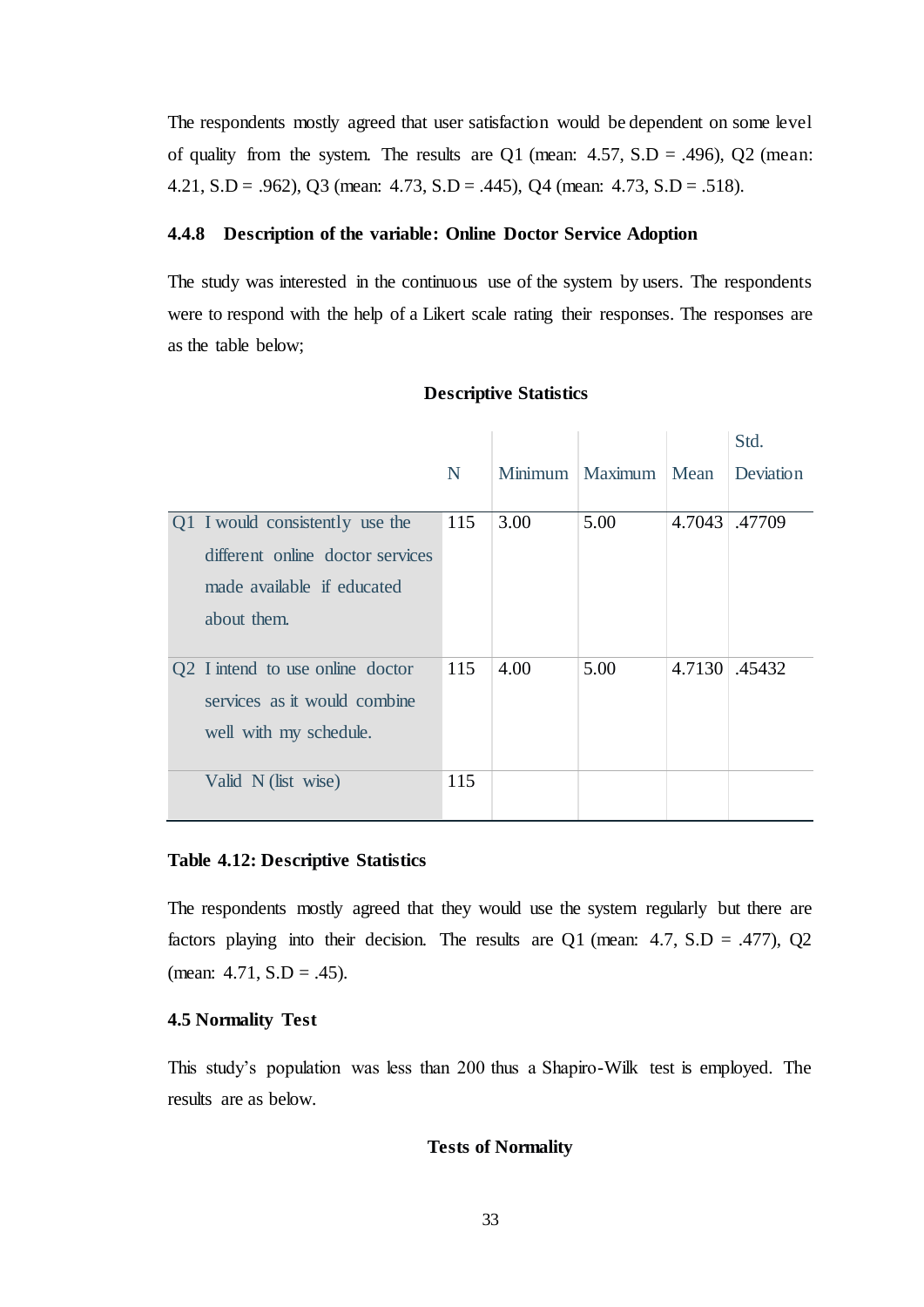|                                 |                  | Kolmogorov-Smirnov <sup>a</sup> |      | Shapiro-Wilk     |     |      |
|---------------------------------|------------------|---------------------------------|------|------------------|-----|------|
|                                 | <b>Statistic</b> | df                              | Sig. | <b>Statistic</b> | df  | Sig. |
| <b>Cost and Charges</b>         | .207             | 115                             | .741 | .852             | 115 | .821 |
| <b>Usage Intention</b>          | .309             | 115                             | .567 | .804             | 115 | .763 |
| <b>Trust</b>                    | .190             | 115                             | .725 | .943             | 115 | .903 |
| <b>Marketing</b>                | and .314         | 115                             | .637 | .761             | 115 | .781 |
| <b>Exposure</b>                 |                  |                                 |      |                  |     |      |
| Patient .250<br>Security<br>and |                  | 115                             | .583 | .853             | 115 | .754 |
| Privacy                         |                  |                                 |      |                  |     |      |
| Technological Literacy          | .318             | 115                             | .614 | .819             | 115 | .896 |
| <b>User Satisfaction</b>        | .272             | 115                             | .707 | .782             | 115 | .808 |
| Adoption                        | .448             | 115                             | .685 | .584             | 115 | .794 |

a. Lilliefors Significance Correction

# <span id="page-42-2"></span>**Table 4.13: Tests of Normality**

The significance value was above 0.05 thus the data is considered normal.

### <span id="page-42-0"></span>**4.6 Hypothesis Testing**

# <span id="page-42-1"></span>**4.6.1 Pearson Correlation**

The researcher adopted Pearson Correlation to measure of the relationship between the variables in the study. This ranges from  $+1$  to  $a - 1$  where a positive value signifies a positive relationship and a negative value a negative relationship. Values ranging lower than 0.3 show a weak relationship, values ranging between 0.3 and 0.5 show a moderate relationship and values above 0.5 show a strong relationship.

H1: Trust as a factor in system quality has a significant positive relationship with usage intention.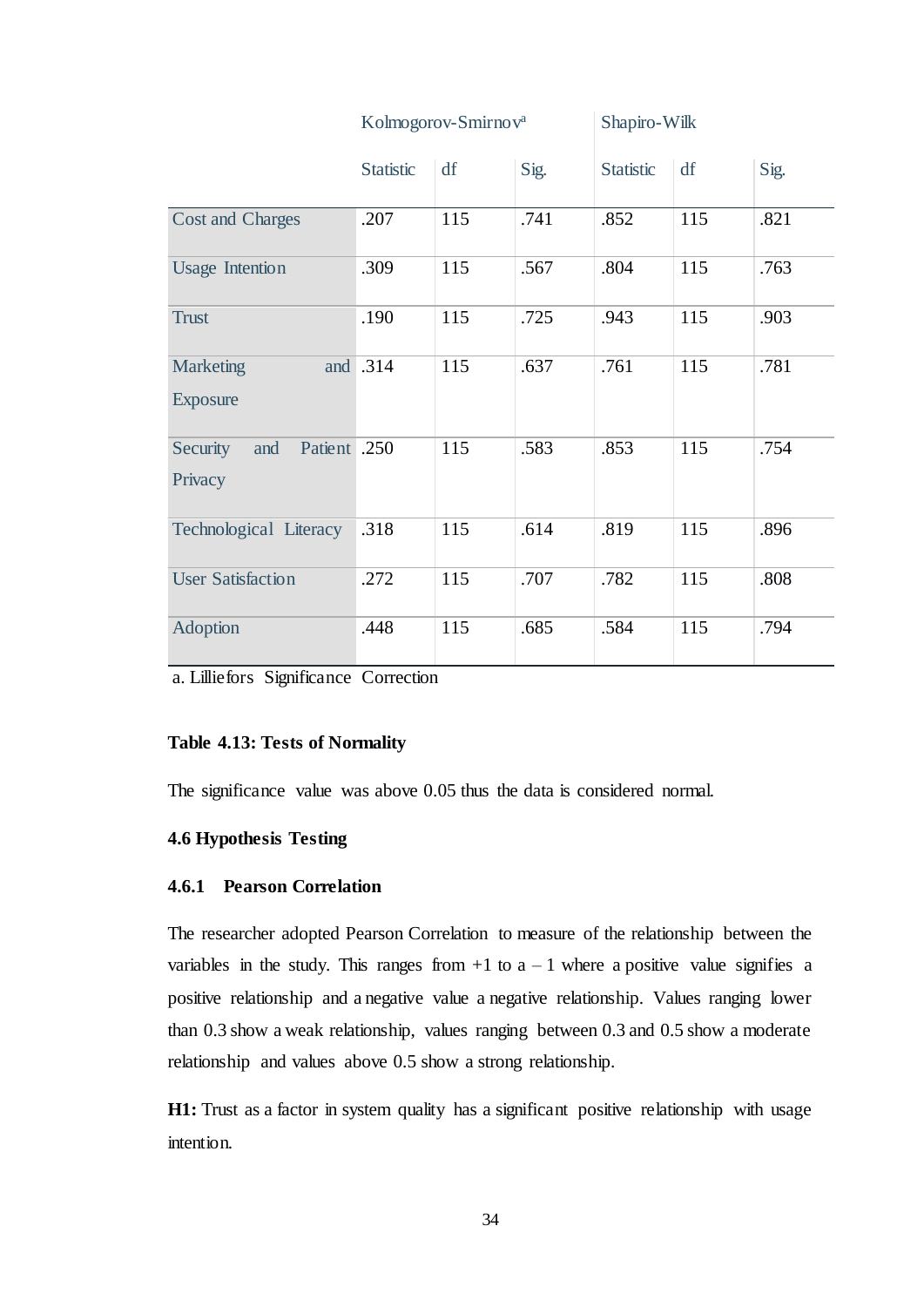H2: Trust a factor in system quality has a significant positive relationship with user satisfaction.

# **Correlations**

|                        |                                       | User         | <b>Usage</b>     |              |
|------------------------|---------------------------------------|--------------|------------------|--------------|
|                        |                                       | Satisfaction | <b>Intention</b> | <b>Trust</b> |
|                        | User Satisfaction Pearson Correlation | $\mathbf{1}$ | .955             | .919         |
|                        | Sig. (2-tailed)                       |              | .000             | .000         |
|                        | N                                     | 115          | 115              | 115          |
| <b>Usage Intention</b> | <b>Pearson Correlation</b>            | .955         | $\mathbf{1}$     | .932         |
|                        | Sig. (2-tailed)                       | .000         |                  | .000         |
|                        | N                                     | 115          | 115              | 115          |
| <b>Trust</b>           | <b>Pearson Correlation</b>            | .919         | .932             | $\mathbf{1}$ |
|                        | Sig. (2-tailed)                       | .000         | .000             |              |
|                        | N                                     | 115          | 115              | 115          |

# <span id="page-43-0"></span>**Table 4.13: Correlations**

The relationship between trust and both Usage Intention and user satisfaction has a sig 2 tailed level of .000 showing that there is significance between them with a positive 91.9 % and 93.2 % relationship respectively.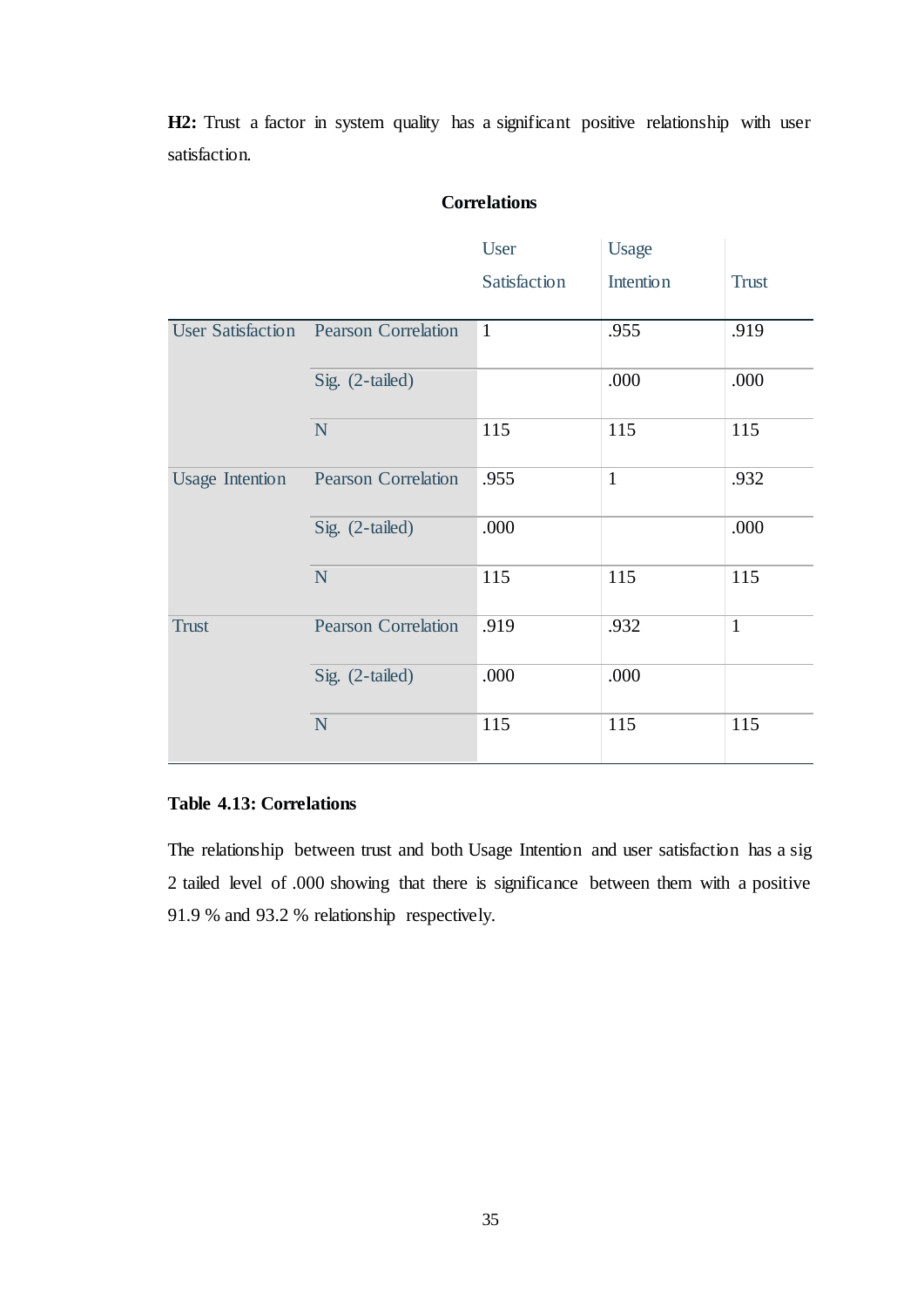H3: Security a factor in system quality has a significant positive relationship with usage intention.

H4: Security a factor in system quality has a significant positive relationship with user satisfaction.

# **Correlations**

|                          |                 | Security<br>and |              |                  |
|--------------------------|-----------------|-----------------|--------------|------------------|
|                          |                 | Patient         | User         | Usage            |
|                          |                 | Privacy         | Satisfaction | <b>Intention</b> |
|                          |                 |                 |              |                  |
| Security<br>and          | Patient Pearson | $\mathbf{1}$    | .965         | .977             |
| Privacy                  | Correlation     |                 |              |                  |
|                          | Sig. (2-tailed) |                 | .000         | .000             |
|                          | $\mathbf N$     | 115             | 115          | 115              |
| <b>User Satisfaction</b> | Pearson         | .965            | $\mathbf{1}$ | .955             |
|                          | Correlation     |                 |              |                  |
|                          | Sig. (2-tailed) | .000            |              | .000             |
|                          | $\mathbf N$     | 115             | 115          | 115              |
| <b>Usage Intention</b>   | Pearson         | .977            | .955         | $\mathbf{1}$     |
|                          | Correlation     |                 |              |                  |
|                          | Sig. (2-tailed) | .000            | .000         |                  |
|                          | N               | 115             | 115          | 115              |

# <span id="page-44-0"></span>**Table 4.14: Correlations**

Security and patient Privacy recorded a .000 sig 2 tailed with a 96.5% positive relationship with user satisfaction and an 87.7 % relationship with usage intention.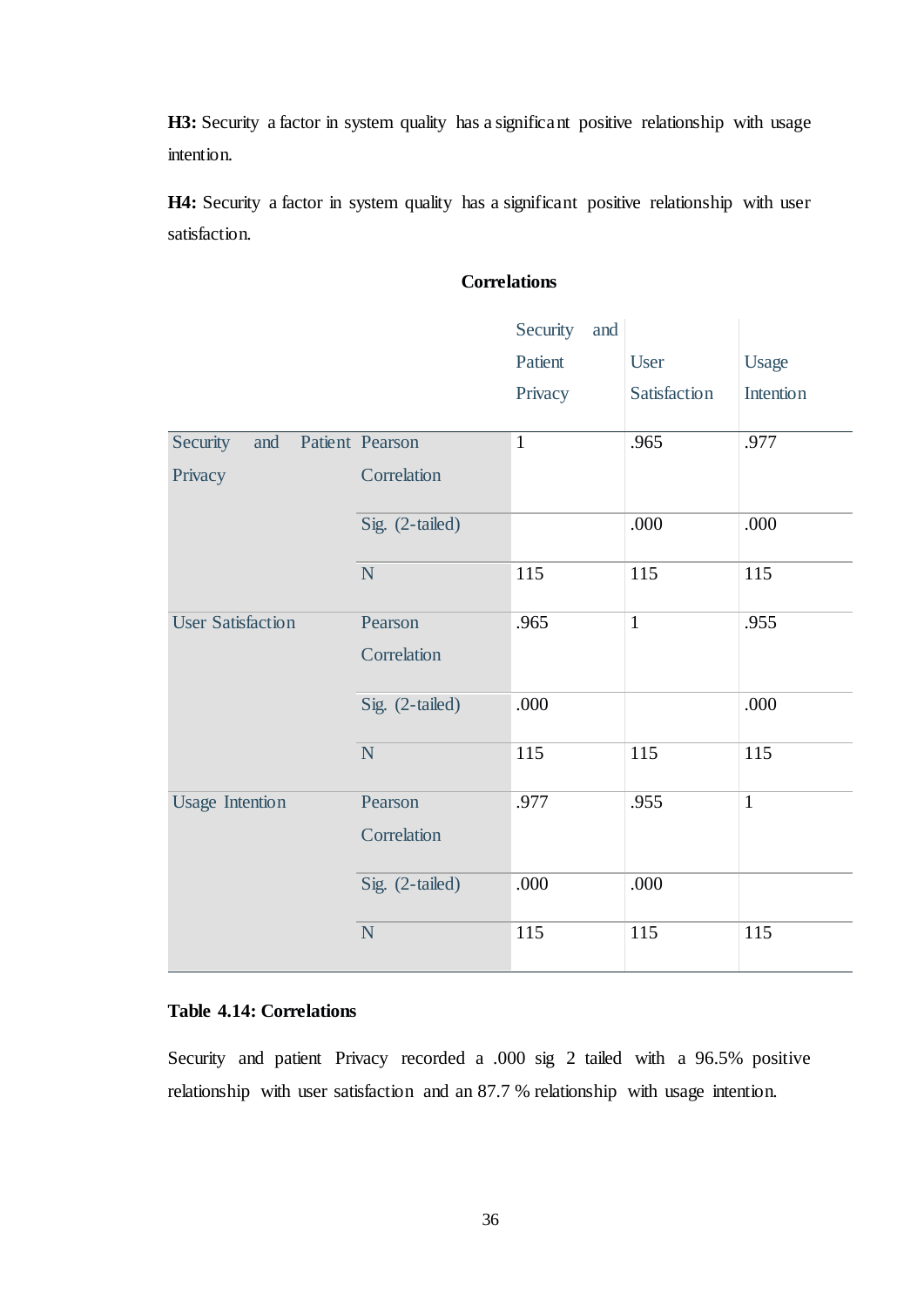H5: Cost as a factor in service quality has a significant positive relationship with usage intention.

H6: Cost as a factor in service quality has a significant positive relationship with user satisfaction.

|                 |                                         | <b>User</b>  | Usage            | Cost<br>and  |
|-----------------|-----------------------------------------|--------------|------------------|--------------|
|                 |                                         | Satisfaction | <b>Intention</b> | Charges      |
|                 | User Satisfaction Pearson Correlation 1 |              | .955             | .959         |
|                 | Sig. (2-tailed)                         |              | .000             | .000         |
|                 | N                                       | 115          | 115              | 115          |
| Usage Intention | <b>Pearson Correlation</b> .955         |              | $\mathbf{1}$     | .948         |
|                 | Sig. (2-tailed)                         | .000         |                  | .000         |
|                 | N                                       | 115          | 115              | 115          |
| Cost<br>Charges | and Pearson Correlation .959            |              | .948             | $\mathbf{1}$ |
|                 | Sig. (2-tailed)                         | .000         | .000             |              |
|                 | N                                       | 115          | 115              | 115          |

# **Correlations**

# <span id="page-45-0"></span>**Table 4.15: Correlations**

The relationship between cost and charges and both Usage Intention and user satisfaction has a sig 2 tailed level of .000 showing that there is significance between them with a positive 94.8 % and 95.9 % relationship respectively.

**H7:** Marketing and exposure as a factor in information quality has a significant positive relationship with usage intention.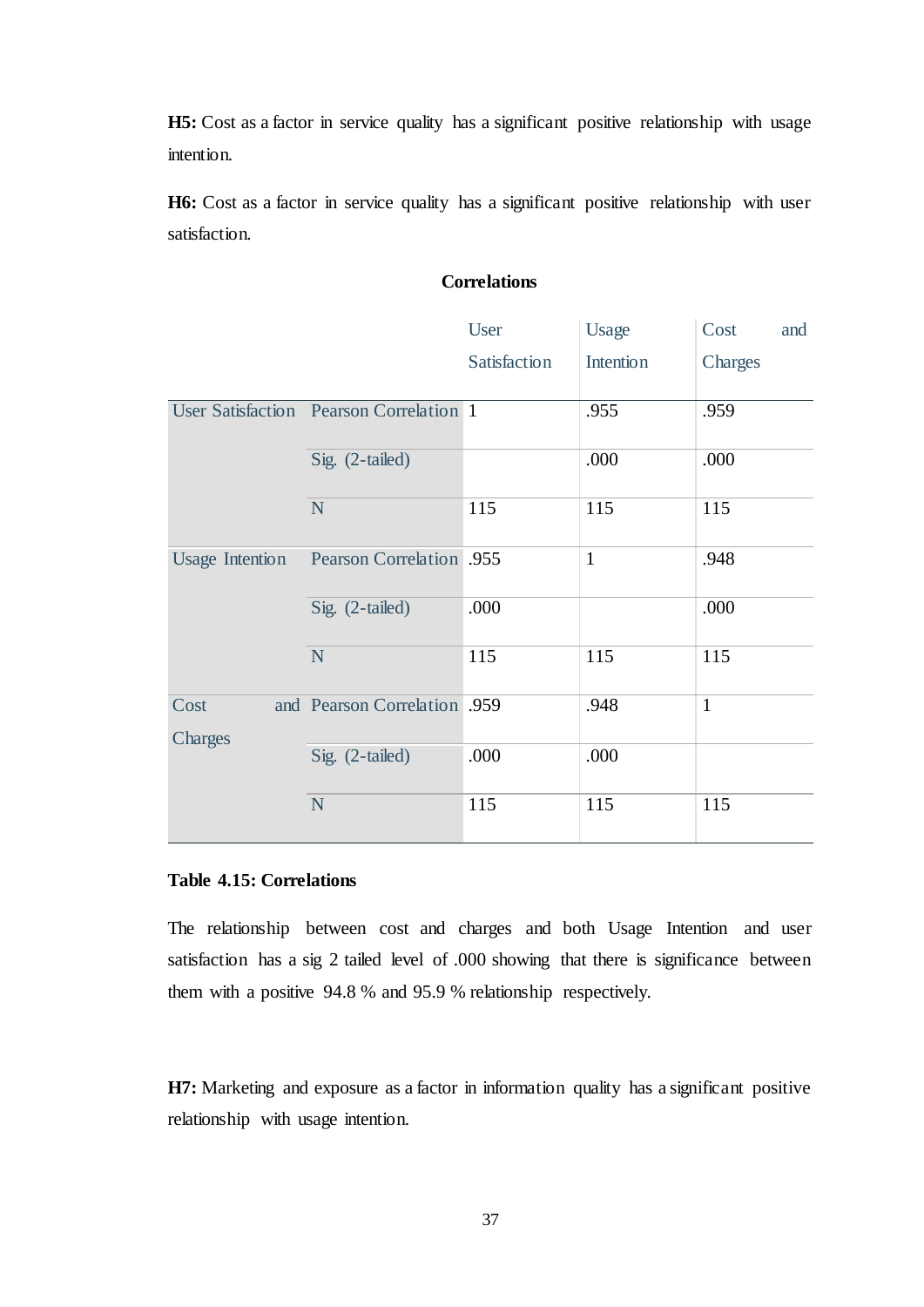**H8:** Marketing and exposure as a factor in information quality has a significant positive relationship with user satisfaction.

|                          |                 | Marketing    |              |                  |
|--------------------------|-----------------|--------------|--------------|------------------|
|                          |                 | and          | User         | Usage            |
|                          |                 | Exposure     | Satisfaction | <b>Intention</b> |
| <b>Marketing</b>         | and Pearson     | $\mathbf{1}$ | .811         | .913             |
|                          |                 |              |              |                  |
| Exposure                 | Correlation     |              |              |                  |
|                          | Sig. (2-tailed) |              | .000         | .000             |
|                          | N               | 115          | 115          | 115              |
| <b>User Satisfaction</b> | Pearson         | .811         | $\mathbf{1}$ | .955             |
|                          | Correlation     |              |              |                  |
|                          | Sig. (2-tailed) | .000         |              | .000             |
|                          | ${\bf N}$       | 115          | 115          | 115              |
| <b>Usage Intention</b>   | Pearson         | .913         | .955         | $\mathbf{1}$     |
|                          | Correlation     |              |              |                  |
|                          | Sig. (2-tailed) | .000         | .000         |                  |
|                          | N               | 115          | 115          | 115              |

# **Correlations**

## <span id="page-46-0"></span>**Table 4.16: Correlations**

The relationship between marketing and Exposure and both Usage Intention and user satisfaction has a sig 2 tailed level of .000 showing that there is significance between them with a positive 81.1 % relationship with user satisfaction and a 91.3 % relationship with usage intention.

**H9:** Technology Literacy has a significant positive relationship with usage intention.

**H10:** Technology Literacy has a significant positive relationship user satisfaction.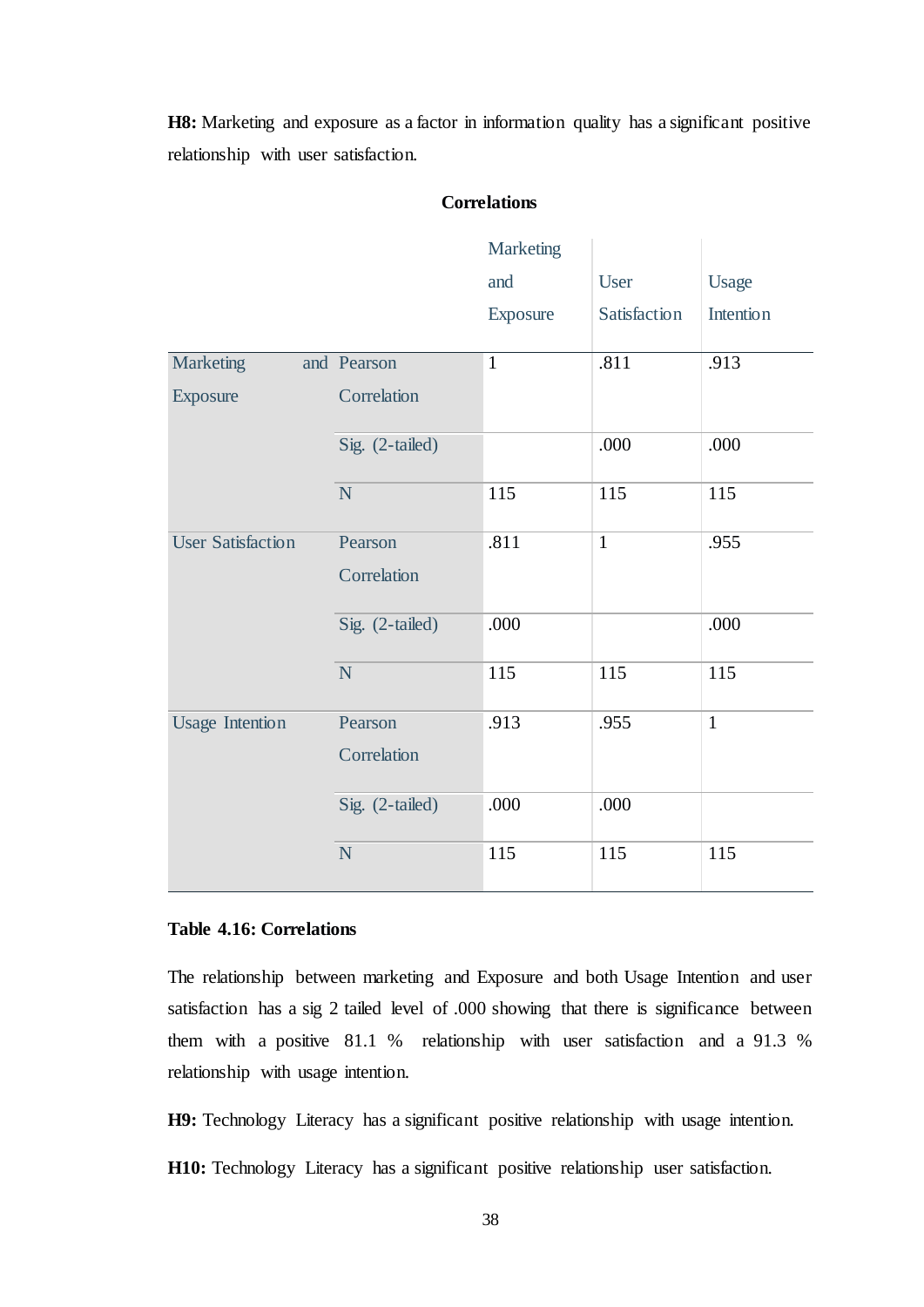# **Correlations**

|                          |                 | Technological | User         | Usage            |
|--------------------------|-----------------|---------------|--------------|------------------|
|                          |                 | Literacy      | Satisfaction | <b>Intention</b> |
| Technological            | Pearson         | $\mathbf{1}$  | .870         | .868             |
| Literacy                 | Correlation     |               |              |                  |
|                          | Sig. (2-tailed) |               | .000         | .000             |
|                          | N               | 115           | 115          | 115              |
| <b>User Satisfaction</b> | Pearson         | .870          | $\mathbf{1}$ | .955             |
|                          | Correlation     |               |              |                  |
|                          | Sig. (2-tailed) | .000          |              | .000             |
|                          | $\overline{N}$  | 115           | 115          | 115              |
| <b>Usage Intention</b>   | Pearson         | .868          | .955         | $\mathbf{1}$     |
|                          | Correlation     |               |              |                  |
|                          | Sig. (2-tailed) | .000          | .000         |                  |
|                          | $\mathbf N$     | 115           | 115          | 115              |

## <span id="page-47-0"></span>**Table 4.17: Correlations**

The relationship between Technological literacy and both Usage Intention and user satisfaction has a sig 2 tailed level of .000 showing that there is significance between them with a positive 87.0 % relationship with user satisfaction and an 86.8 % relationship with usage intention.

**H11:** Usage Intention has a significant positive relationship with user satisfaction.

H12: Usage Intention has a significant positive relationship with the adoption of online doctors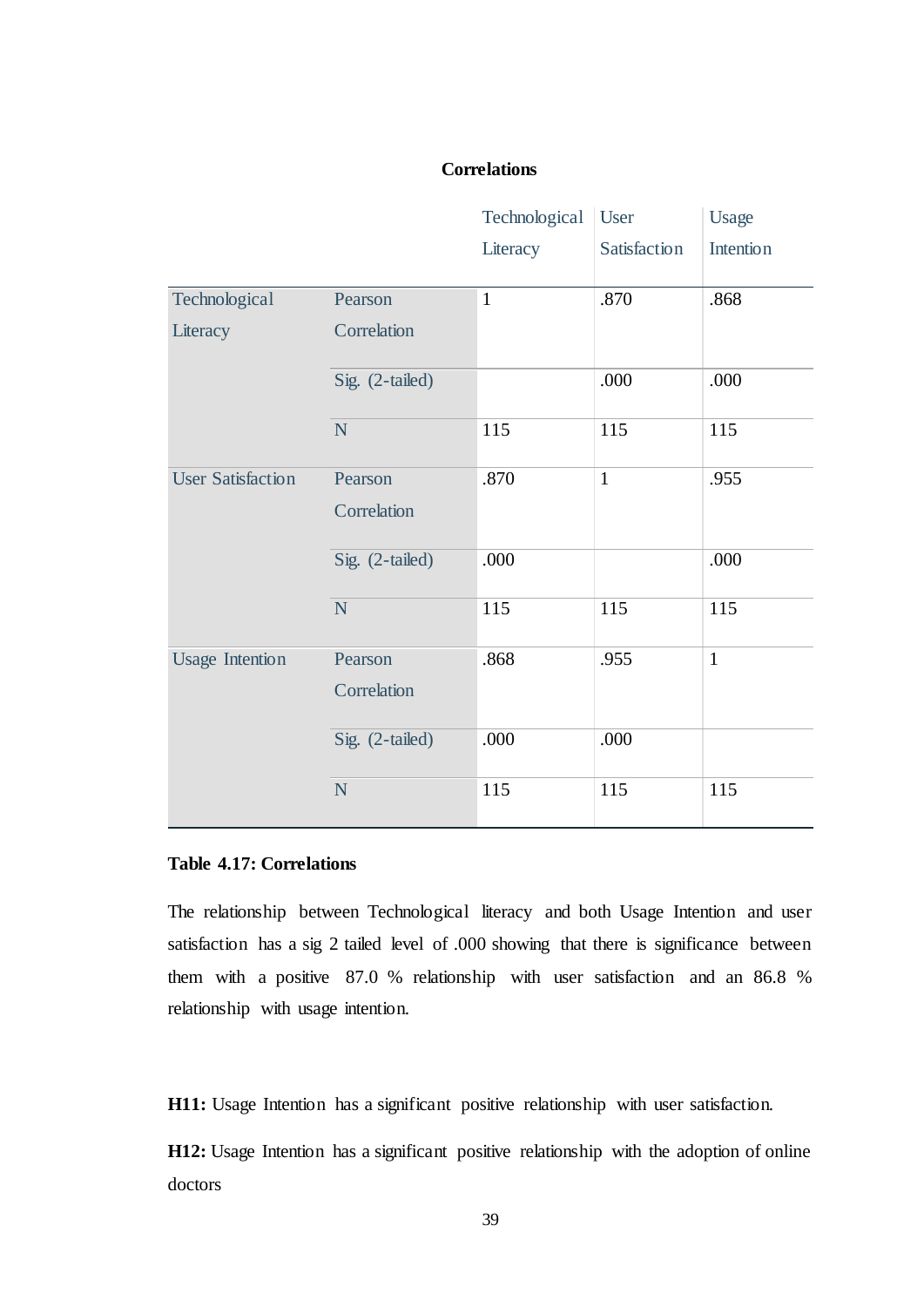# **Correlations**

|                          |                            | Usage            | User         |              |
|--------------------------|----------------------------|------------------|--------------|--------------|
|                          |                            | <b>Intention</b> | Satisfaction | Adoption     |
| <b>Usage Intention</b>   | <b>Pearson Correlation</b> | $\mathbf{1}$     | .955         | .896         |
|                          | Sig. (2-tailed)            |                  | .000         | .000         |
|                          | N                          | 115              | 115          | 115          |
| <b>User Satisfaction</b> | <b>Pearson Correlation</b> | .955             | $\mathbf{1}$ | .894         |
|                          | Sig. (2-tailed)            | .000             |              | .000         |
|                          | N                          | 115              | 115          | 115          |
| Adoption                 | <b>Pearson Correlation</b> | .896             | .894         | $\mathbf{1}$ |
|                          | Sig. (2-tailed)            | .000             | .000         |              |
|                          | N                          | 115              | 115          | 115          |

# <span id="page-48-0"></span>**Table 4.18: Correlations**

The relationship between Usage Intention and both Adoption and user satisfaction has a sig 2 tailed level of .000 showing that there is significance between them with a positive 89.6 % relationship with adoption and an 95.5 % relationship with User Satisfaction.

**H13:** User satisfaction has a significant positive relationship with usage intention.

**H14:** User satisfaction has a significant positive relationship with the adoption of online doctors.

# **Correlations**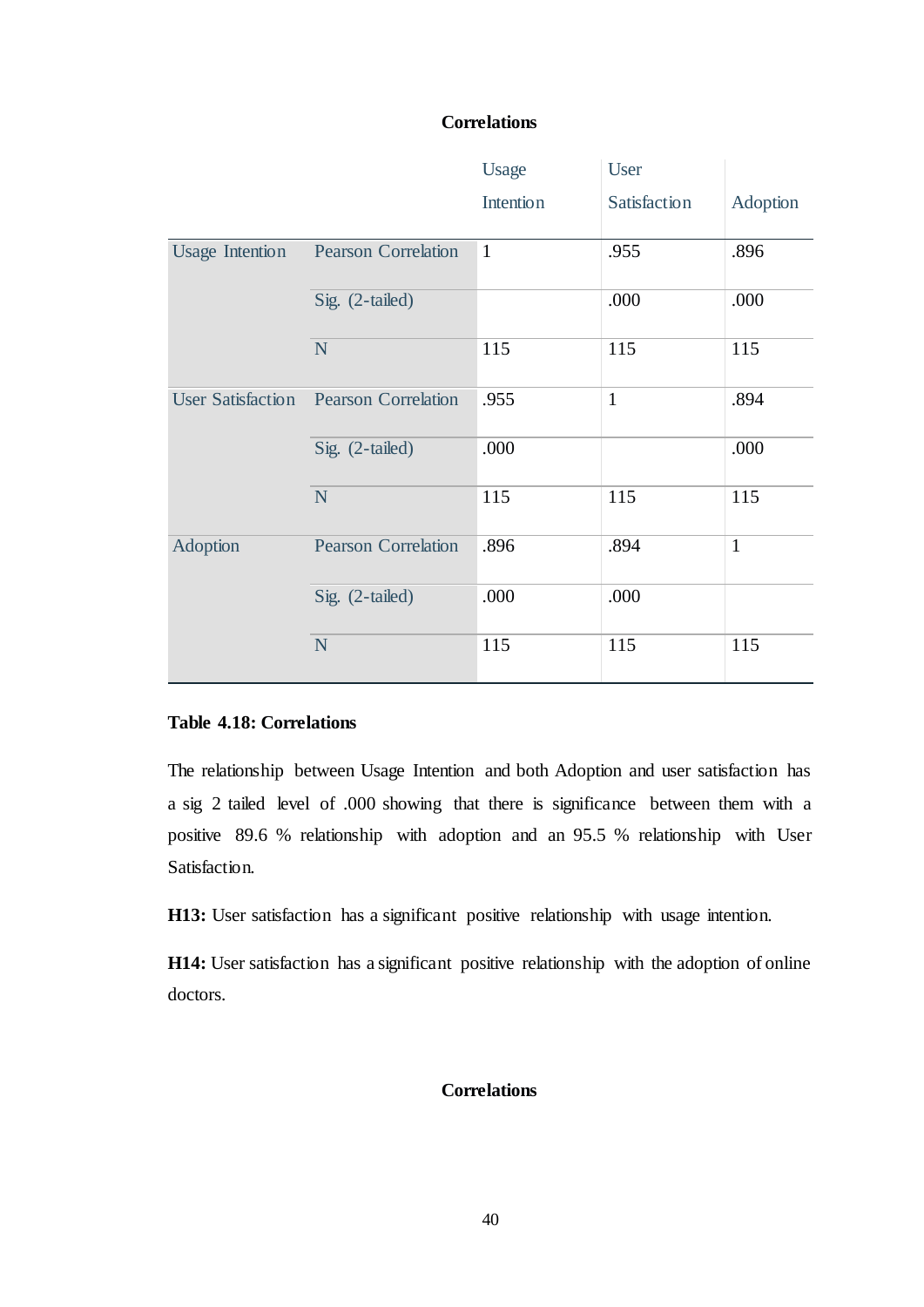|                          |                            | <b>User</b>  | <b>Usage</b>     |              |
|--------------------------|----------------------------|--------------|------------------|--------------|
|                          |                            | Satisfaction | <b>Intention</b> | Adoption     |
| <b>User Satisfaction</b> | <b>Pearson Correlation</b> | $\mathbf{1}$ | .955             | .894         |
|                          | Sig. (2-tailed)            |              | .000             | .000         |
|                          | N                          | 115          | 115              | 115          |
| <b>Usage Intention</b>   | <b>Pearson Correlation</b> | .955         | $\mathbf{1}$     | .896         |
|                          | Sig. (2-tailed)            | .000         |                  | .000         |
|                          | N                          | 115          | 115              | 115          |
| <b>Adoption</b>          | <b>Pearson Correlation</b> | .894         | .896             | $\mathbf{1}$ |
|                          | Sig. (2-tailed)            | .000         | .000             |              |
|                          | ${\bf N}$                  | 115          | 115              | 115          |

# <span id="page-49-1"></span>**Table 4.19: Correlations**

The relationship between User Satisfaction and both Adoption and Usage Intention has a sig 2 tailed level of .000 showing that there is significance between them with a positive 89.4 % relationship with adoption and an 95.5 % relationship with Usage Intention.

# <span id="page-49-0"></span>**4.7 Regression Analysis**

Regression analysis was employed to test the effect technology literacy, trust, cost and charges, marketing and exposure, security and patient privacy had on the adoption of online doctor services. The results of the analysis are as below:

# **Variables Entered/Removeda**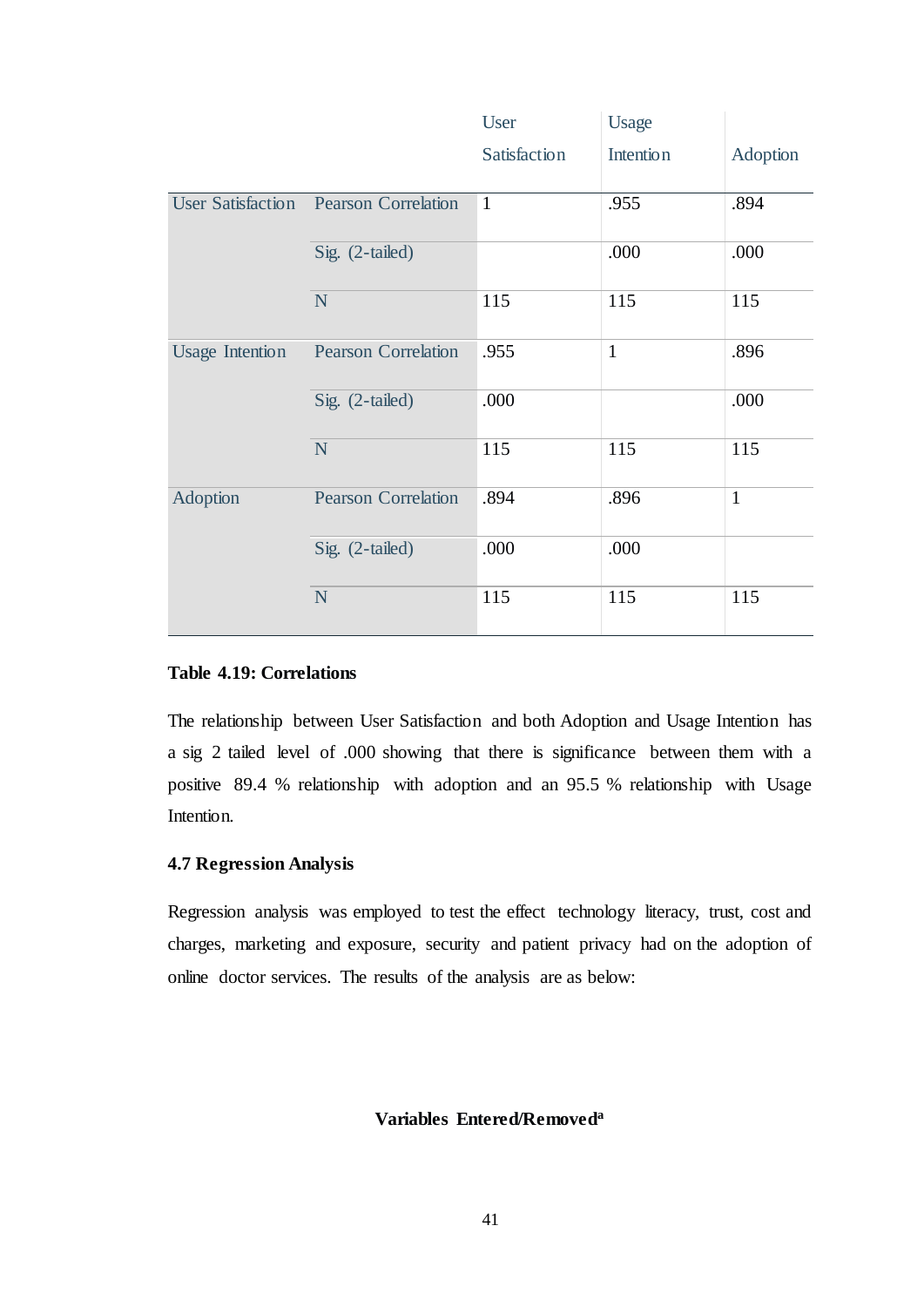| Model | Variables Entered          | Variables Removed | Method |
|-------|----------------------------|-------------------|--------|
|       | Satisfaction,<br>User      |                   | Enter  |
|       | Marketing and Exposure,    |                   |        |
|       | Trust, Usage Intention,    |                   |        |
|       | Cost<br>Charges,<br>and    |                   |        |
|       | Technological Literacy,    |                   |        |
|       | Patient<br>and<br>Security |                   |        |
|       | Privacy                    |                   |        |
|       |                            |                   |        |

a. Dependent Variable: Adoption

b. All requested variables entered.

# <span id="page-50-1"></span>**Table 4.20: Regression Analysis**

### <span id="page-50-0"></span>**4.7.1 Model Analysis.**

R squared or adjusted R squared values can be employed to explain the relationship between the variables. 50% and above is considered acceptable.

#### **Model Summary**

|       |                   |          |                   | Std. Error of the |
|-------|-------------------|----------|-------------------|-------------------|
| Model | R                 | R Square | Adjusted R Square | Estimate          |
|       |                   |          |                   |                   |
|       | .936 <sup>a</sup> | .877     | .869              | .16783            |
|       |                   |          |                   |                   |

a. Predictors: (Constant), User Satisfaction, Marketing and Exposure, Trust, Usage Intention, Cost and Charges, Technological Literacy, Security and Patient Privacy

# <span id="page-50-2"></span>**Table 4.21: Regression Analysis**

According to value of the adjusted R Square in the table above the independent variables can explain 87% of the adoption of online doctor services. Further research should be conducted to explain the remaining 13%.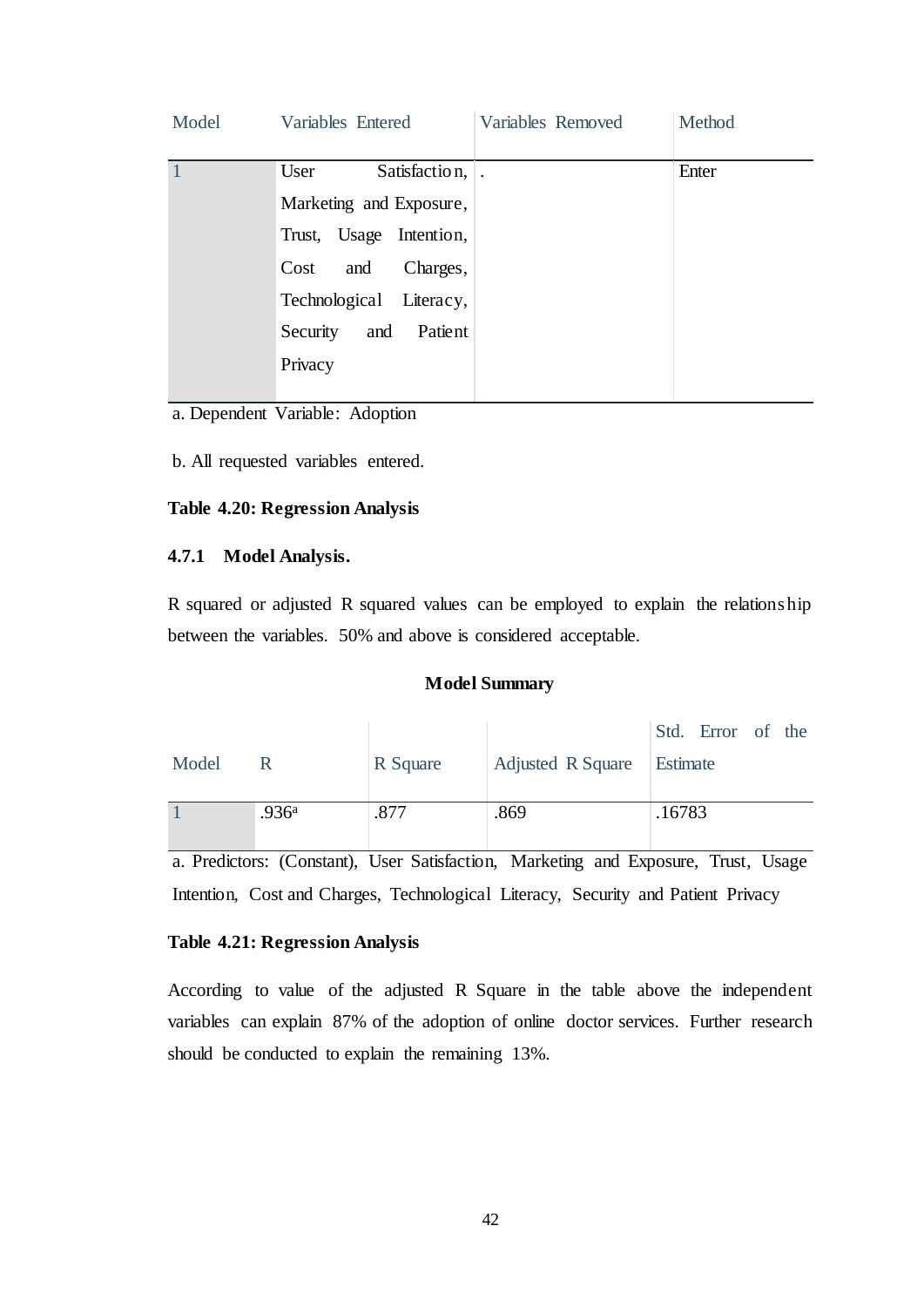# <span id="page-51-0"></span>**4.7.2 ANOVA Interpretation.**

| Model |                 | of<br>Sum<br><b>Squares</b> | df  | Mean Square $ F $ |         | Sig.              |
|-------|-----------------|-----------------------------|-----|-------------------|---------|-------------------|
|       | Regression      | 21.477                      | 7   | 3.068             | 108.928 | .000 <sup>b</sup> |
|       | <b>Residual</b> | 3.014                       | 107 | .028              |         |                   |
|       | Total           | 24.491                      | 114 |                   |         |                   |

# **ANOVA<sup>a</sup>**

a. Dependent Variable: Adoption

b. Predictors: (Constant), User Satisfaction, Marketing and Exposure, Trust, Usage Intention, Cost and Charges, Technological Literacy, Security and Patient Privacy

# <span id="page-51-1"></span>**Table 4.22: ANOVA<sup>a</sup>**

With a significance value of .000 which is less than 0.05 the independent variables can be used to correctly predict online doctor service adoption. A significance value lower than 0.05 means the null hypothesis can be rejected.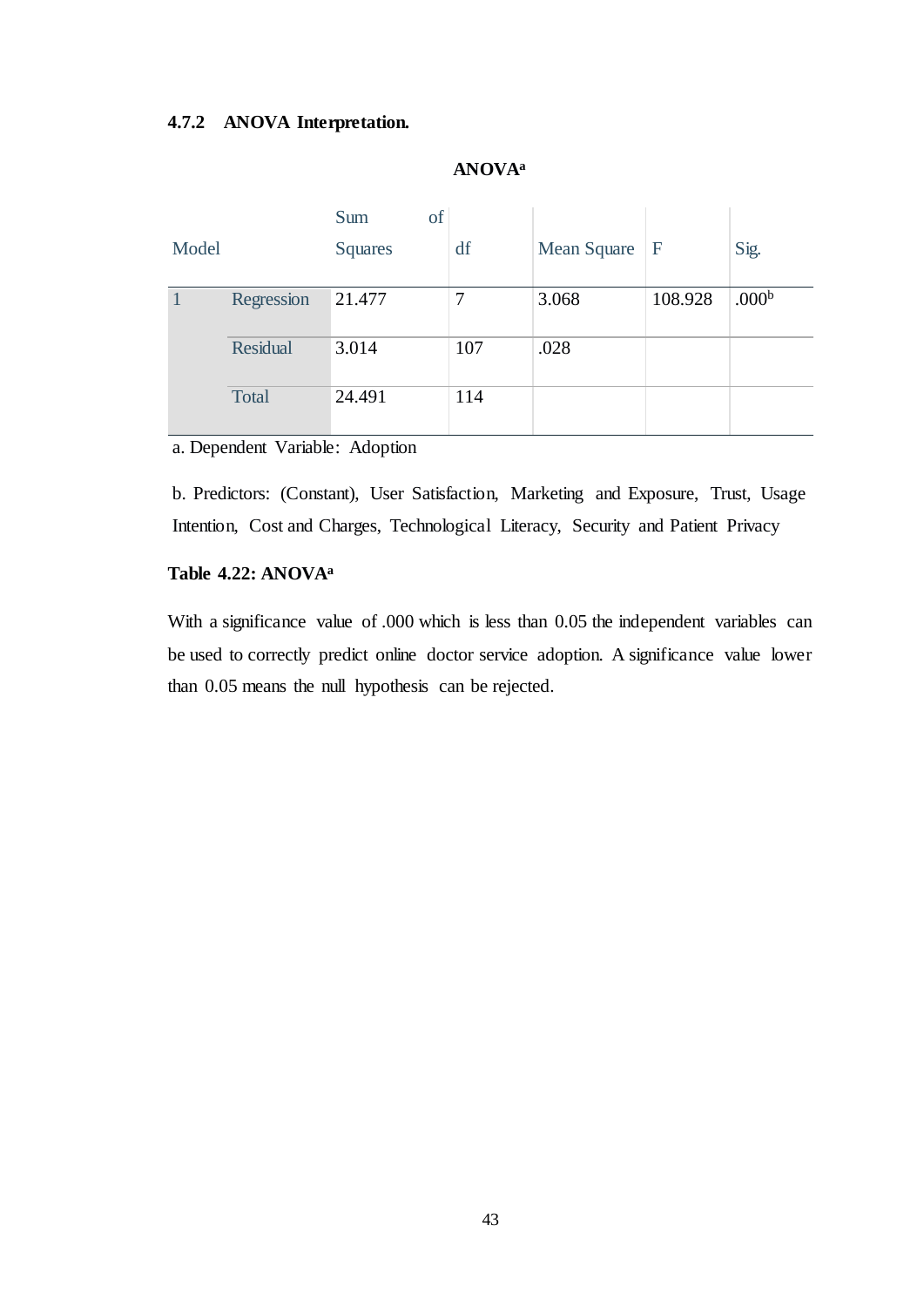### <span id="page-52-0"></span>**4.7.3 Regression Coefficients.**

### **Coefficients<sup>a</sup>**

|              |                                       | Unstandardized |            | Standardized |          |      |
|--------------|---------------------------------------|----------------|------------|--------------|----------|------|
|              |                                       | Coefficients   |            | Coefficients |          |      |
| Model        |                                       | B              | Std. Error | <b>Beta</b>  | t        | Sig. |
| $\mathbf{1}$ | (Constant)                            | .968           | .351       |              | 2.754    | .007 |
|              | <b>Cost and Charges</b>               | $-.368$        | .089       | $-.608$      | $-4.111$ | .000 |
|              | <b>Usage Intention</b>                | .580           | .139       | .688         | 4.188    | .000 |
|              | <b>Trust</b>                          | $-.145$        | .086       | $-.239$      | $-1.692$ | .094 |
|              | Marketing<br><b>Exposure</b>          | and .027       | .111       | .027         | .239     | .812 |
|              | Security and Patient -.431<br>Privacy |                | .296       | $-.489$      | $-1.455$ | .048 |
|              | Technological<br>Literacy             | .661           | .171       | .968         | 3.857    | .000 |
|              | <b>User Satisfaction</b>              | .457           | .137       | .546         | 3.330    | .001 |

a. Dependent Variable: Adoption

# <span id="page-52-1"></span>**Table 4.23: ANOVA<sup>a</sup>**

To determine the relationship between adoption of online doctor services and the other independent variables a coefficient of regression analysis was conducted. As per the table above Cost and charges indicated a significant value of  $0.00$  which is  $< 0.05$  thus is significant. Usage intention recorded a significant value of 0.00 which is  $< 0.05$  thus is significant. Trust recorded a Significant value of 0.094 which is above 0.05 thus is not significant. Marketing and exposure recorded a significant value of 0.812 which is above 0.05 thus is not significant. Security and Patient Privacy has a significant value of 0.048 which is lower than 0.05 thus is significant. Technological Literacy indicated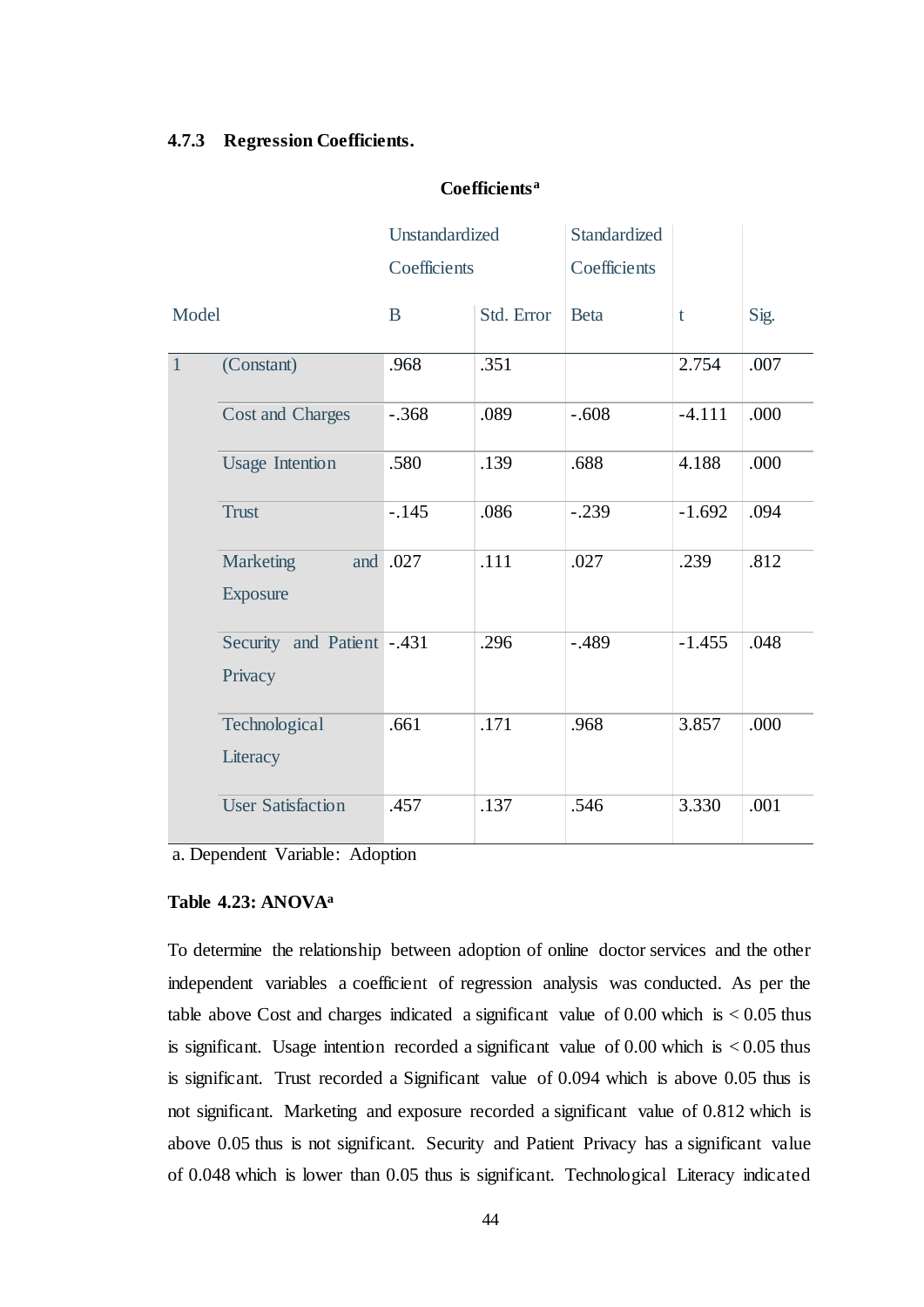a significant value of 0.00 which is < 0.05 thus is significant. User Satisfaction indicated a significant value of 0.01 which is  $< 0.05$  thus is significant.

The regression model used was:

Adoption of Online Doctor services = **.968 -.368 X1 + .580 X2 - .145 X3 + .027 X4 - .431 X5 + .661 X6 +.457 X7**

Where  $X1 = \text{Cost}$  and charges

 $X2 =$  Usage Intention

 $X3 =$ Trust

 $X4 =$ Marketing and Exposure

 $X5 =$  Security and Patient Privacy

X6 = Technological Literacy

 $X7 =$  User Satisfaction.

### <span id="page-53-0"></span>**4.8 Discussion of Findings**

As per our first objective which was to find out the critical factors that influence the adoption of online doctors in Kenya. The study was able to establish that security and patient privacy, cost and charges, technological Literacy, trust, marketing and exposure all had significant effects on usage intention and user satisfaction. This relationship then translated to the adoption of online doctor services. Most respondents agreed with the factors raised and further research should be conducted to examine the variables further.

Objective number two was to establish the main challenges toward online doctor adoption and with the respondents we were able to establish that factors like technological literacy, in the use of ICT tools was a challenge to some respondents. The respondents also responded that most of them had not heard of the services but were interested in what the services had to offer. Another challenge that was evident was trust and security with regards to patient information as most users were not sure of the safety offered, while some would only elect to use the system with a guarantee of safety.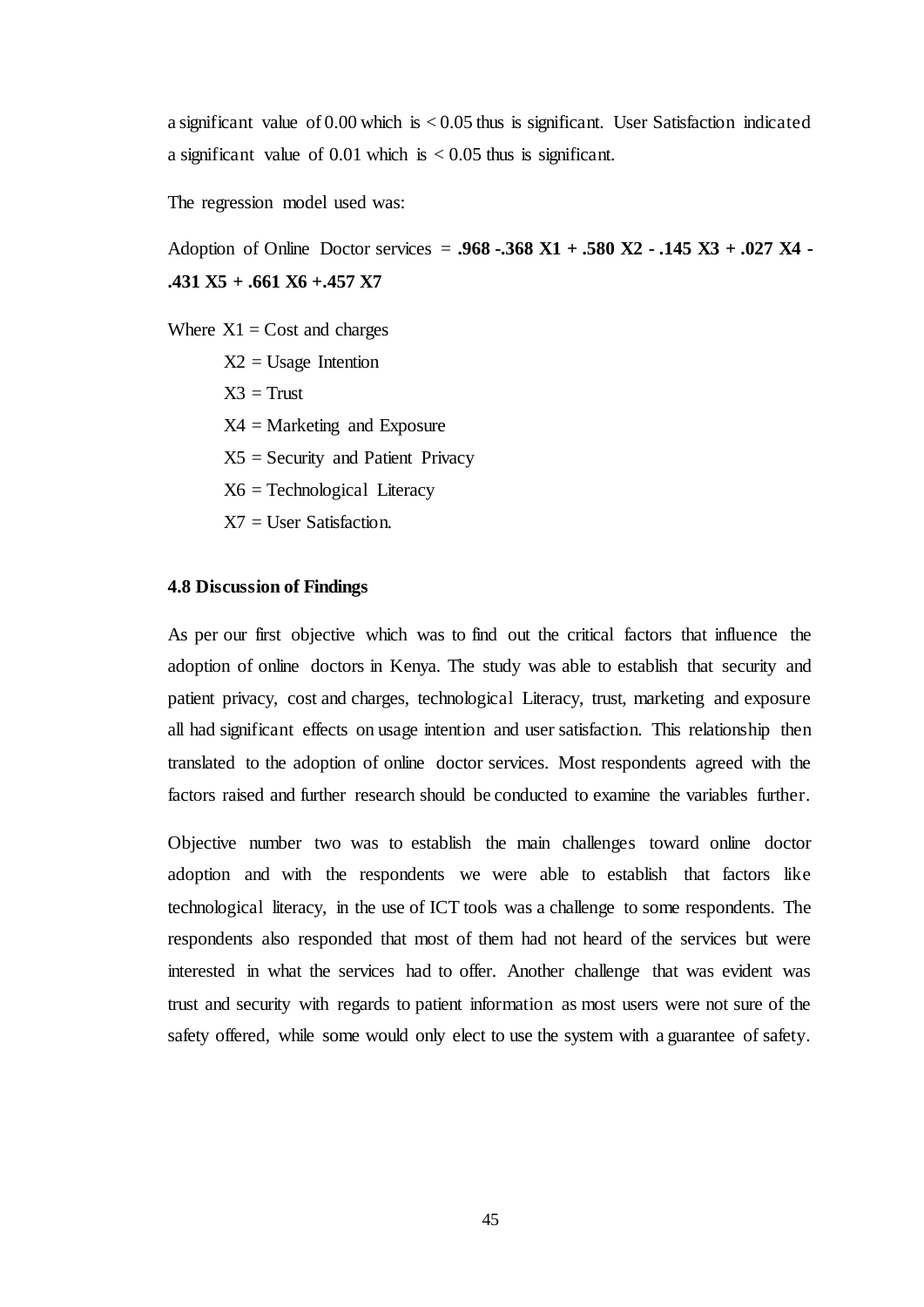#### <span id="page-54-0"></span>**CHAPTER FIVE: SUMMARY CONCLUSIONS AND RECOMMENDATIONS**

### <span id="page-54-1"></span>**5.1 Introduction**

These the findings of this research, the conclusion, recommendations and the identified gaps in the research for future studies.

# <span id="page-54-2"></span>**5.2 Research Achievements**

The objectives of this study were met from the outcomes. This is illustrated as follows

1. What factors influence the adoption of online doctors in Kenya?

The research proposed that cost and charges, trust, marketing and exposure, security and patient privacy, technological literacy have positive relationships with usage intention and user satisfaction which in turn positively influence adoption of online doctors.

Trust had a significant positive relationship with both usage intention and user satisfaction. (McKnight, Choudhury, & Kacmar, 2002b) were able to establish that initial customer trust had a very big impact when regarding to web based services. Winning a customer's trust enables a e business to gain a competitive advantage (Warrington, Abgrab, & Caldwell, 2000).

Marketing and exposure of a product or service to consumers also has a positive relationship with usage intention and user satisfaction. (Risselada, Verhoef, & Bijmolt, 2014) were able to identify marketing and social influence as a driving factor in the adoption of high technology products. This study was able to identify marketing and exposure as a positive influence to user intention and user satisfaction which then influences the adoption of online doctors. Most users agreed that they would have considered using online doctor platforms if they would have heard of them. (Frambach & Schillewaert, 2002) identified marketing as a stimulator to new technological products and services. However (O'callaghan, Kaufmann, & Konsynski, 1992) were able to identify that not all marketing has the desired positive effect and specified techniques are required.

Costs and Charges indicated a positive effect on usage intention and user satisfaction. Many studies have identified cost as a big factor in user satisfaction and user intention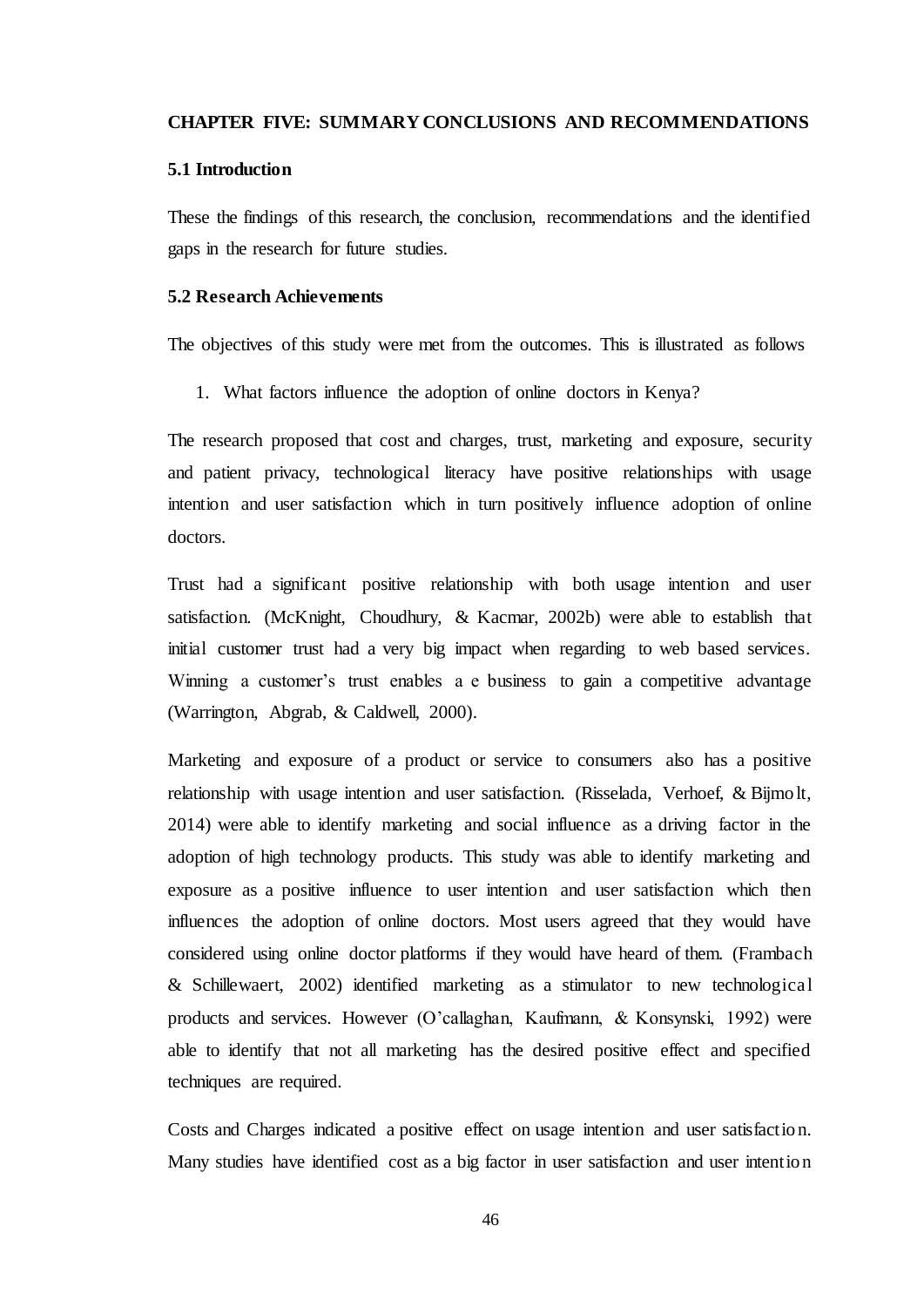in Kenya. (Lule, Omwansa, & Waema, 2012) identified cost as a factor in m banking adoption in Kenya and (Datta, 2011) identified that cost was a huge factor in e commerce adoption in developing countries. (Bashshur, Reardon, & Shannon, 2000) identify costs and charges as factors although the quality associated with the services might be more of a drawing factor.

Technological literacy positively effects usage intention and satisfaction with most users agreeing that entry level skills might be required to use an online platform (Shneiderman, 2000). (Chau & Hu, 2002) identified user knowledge gaps as a factor in the overall adoption of online telemedicine services. (Lovrich Jr & Pierce, 1984) although was able to identify that ease of use could negate the effects of knowledge gap in adoption.

Security and Patient Privacy are also a critical factors in the adoption of online doctors. It showed a positive relationship with usage intention and user satisfaction. (Hall & McGraw, 2014) identified that for a telehealth system to grow, security issues must be found and addressed. (Naditz, 2008) also identified cybersecurity as a major factor in the telemedicine field.

1. What are the main challenges toward online doctor adoption?

From the analysis of the critical factors we were able to identify the challenges facing current adoption of online doctor services in Kenya. From the analysis of trust, it was evident that most users had yet to trust an online system to handle their health issues.

The analysis of security and patient privacy revealed that the users were not well informed on how the system was equipped to ensure security. This played a huge factor as no user would be comfortable having private information in an unsecure platform.

Marketing and exposure revealed that most users had not been made aware of existing platforms and a thorough marketing strategy was required to sensitize potential users on the benefits of using an online doctor system and the robustness possessed by the system.

Another major challenge that was evident was changing the mind-set of the users as most patient are more inclined to the traditional patient visit approach.

47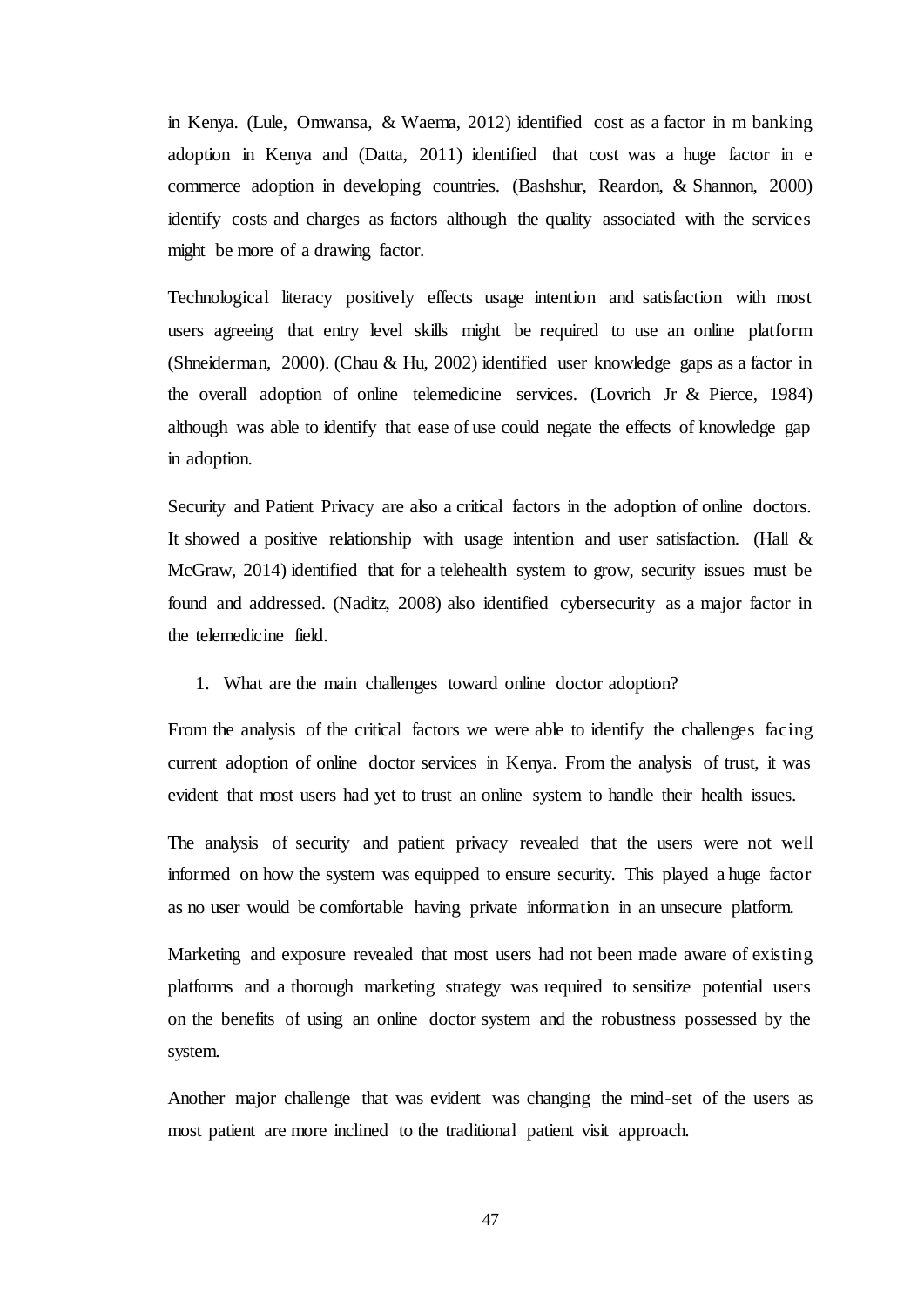### <span id="page-56-0"></span>**5.3 Research Limitations**

This study had quite a few limitations. The study was limited to one hospital, The Nairobi Hospital and the data was collected over one day. This make it difficult to compare data collected in different hospital that would have identified more variables to the study.

For future research data should be sampled from multiple locations to enable a comparison within a larger demographic of people.

### <span id="page-56-1"></span>**5.4 Research Conclusions**

The use of online based doctor services in Kenya is on the early adopter's stage with the technology savvy users starting to use the services. The positives offered by the systems cannot be ignored as the advantages outweigh the disadvantages.

Most of the existing online doctor services already have various doctors on board and a working formula has been established. The challenge is mostly from the patient side as most patients indicated that they had not heard of existing services. The other challenges facing the systems are fuelled by human emotions with most people not able to trust the systems with their private information and others concern about the cost implications of such systems. Knowledge gap is also an existing challenge with ma ny users not competent with so called "complex" systems.

Carefully mitigated strategies can be used to circumvent these challenges with methods like precise marketing campaigns outlining the strengths and advantages of the systems being a powerful tool. Social media marketing can also be employed to influence an early majority within the youth.

Most people showed curiosity towards the technology and with the adoption of platforms like m-banking and m-pesa just to mention a few, online doctors would work well in the context of Kenya.

### <span id="page-56-2"></span>**5.5 Recommendations for further Research**

Using one hospital limits the scope and it is suggested that further studies cover a variety of hospitals in the different counties in Kenya to account for the diffe rent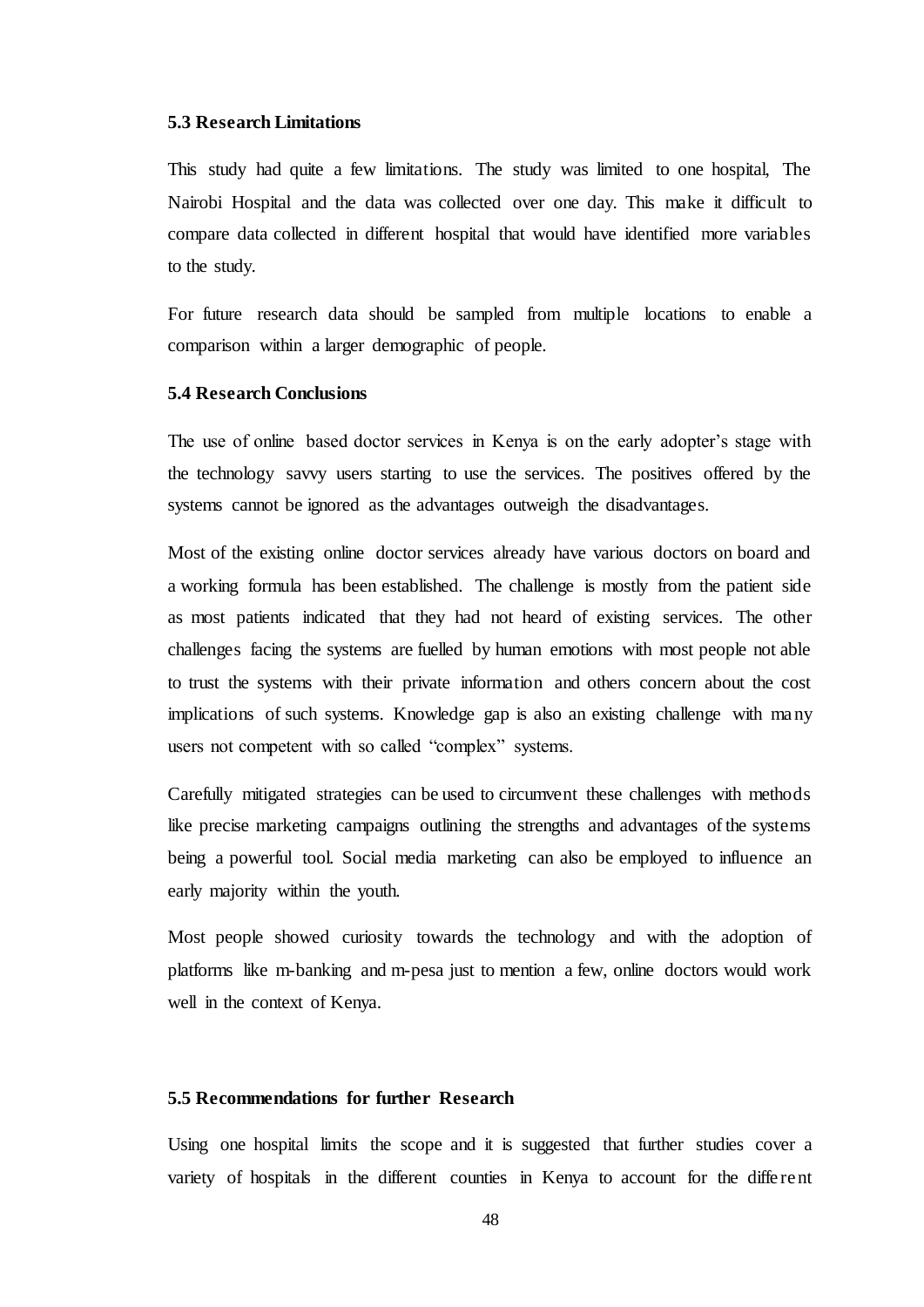conditions available around the country thus widening the demographic setting. Further the independent variables used in this research could not fully predict the dependent variable and as a result more studies should be undertaken to identify further variables affecting online doctor services adoption in Kenya.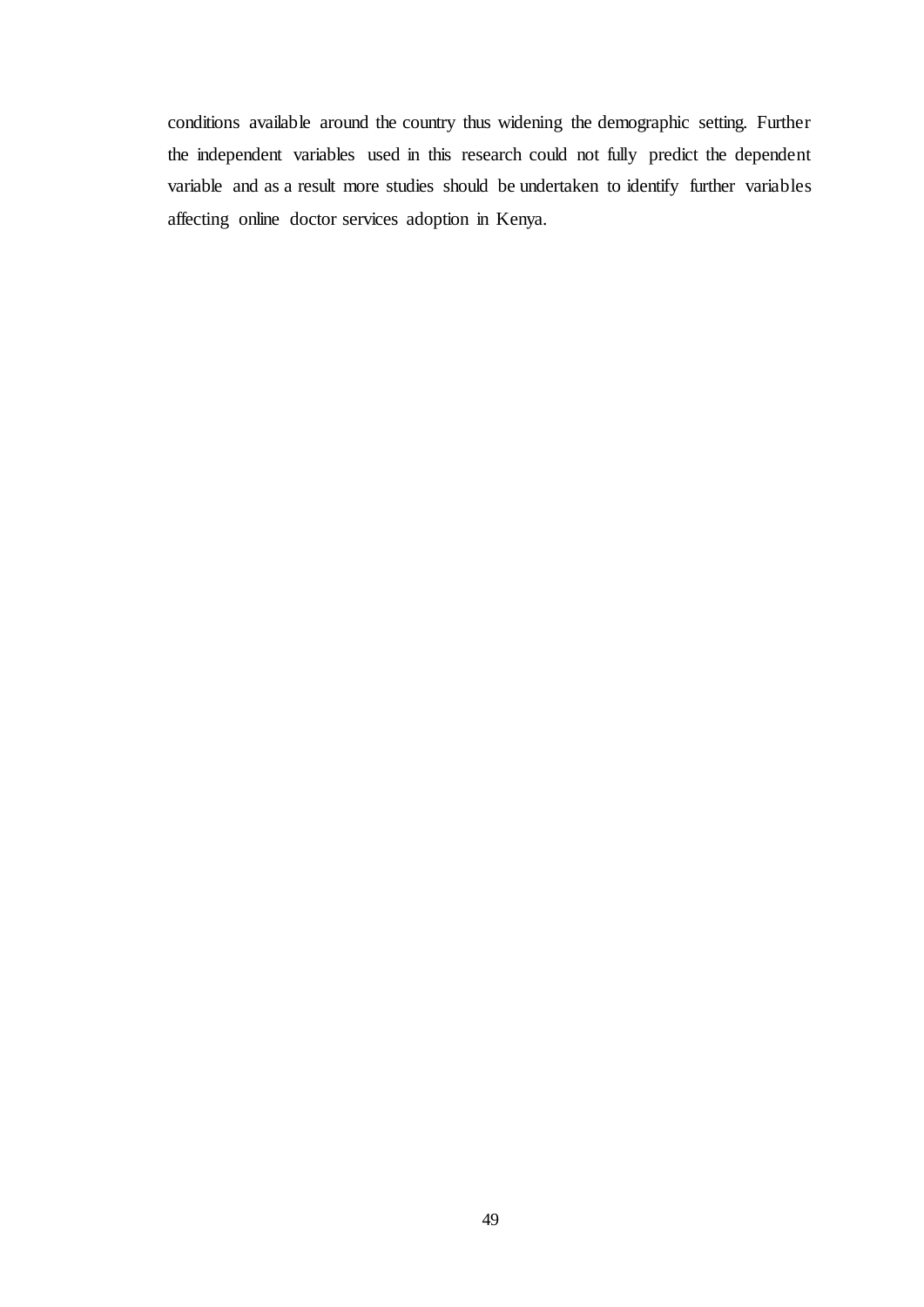#### **REFERENCES**

- <span id="page-58-0"></span>Al-Gahtani, S. S., & King, M. (1999). Attitudes, satisfaction and usage: factors contributing to each in the acceptance of information technology. *Behaviour & Information Technology*, *18*(4), 277–297.
- Asongu, S. A. (2018). Conditional determinants of mobile phones penetration and mobile banking in Sub-Saharan Africa. *Journal of the Knowledge Economy*, *9*(1), 81–135.
- Ball, M. J., & Lillis, J. (2001). E-health: transforming the physician/patient relationship. *International Journal of Medical Informatics*, *61*(1), 1–10.
- Bashshur, R. L., Reardon, T. G., & Shannon, G. W. (2000). Telemedicine: a new health care delivery system. *Annual Review of Public Health*, *21*(1), 613–637.
- Bates, D. W. (2002). The quality case for information technology in healthcare. *BMC Medical Informatics and Decision Making*, *2*(1), 7.
- Bosslet, G. T., Torke, A. M., Hickman, S. E., Terry, C. L., & Helft, P. R. (2011). The patient–doctor relationship and online social networks: results of a national survey. *Journal of General Internal Medicine*, *26*(10), 1168–1174.
- Boyer, K. K., Hallowell, R., & Roth, A. V. (2002). E-services: operating strategy—a case study and a method for analyzing operational benefits. *Journal of Operations Management*, *20*(2), 175–188.
- Bwalya, K. J. (2017). Next Wave of Tele-Medicine: Virtual Presence of Medical Personnel. In *Health Information Systems and the Advancement of Medical Practice in Developing Countries* (pp. 168–180). IGI Global. Retrieved from https://books.google.com/books?hl=en&lr=&id=w49ADgAAQBAJ&oi=fnd& pg=PA168&dq=fundamental+of+modern+telemedicine+for+Africa&ots=UIs qzT6cBY&sig=frB7X\_rUIzyAft-NZ3DjyCpXOSg
- Car, J., & Sheikh, A. (2004). Email consultations in health care: 1—scope and effectiveness. *Bmj*, *329*(7463), 435–438.
- Caruana, A., Money, A. H., & Berthon, P. R. (2000). Service quality and satisfaction– the moderating role of value. *European Journal of Marketing*, *34*(11/12), 1338– 1353.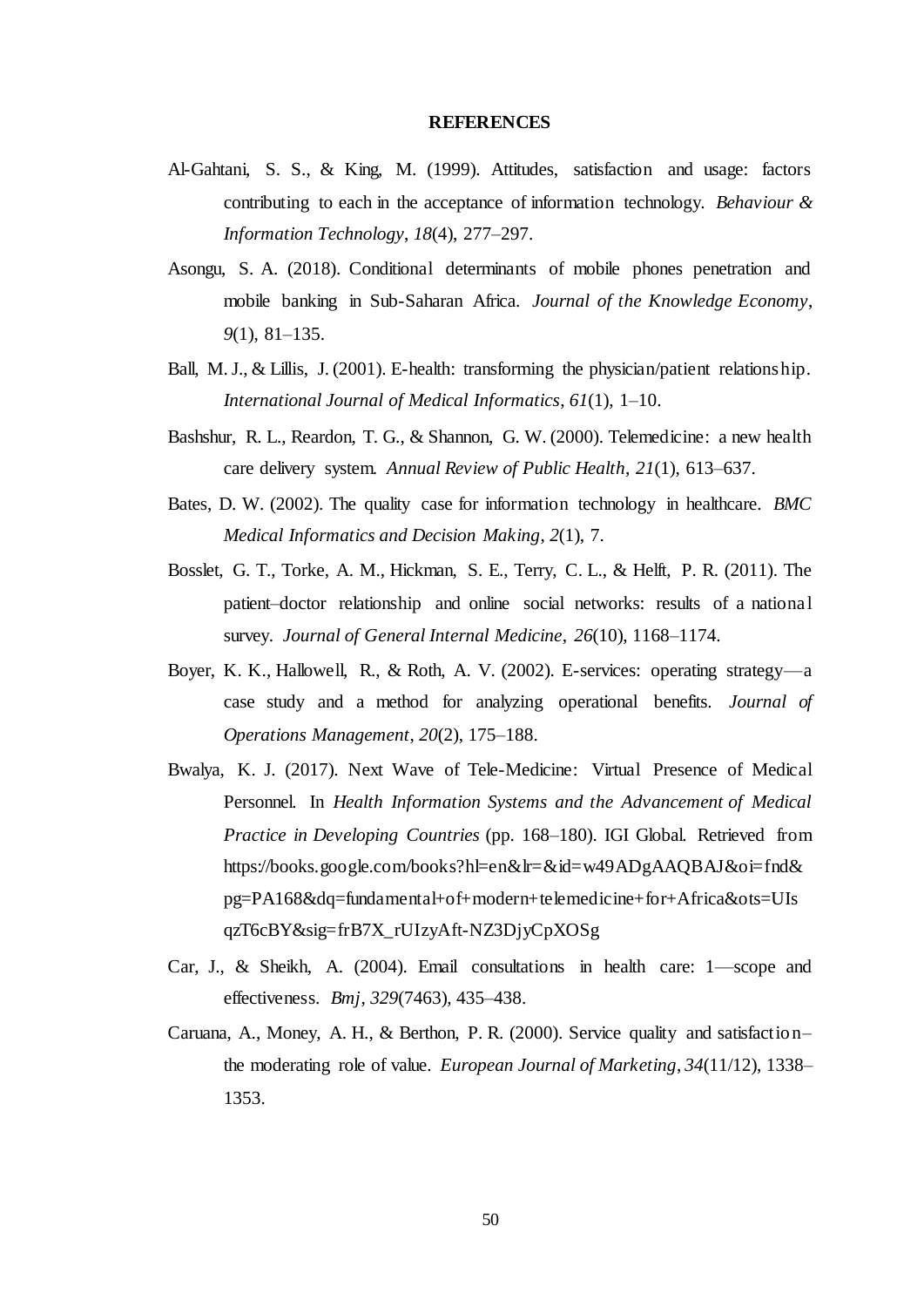- Chang, V., & Ramachandran, M. (2016). Towards achieving data security with the cloud computing adoption framework. *IEEE Transactions on Services Computing*, *9*(1), 138–151.
- Chau, P. Y., & Hu, P. J.-H. (2002). Investigating healthcare professionals' decisions to accept telemedicine technology: an empirical test of competing theories. *Information & Management*, *39*(4), 297–311.
- Chen, Y.-H., & Barnes, S. (2007). Initial trust and online buyer behaviour. *Industrial Management & Data Systems*, *107*(1), 21–36.
- Corwin, G. S., Parker, D. M., & Brown, J. R. (2016). Site of Treatment for Non-Urgent Conditions by Medicare Beneficiaries: Is There a Role for Urgent Care Centers? *The American Journal of Medicine*, *129*(9), 966–973.
- Cunningham, M. (2016). Technology-Enhanced Learning in Kenya Universities: Influences on Wider Adoption and Take Up. *IEEE Technology and Society Magazine*, *35*(3), 28–35.
- Datta, P. (2011). A preliminary study of ecommerce adoption in developing countries. *Information Systems Journal*, *21*(1), 3–32.
- Davis, F. D., Bagozzi, R. P., & Warshaw, P. R. (1992). Extrinsic and intrinsic motivation to use computers in the workplace. *Journal of Applied Social Psychology*, *22*(14), 1111–1132.
- De Prato, G., Feijoo, C., & Simon, J. P. (2014). The road to e-services: online and mobile games as enablers. In *Trends and Applications of Serious Gaming and Social Media* (pp. 15–23). Springer. Retrieved from http://link.springer.com/chapter/10.1007/978-981-4560-26-9\_2
- DeLone, W. H., & McLean, E. R. (1992). Information systems success: The quest for the dependent variable. *Information Systems Research*, *3*(1), 60–95.
- Delone, W. H., & McLean, E. R. (2003). The DeLone and McLean model of information systems success: a ten-year update. *Journal of Management Information Systems*, *19*(4), 9–30.
- Digital in 2017: Global Overview. (2017, January 24). Retrieved May 9, 2017, from https://wearesocial.com/blog/2017/01/digital-in-2017-global-overview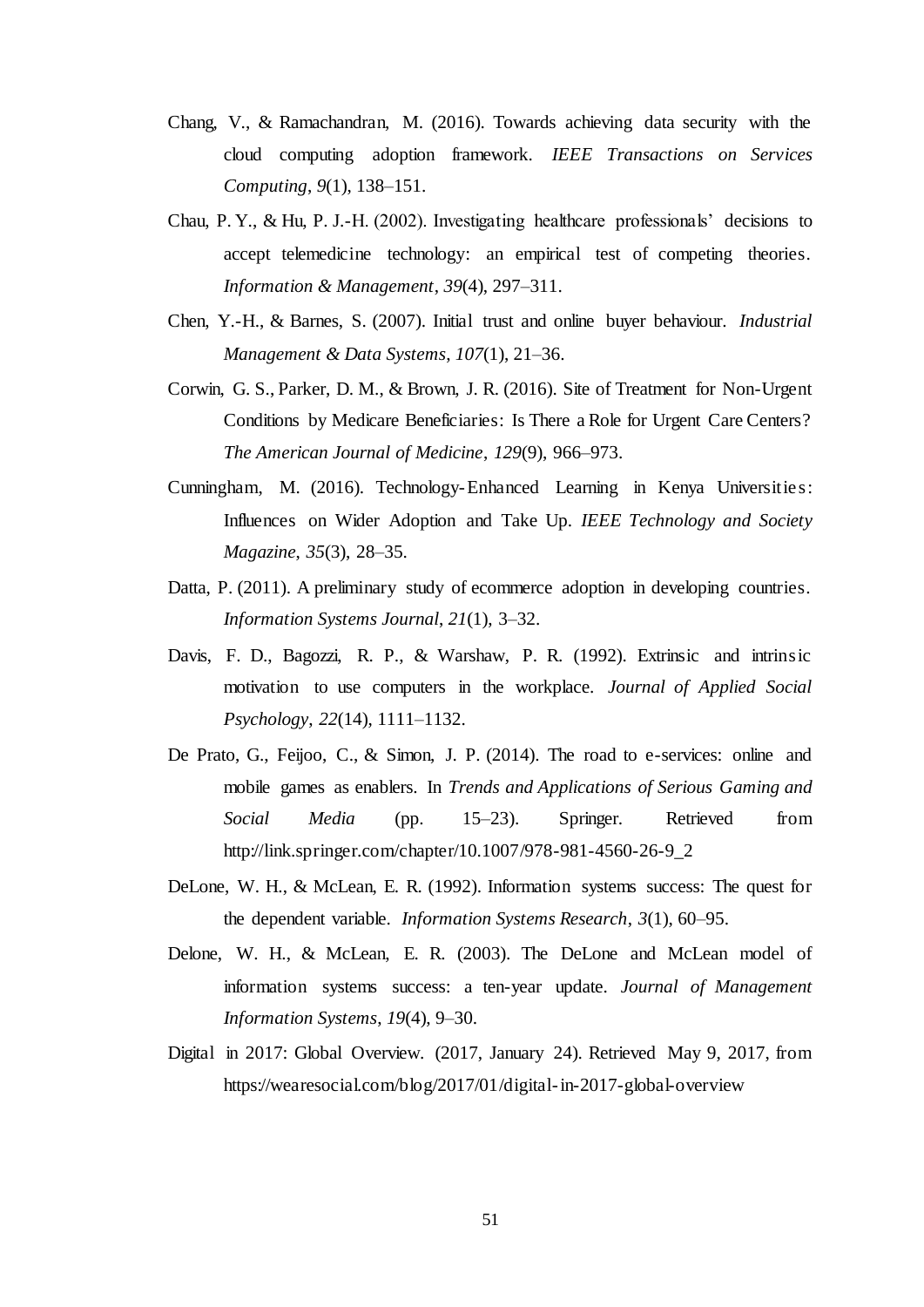- Duclos, V. (2016). The map and the territory: an ethnographic study of the low utilisation of a global eHealth network. *Journal of Information Technology*, *31*(4), 334–346.
- Eysenbach, G. (2001). What is e-health? *Journal of Medical Internet Research*, *3*(2), e20.
- Fox, S., & Duggan, M. (2016). *Health Online 2013. Pew internet and American life project. Washington*.
- Frambach, R. T., & Schillewaert, N. (2002). Organizational innovation adoption: A multi-level framework of determinants and opportunities for future research. *Journal of Business Research*, *55*(2), 163–176.
- Friedenberg, R. M. (2003). Patient-doctor relationships. *Radiology*, *226*(2), 306–308.
- Gliem, J. A., & Gliem, R. R. (2003). Calculating, interpreting, and reporting Cronbach's alpha reliability coefficient for Likert-type scales. Midwest Research-to-Practice Conference in Adult, Continuing, and Community Education.
- Goita, D. (2016). JNI 2016 \_12 avril. *Revue Malienne d'Infectiologie et de Microbiologie*. Retrieved from http://revues.ml.refer.org/index.php/remim/article/download/903/687
- Gottlieb, S. (2000). Medical bills account for 40% of bankruptcies. *BMJ: British Medical Journal*, *320*(7245), 1295.
- Hall, J. L., & McGraw, D. (2014). For telehealth to succeed, privacy and security risks must be identified and addressed. *Health Affairs*, *33*(2), 216–221.
- Harris, M. (1976). History and significance of the emic/etic distinction. *Annual Review of Anthropology*, *5*, 329–350.
- Health, C. of D. M. of H. (Canada) F. A. C. on P. (1999). *Toward a Healthy Future: Second Report on the Health of Canadians: Prepared by the Federal, Provincial and Territorial Advisory Committee on Population Health for the Meeting of Minister of Health, Charlottetown, PEI, September 1999*. Minister of Public Works and Government Services Canada.
- Hesse, B. W., & Shneiderman, B. (2007). eHealth research from the user's perspective. *American Journal of Preventive Medicine*, *32*(5), S97–S103.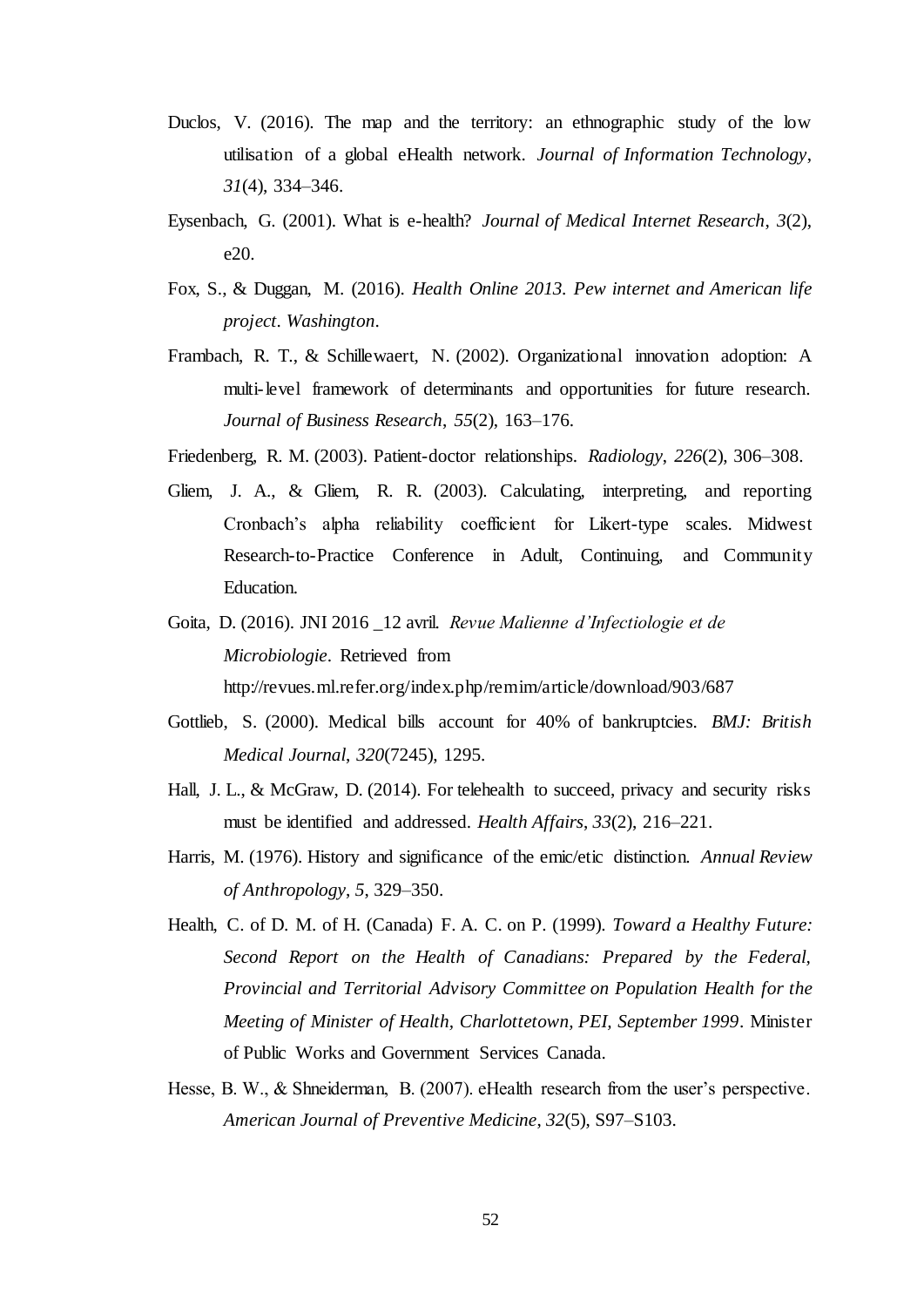- Hjelm, N. M. (2005). Benefits and drawbacks of telemedicine. *Journal of Telemedicine and Telecare*, *11*(2), 60–70.
- Jack, W., & Suri, T. (2010). The economics of M-PESA: An update. *Unpublished Research Paper, Georgetown University*. Retrieved from https://ihub.co.ke/ihubresearch/uploads/2012/february/1329290016\_819\_371. pdf
- Jadeja, Y., & Modi, K. (2012). Cloud computing-concepts, architecture and challenges. In *Computing, Electronics and Electrical Technologies (ICCEET), 2012 International Conference on* (pp. 877–880). IEEE. Retrieved from http://ieeexplore.ieee.org/abstract/document/6203873/
- Jennett, P., Jackson, A., Healy, T., Ho, K., Kazanjian, A., Woollard, R., … Bates, J. (2003). A study of a rural community's readiness for telehealth. *Journal of Telemedicine and Telecare*, *9*(5), 259–263.
- Johnston, K., Kennedy, C., Murdoch, I., Taylor, P., & Cook, C. (2004). The costeffectiveness of technology transfer using telemedicine. *Health Policy and Planning*, *19*(5), 302–309.
- Kabuba, P. K. (2014). *E-commerce and performance of online businesses in Kenya*. University of Nairobi. Retrieved from http://erepository.uonbi.ac.ke/handle/11295/77075
- Kaphle, S., Chaturvedi, S., Chaudhuri, I., Krishnan, R., & Lesh, N. (2015). Adoption and usage of mHealth technology on quality and experience of care provided by frontline workers: observations from rural India. *JMIR MHealth and UHealth*, *3*(2).
- Kellerman, A. (2016). Image spaces and the geography of Internet screen-space. *GeoJournal*, *81*(4), 503–517.
- Kishore, R., & McLean, E. (1998). Diffusion and Infusion: Two Dimensions of" Success of Adoption" of IS Innovations. *AMCIS 1998 Proceedings*, 245.
- Lieberman, E. S., Posner, D. N., & Tsai, L. L. (2014). Does information lead to more active citizenship? Evidence from an education intervention in rural Kenya. *World Development*, *60*, 69–83.
- Lovrich Jr, N. P., & Pierce, J. C. (1984). "Knowledge gap" phenomena: Effect of situation-specific and transsituational factors. *Communication Research*, *11*(3), 415–434.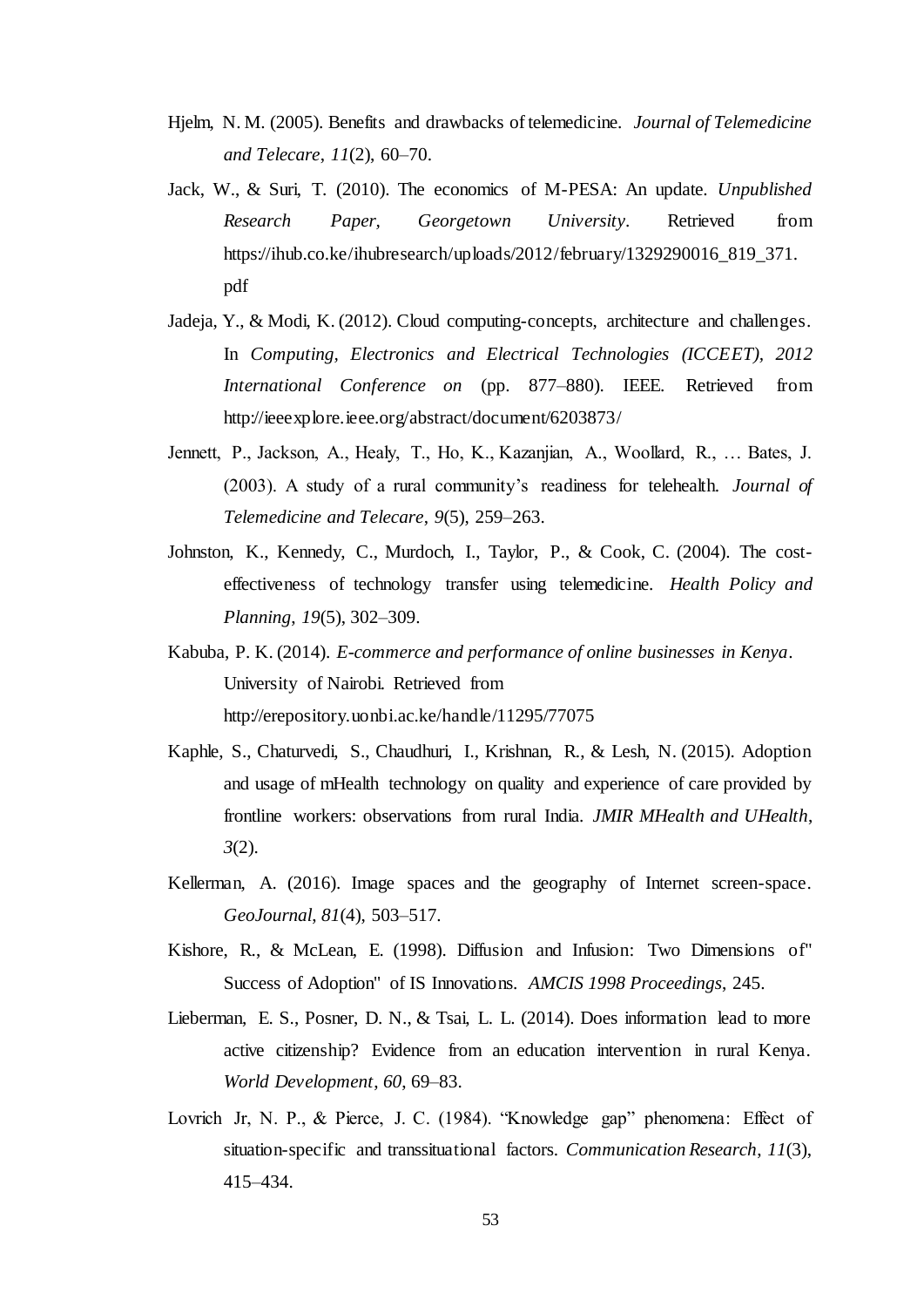- Lufumpa, C. L., & others. (2017). *Infrastructure in Africa: Lessons for future development*. Policy Press.
- Lule, I., Omwansa, T. K., & Waema, T. M. (2012). Application of technology acceptance model (TAM) in m-banking adoption in Kenya. *International Journal of Computing & ICT Research*, *6*(1).
- Mas, I., & Radcliffe, D. (2010). *Mobile payments go viral: M-PESA in Kenya*. Retrieved from https://elibrary.worldbank.org/doi/pdf/10.1596/978-0-8213- 8745-0#page=369
- McEwen, J. (2001). Confidentiality and healthcare. *British Journal of Surgery*, *88*(9), 1155–1156.
- McKeen, J. D., Guimaraes, T., & Wetherbe, J. C. (1994). The relationship between user participation and user satisfaction: an investigation of four contingency factors. *MIS Quarterly*, 427–451.
- McKnight, D. H., Choudhury, V., & Kacmar, C. (2002a). Developing and validating trust measures for e-commerce: An integrative typology. *Information Systems Research*, *13*(3), 334–359.
- McKnight, D. H., Choudhury, V., & Kacmar, C. (2002b). The impact of initial consumer trust on intentions to transact with a web site: a trust building model. *The Journal of Strategic Information Systems*, *11*(3–4), 297–323.
- McMullan, M. (2006). Patients using the Internet to obtain health information: how this affects the patient–health professional relationship. *Patient Education and Counseling*, *63*(1), 24–28.
- Medicine, A. C. of S., & others. (2013). *ACSM's guidelines for exercise testing and prescription*. Lippincott Williams & Wilkins. Retrieved from https://books.google.com/books?hl=en&lr=&id=hhosAwAAQBAJ&oi=fnd&p g=PP1&dq=drugs+are+administered+after+lab+tests+and+physical+tests&ots =liJb\_LXSOz&sig=gFpi1fiEuueR-iJMv7DZOeEg6M8
- Miller, E. A. (2001). Telemedicine and doctor-patient communication: an analytical survey of the literature. *Journal of Telemedicine and Telecare*, *7*(1), 1–17.
- Milne, J. (1999). Questionnaires: advantages and disadvantages. *Evaluation Cookbook*.
- Moon, J.-W., & Kim, Y.-G. (2001). Extending the TAM for a World-Wide-Web context. *Information & Management*, *38*(4), 217–230.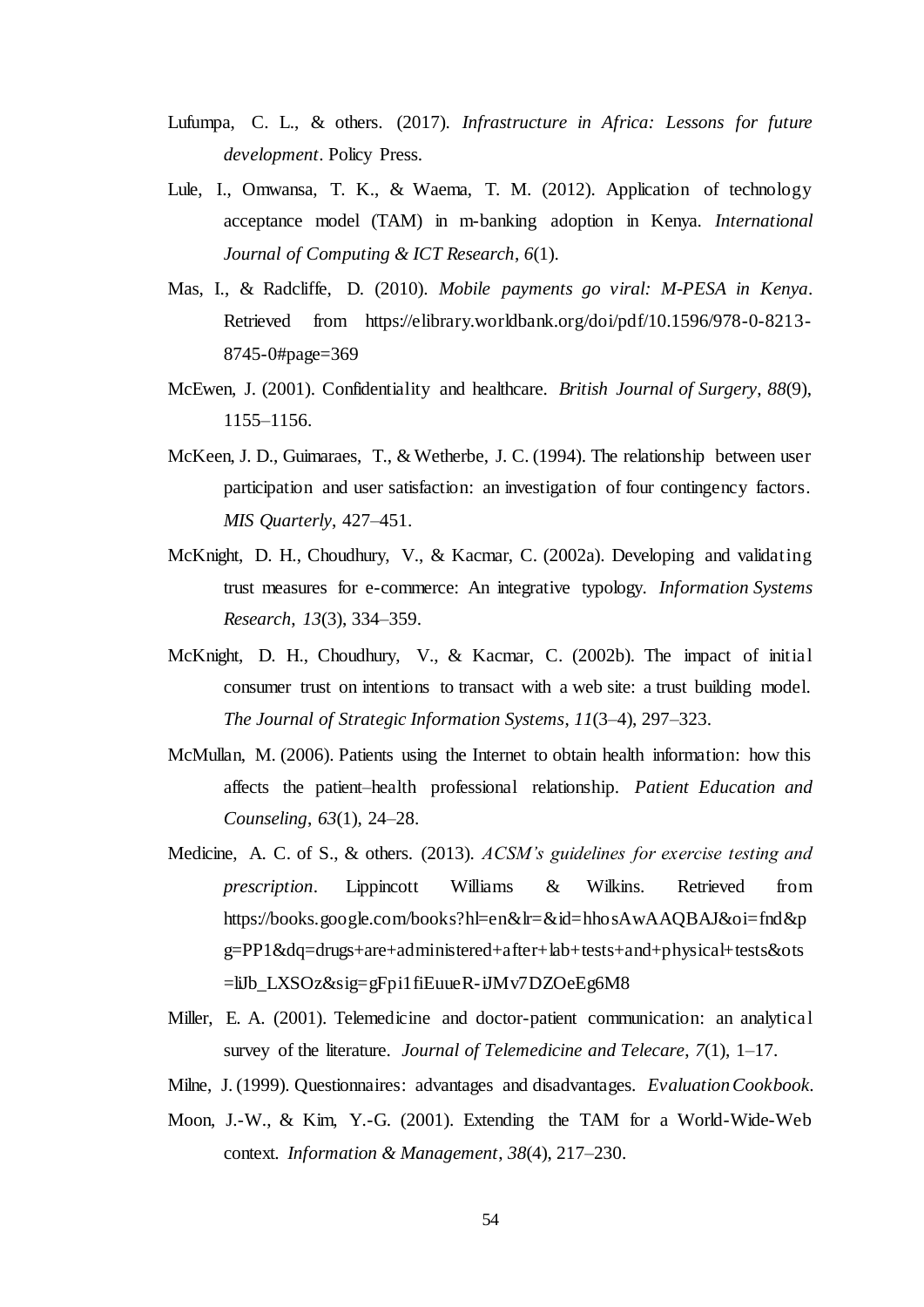- Mulwa, M., & Ndati, N. (2013). Integrated marketing communication and technology adoption: a case of Safaricom's M-PESA mobile money transfer services in Kenya. *African Journal of Science, Technology, Innovation and Development*, *5*(5), 363–371.
- Mureithi, M. (2017). The Internet Journey for Kenya: The Interplay of Disruptive Innovation and Entrepreneurship in Fueling Rapid Growth. In *Digital Kenya* (pp. 27–53). Springer. Retrieved from http://link.springer.com/chapter/10.1057/978-1-137-57878-5\_2
- Naditz, A. (2008). Telemedicine at the VA: VistA, MyHealtheVet, and other VA programs. *Telemedicine and E-Health*, *14*(4), 330–332.
- Newton, M. J. (2014). The promise of telemedicine. *Survey of Ophthalmology*, *59*(5), 559–567.
- Ng, A. W., Mertins, L., & Martin, C. L. (2015). Winstar Communications: corporate fraud and auditing procedures. *The CASE Journal*, *11*(2), 147–162.
- NITZKIN, J. L., ZHU, N., & MARIER, R. L. (1997). Reliability of telemedicine examination. *Telemedicine Journal*, *3*(2), 141–157.
- Nyambura Ndung'u, M., & Waema, T. M. (2011). Development outcomes of internet and mobile phones use in Kenya: the households' perspectives. *Info*, *13*(3), 110–124.
- O'callaghan, R., Kaufmann, P. J., & Konsynski, B. R. (1992). Adoption correlates and share effects of electronic data interchange systems in marketing channels. *The Journal of Marketing*, 45–56.
- Oyaya, C. O., & Rifkin, S. B. (2003). Health sector reforms in Kenya: an examination of district level planning. *Health Policy*, *64*(1), 113–127.
- Pascual, P. J. (2014). e-Government. Retrieved from http://doer.col.org/handle/123456789/4129
- Peake, A. (2013). *Kenya's ICT Sector, Mobile Money and the Transformation to a Middle-Income Country*. GLOCOM Report. Retrieved from http://www.glocom.ac.jp/chijo\_lib/118/101-113\_B\_adam.pdf
- Piper, B., Jepkemei, E., Kwayumba, D., & Kibukho, K. (2015). Kenya's ICT policy in practice: The effectiveness of tablets and e-readers in improving student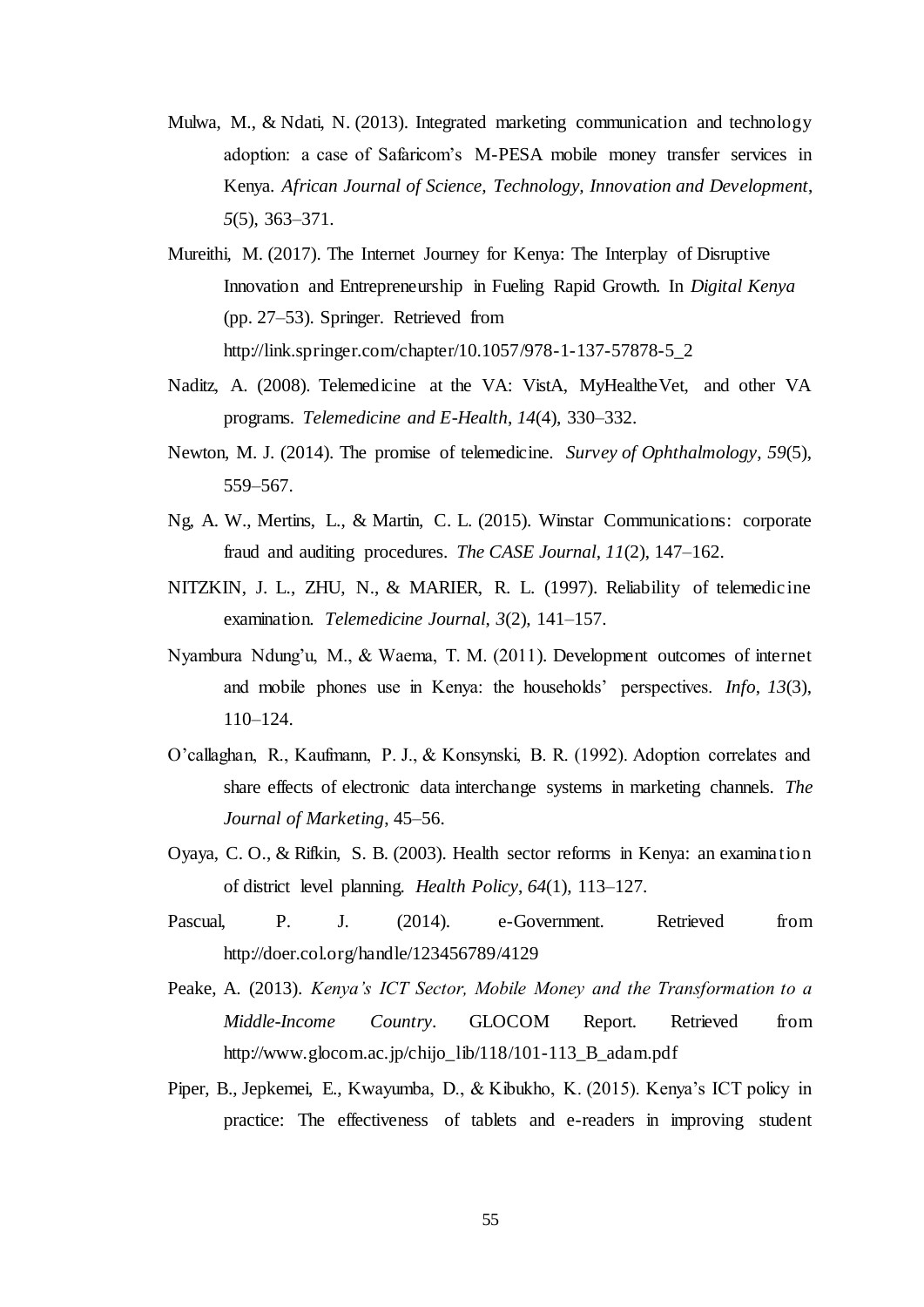outcomes. In *FIRE: Forum for International Research in Education* (Vol. 2, p. 2).

- Quadir, I. Z. (2010). Mobile Technology: One core lesson, many possible solutions. *Development Outreach*, *12*(1), 22–24.
- Research. (n.d.). Retrieved May 26, 2017, from http://www.ca.go.ke/index.php/research
- Risselada, H., Verhoef, P. C., & Bijmolt, T. H. (2014). Dynamic effects of social influence and direct marketing on the adoption of high-technology products. *Journal of Marketing*, *78*(2), 52–68.
- Saha, S., Jamtgaard, M., & Villasenor, J. (2001). Bringing the wireless Internet to mobile devices. *Computer*, *34*(6), 54–58.
- Saigi-Rubió, F., Jiménez-Zarco, A., & Torrent-Sellens, J. (2016). Determinants of the intention to use telemedicine: Evidence from primary care physicians. *International Journal of Technology Assessment in Health Care*, *32*(1–2), 29– 36.
- Sathye, M. (1999). Adoption of Internet banking by Australian consumers: an empirical investigation. *International Journal of Bank Marketing*, *17*(7), 324–334.
- Schwerdel, D., Reuther, B., Zinner, T., Müller, P., & Tran-Gia, P. (2014). Future Internet research and experimentation: The G-Lab approach. *Computer Networks*, *61*, 102–117.
- Shneiderman, B. (2000). Universal usability. *Communications of the ACM*, *43*(5), 84– 91.
- Smith, A. D., & Manna, D. R. (2004). Exploring the trust factor in e-medicine. *Online Information Review*, *28*(5), 346–355.
- Statistics. (n.d.). Retrieved May 9, 2017, from http://www.ca.go.ke/index.php/statistics
- Teng, L., Laroche, M., & Zhu, H. (2007). The effects of multiple-ads and multiplebrands on consumer attitude and purchase behavior. *Journal of Consumer Marketing*, *24*(1), 27–35.
- VanVoorhis, C. W., & Morgan, B. L. (2007). Understanding power and rules of thumb for determining sample sizes. *Tutorials in Quantitative Methods for Psychology*, *3*(2), 43–50.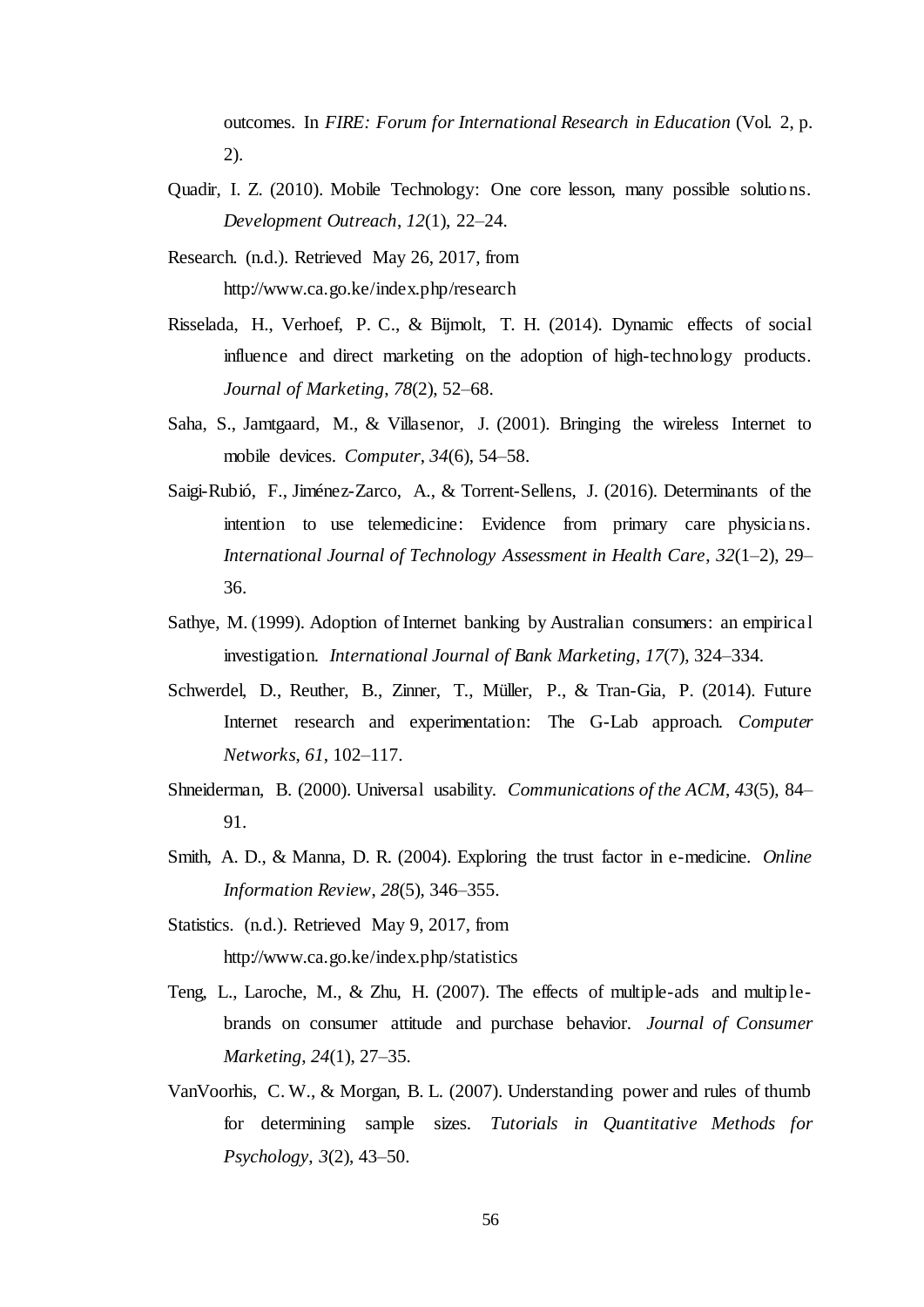- Venkatesh, V., & Davis, F. D. (2000). A theoretical extension of the technology acceptance model: Four longitudinal field studies. *Management Science*, *46*(2), 186–204.
- Vision, K. (n.d.). 2030.(2007) A globally Competitive and Prosperous Kenya. *Nairobi. Government of Kenya*.
- Wager, K. A., Lee, F. W., & Glaser, J. P. (2017). *Health care information systems: a practical approach for health care management*. John Wiley & Sons.
- Wallace, B. C., Paul, M. J., Sarkar, U., Trikalinos, T. A., & Dredze, M. (2014). A large scale quantitative analysis of latent factors and sentiment in online doctor reviews. *Journal of the American Medical Informatics Association*, *21*(6), 1098–1103.
- Wamala, D. S., & Augustine, K. (2013). A meta-analysis of telemedicine success in Africa. *Journal of Pathology Informatics*, *4*(1), 6. https://doi.org/10.4103/2153- 3539.112686
- Wanyoike, D. M., Mukulu, E., & Waititu, A. G. (2012). ICT attributes as determinants of e-commerce adoption by formal small enterprises in Urban Kenya. *International Journal of Business and Social Science*, *3*(23).
- Warrington, T. B., Abgrab, N. J., & Caldwell, H. M. (2000). Building trust to develop competitive advantage in e-business relationships. *Competitiveness Review: An International Business Journal*, *10*(2), 160–168.
- Weed, L. L. (1968). Special article: Medical records that guide and teach. *New England Journal of Medicine*, *278*(12), 593–600.
- Young, R., Willis, E., Cameron, G., & Geana, M. (2014). "Willing but Unwilling": Attitudinal barriers to adoption of home-based health information technology among older adults. *Health Informatics Journal*, *20*(2), 127–135.
- Zhang, K. Z., Cheung, C. M., & Lee, M. K. (2012). Online service switching behavior: the case of blog service providers. *Journal of Electronic Commerce Research*, *13*(3), 184.

### <span id="page-65-0"></span>**Appendix 1: Questionnaire**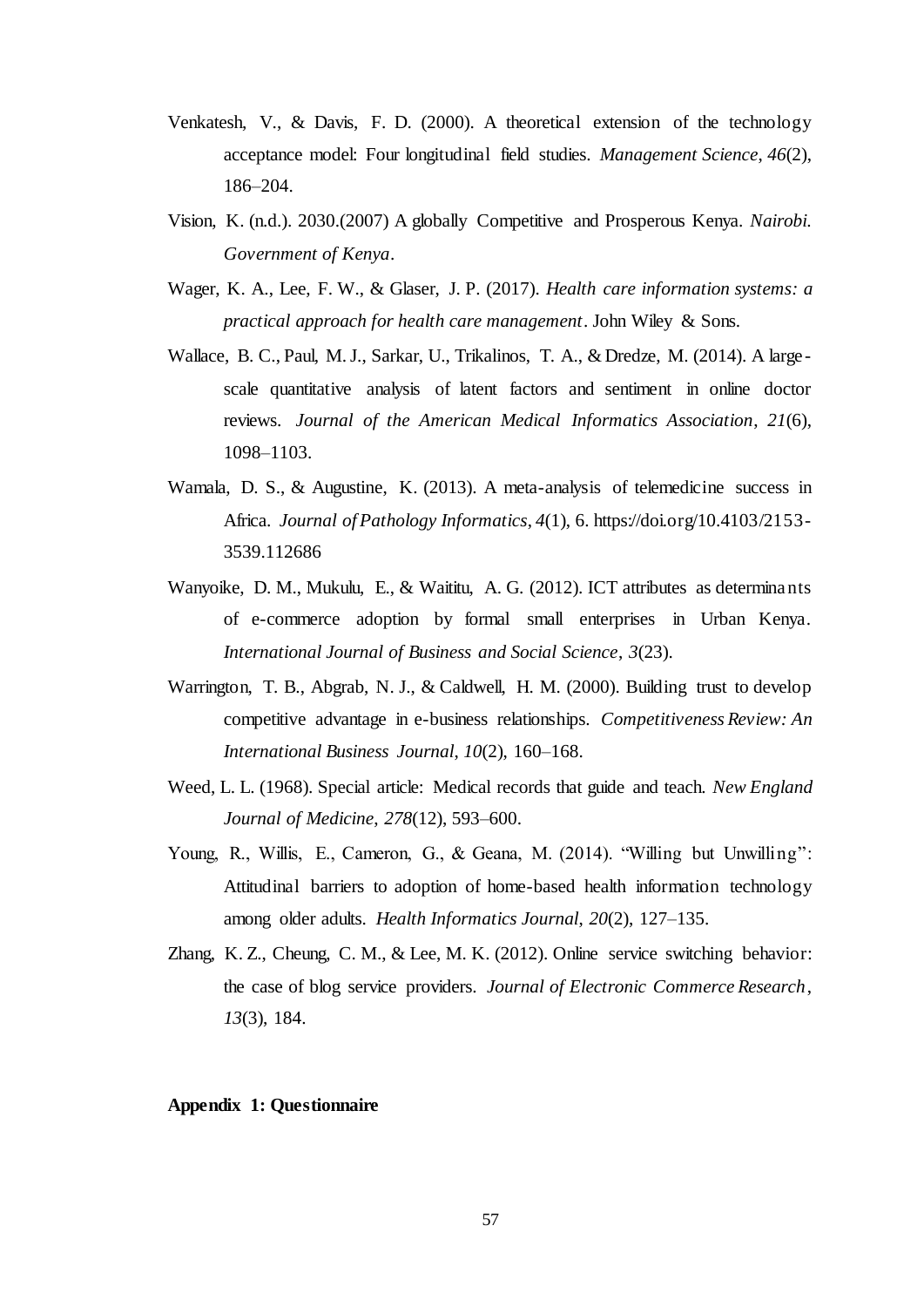| ONLINE DOCTOR SEVICES QUESTIONNAIRE        |                          |          |          |       |                           |  |  |
|--------------------------------------------|--------------------------|----------|----------|-------|---------------------------|--|--|
| 1. Demographics                            |                          |          |          |       |                           |  |  |
| Below 20<br>Age:                           | 20 to 30 $\Box$ 30 to 40 | $\Box$   | 40 to 50 |       | $\Box$ Above 50<br>$\Box$ |  |  |
| Gender:<br>Male:<br>Female:<br>$\Box$<br>П |                          |          |          |       |                           |  |  |
|                                            | Strongly                 | Disagree | Neutral  | Agree | Strongly                  |  |  |
|                                            | Disagree                 |          |          |       | Agree                     |  |  |
|                                            |                          |          |          |       |                           |  |  |
| 2. Cost and Charges                        |                          |          |          |       |                           |  |  |
| Computers and mobile devices               |                          |          |          |       |                           |  |  |
| have become more affordable                |                          |          |          |       |                           |  |  |
| Internet connectivity charges are          |                          |          |          |       |                           |  |  |
| affordable                                 |                          |          |          |       |                           |  |  |
| Consultation charges at a                  |                          |          |          |       |                           |  |  |
| hospital are a factor influencing          |                          |          |          |       |                           |  |  |
| the choice to visit a particular           |                          |          |          |       |                           |  |  |
| hospital.                                  |                          |          |          |       |                           |  |  |
| Time and cost savings would                |                          |          |          |       |                           |  |  |
| definitely influence my decision           |                          |          |          |       |                           |  |  |
| to use online doctor services              |                          |          |          |       |                           |  |  |
| provided the level of quality is           |                          |          |          |       |                           |  |  |
| retained.                                  |                          |          |          |       |                           |  |  |
| Value for money will be a                  |                          |          |          |       |                           |  |  |
| strong selling factor when                 |                          |          |          |       |                           |  |  |
| deciding use of online doctors.            |                          |          |          |       |                           |  |  |
|                                            |                          |          |          |       |                           |  |  |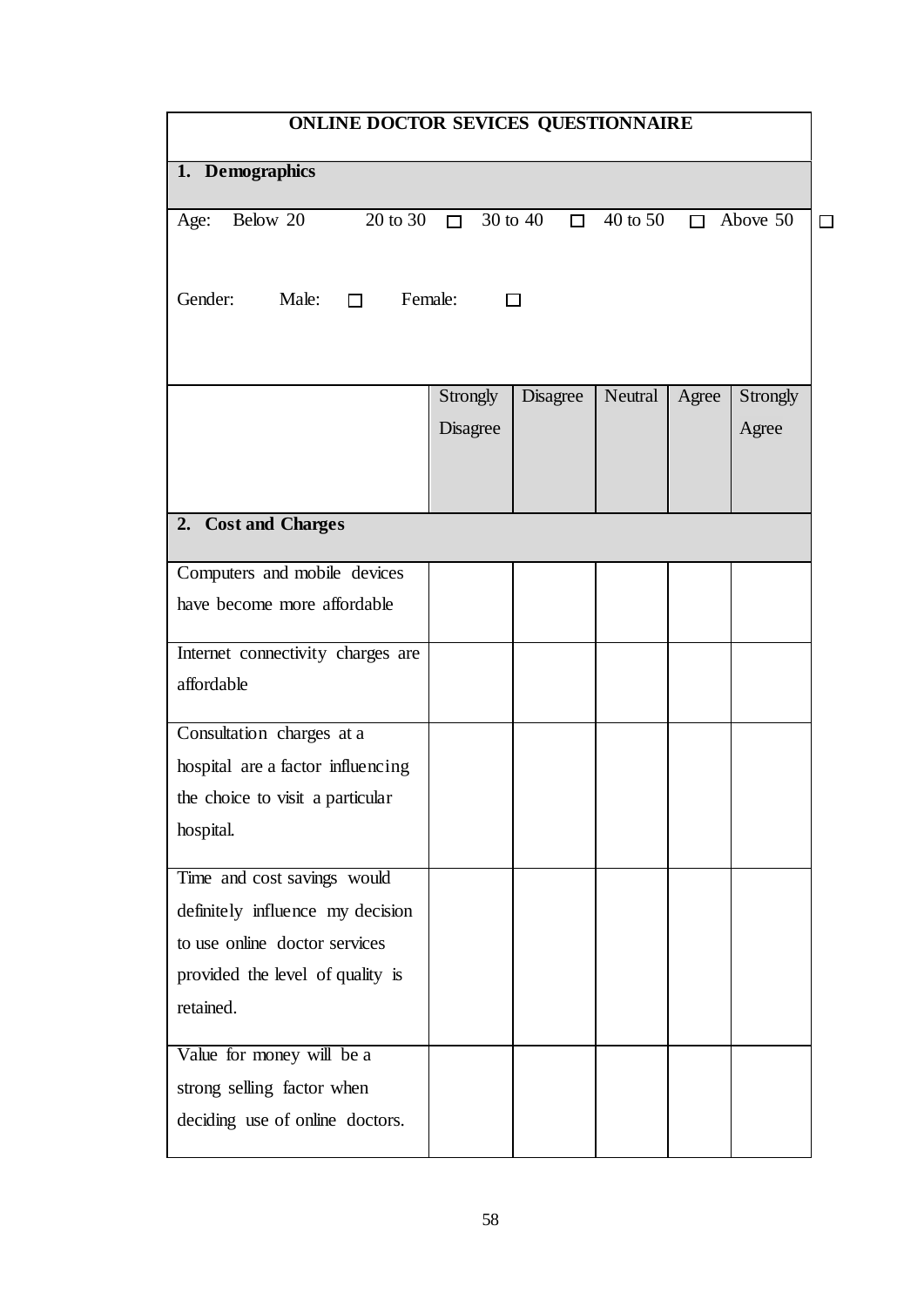| 3. Trust                         |  |  |  |
|----------------------------------|--|--|--|
| I trust online service platforms |  |  |  |
| with my data.                    |  |  |  |
|                                  |  |  |  |
| I would trust an online doctor   |  |  |  |
| service platform's ability to    |  |  |  |
| protect my data.                 |  |  |  |
| I generally trust online service |  |  |  |
| platforms e.g. online banking    |  |  |  |
| and as a result I would trust    |  |  |  |
| online doctor services.          |  |  |  |
|                                  |  |  |  |
| I normally trust a doctor's      |  |  |  |
| diagnosis and I would trust an   |  |  |  |
| online diagnosis without the     |  |  |  |
| physical interaction.            |  |  |  |
| 4. Marketing and Exposure        |  |  |  |
| I have heard of online doctor    |  |  |  |
|                                  |  |  |  |
| services before.                 |  |  |  |
| I would like to see more         |  |  |  |
| advertisements of the services   |  |  |  |
| explaining more on how it        |  |  |  |
| works.                           |  |  |  |
|                                  |  |  |  |
| More information on the service  |  |  |  |
| would affect my intention to     |  |  |  |
| seek the service.                |  |  |  |
| I think I would have already     |  |  |  |
| tried using the service had I    |  |  |  |
| known of it.                     |  |  |  |
|                                  |  |  |  |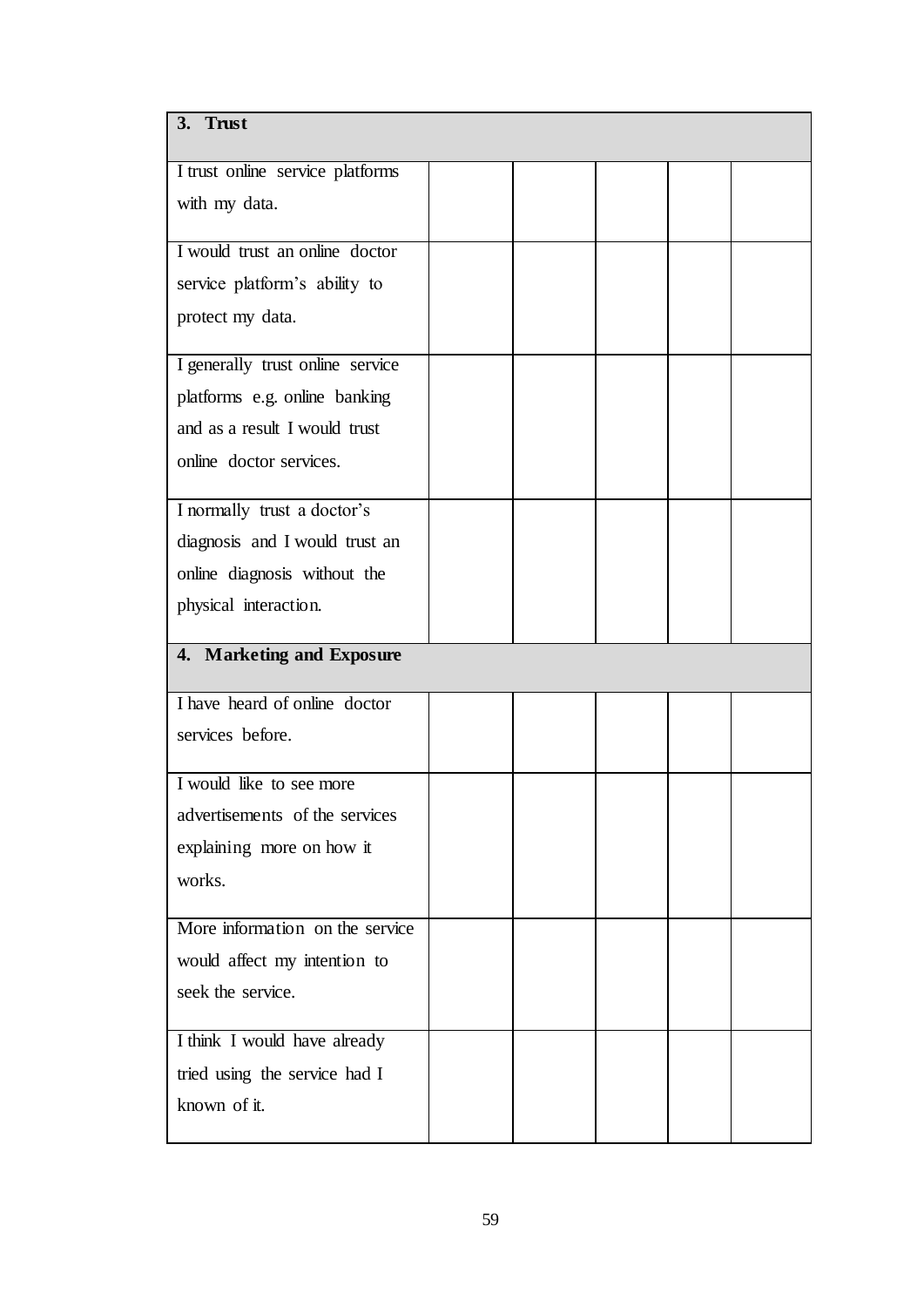| An extensive awareness            |  |  |  |
|-----------------------------------|--|--|--|
| campaign of the system should     |  |  |  |
| be done.                          |  |  |  |
|                                   |  |  |  |
| 5. Security and Patient Privacy   |  |  |  |
| Patient privacy is a major factor |  |  |  |
| in healthcare delivery.           |  |  |  |
| I wouldn't visit a hospital if I  |  |  |  |
| knew my medical history wasn't    |  |  |  |
| safe.                             |  |  |  |
| My privacy guarantee would be     |  |  |  |
| a major factor in using online    |  |  |  |
| doctor services.                  |  |  |  |
| I would prefer that there be a    |  |  |  |
| publicized guideline on how the   |  |  |  |
| system would handle my patient    |  |  |  |
| information                       |  |  |  |
|                                   |  |  |  |
| The security of the online doctor |  |  |  |
| services is important to me       |  |  |  |
| An authorization requiring a      |  |  |  |
| username and password is          |  |  |  |
| required.                         |  |  |  |
| A guarantee of the safety of my   |  |  |  |
| data is required and I would      |  |  |  |
| only use the system if I am       |  |  |  |
| convinced of the safety features. |  |  |  |
| 6. Technological literacy.        |  |  |  |
| I am comfortable using online     |  |  |  |
| based services                    |  |  |  |
|                                   |  |  |  |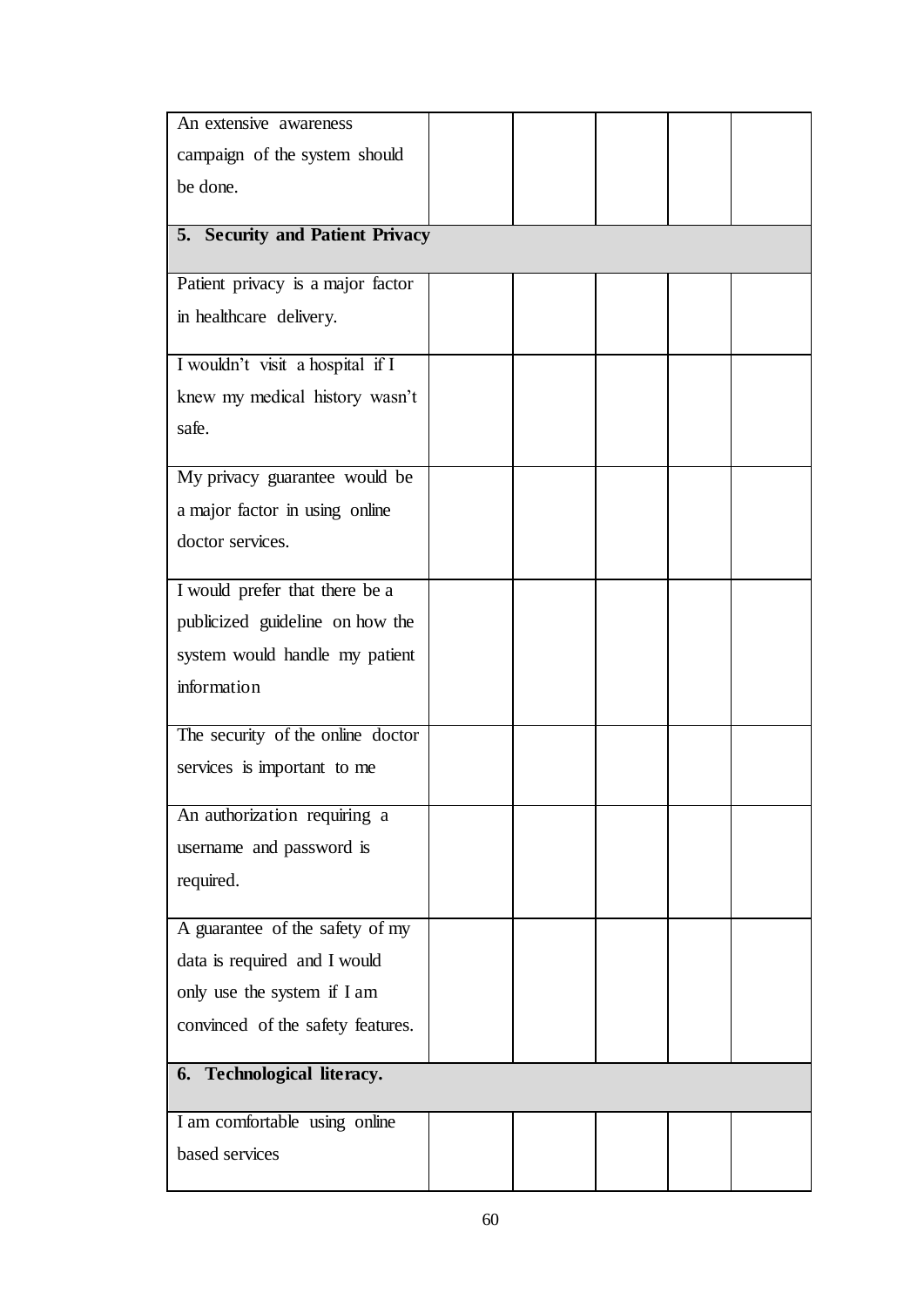| I access online/internet based     |  |  |  |
|------------------------------------|--|--|--|
| services at least daily using a    |  |  |  |
| computer or smartphone.            |  |  |  |
| I experience some difficulty       |  |  |  |
| interacting with unfamiliar        |  |  |  |
| online systems.                    |  |  |  |
| I embrace new systems that         |  |  |  |
| make life easier.                  |  |  |  |
| 7. Usage intention and System use  |  |  |  |
| I would consider using online      |  |  |  |
| doctor services as an option       |  |  |  |
| when accessing healthcare.         |  |  |  |
| I would use online doctor          |  |  |  |
| services as accessing healthcare   |  |  |  |
| services online would enable me    |  |  |  |
| to stay within my schedule and     |  |  |  |
| still get medical care.            |  |  |  |
| Using an Online Doctors            |  |  |  |
| platform would enhance my          |  |  |  |
| need access healthcare as it is on |  |  |  |
| demand.                            |  |  |  |
| Using an Online Doctors            |  |  |  |
| platform would give me greater     |  |  |  |
| control over any health issues     |  |  |  |
| that may arise.                    |  |  |  |
| <b>User Satisfaction.</b><br>8.    |  |  |  |